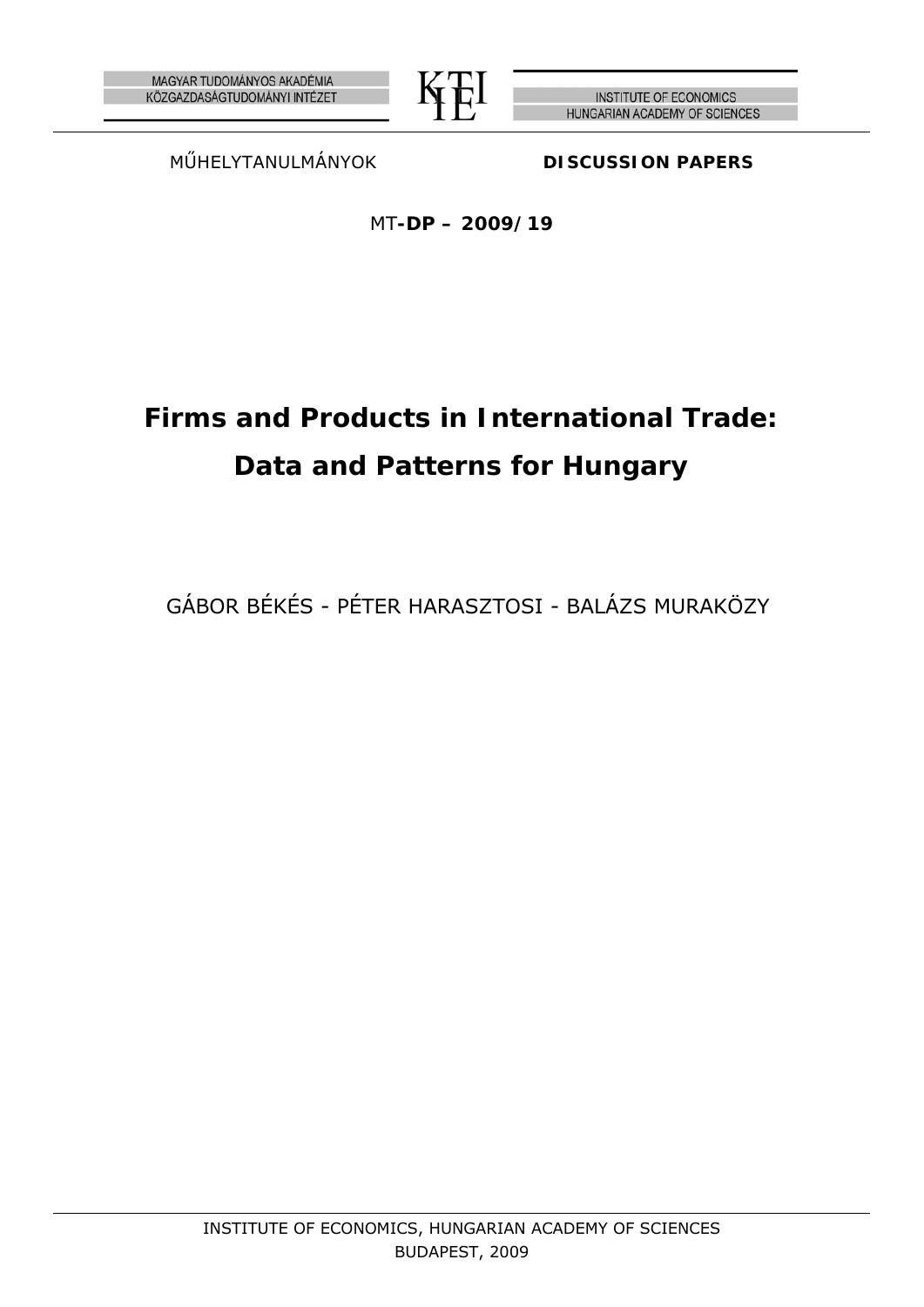## Discussion papers MT-DP – 2009/19

#### Institute of Economics, Hungarian Academy of Sciences

KTI/IE Discussion Papers are circulated to promote discussion and provoque comments. Any references to discussion papers should clearly state that the paper is preliminary. Materials published in this series may subject to further publication.

> Firms and Products in International Trade: Data and Patterns for Hungary

> > Authors:

Gábor Békés research fellow Institute of Economics - Hungarian Academy of Sciences E-mail: bekes@econ.core.hu

> Péter Harasztosi Phd Student Central Europan University harasztosi@gmail.com

Balázs Muraközy research fellow Institute of Economics - Hungarian Academy of Sciences E-mail: murakozy@econ.core.hu

October 2009

ISBN 978 963 9796 77 5 ISSN 1785 377X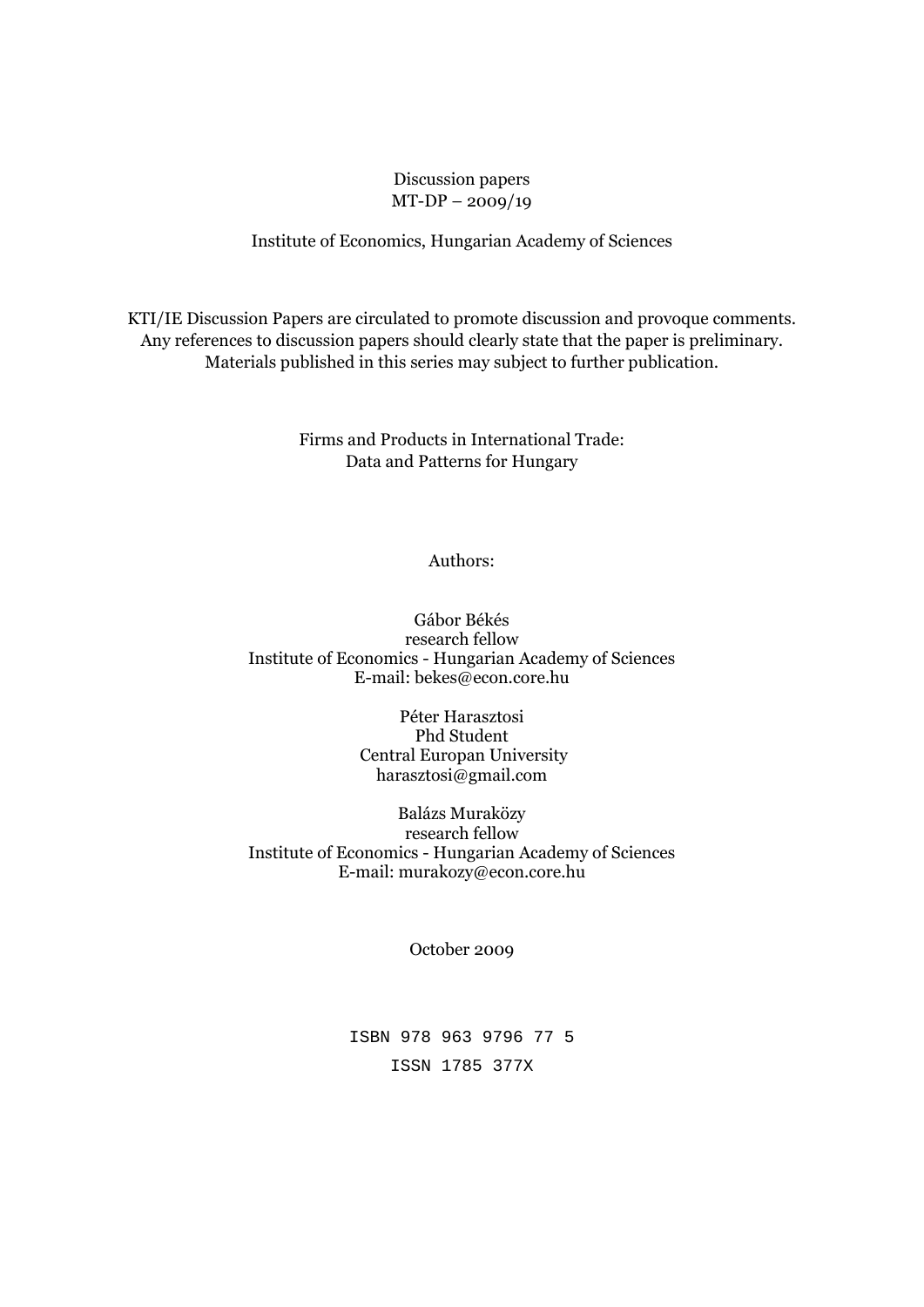# **Firms and Products in International Trade: Data and Patterns for Hungary**

Gábor Békés – Péter Harasztosi – Balázs Muraközy

## Abstract

This paper provides a detailed description of Hungarian trade data and key patters drawn at the firm and product level. The IEHAS-CEFiG Hungary dataset is an almost universal panel of balance sheet information (1992-2006) merged with firmproductcountry level customs data (1992-2003) taken until the 2004 EU accession.

In the Bernard et al. (2007) tradition, statistics describe the prevalence of trading activity, typology of firms by internationalisation, concentration of trade volume within and across sectors as well as geographical features of activities. The aim of this paper is both to offer background statistics to existing studies and to stimulate future research on firms and trade by offering a great deal of descriptive statistics.

After describing datasets, the prevalence of trading activity across sectors, concentration of trading volume across and within sectors, spatial distribution on trade and principal trading partners are described. Stylised facts show that trading activity is heavily concentrated, both exporters and importers show better performance than non-traders, and multi-product and multi-county firms are responsible for the bulk of trade volume.

Keywords: international trade, exporting, firm-product level data

JEL: F23, F14, D21, R12, R30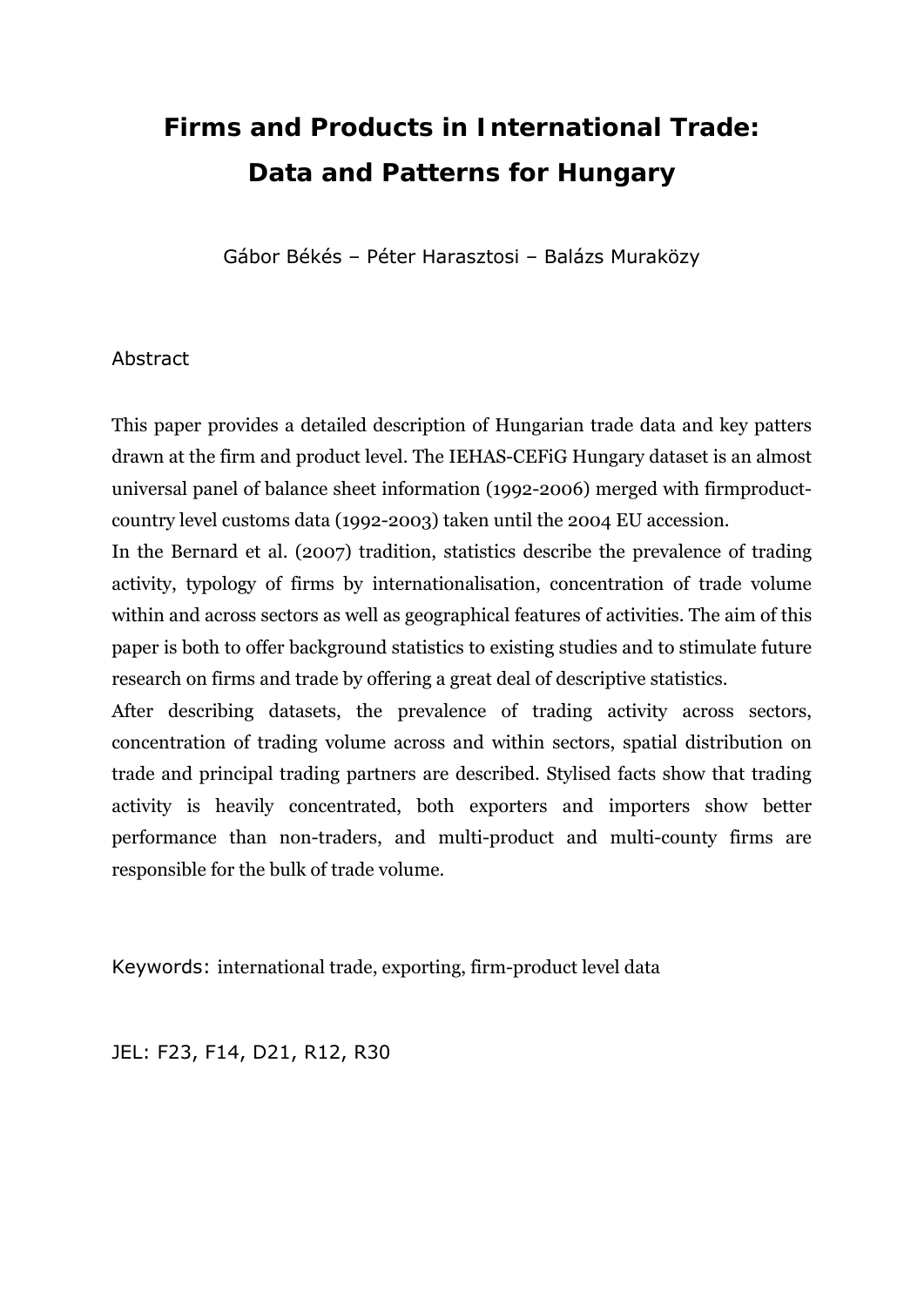# **Vállalatok és termékek a nemzetközi**

# **kereskedelemben: hazai minták és adatok**

Békés Gábor – Harasztosi Péter – Muraközy Balázs

## Összefoglaló

A tanulmány a KTI-CEFIG magyarországi cég- és termékszintű adatbázisa alapján mutatja be a magyar külkereskedelem legfontosabb szerkezeti jellemzőit. Az adatbázis alapja az 1992 és 2006 közötti éves APEH-mérlegekre épülő majdnem teljes körű vállalati panel adatbázis, és a vállalat-termék-ország felbontású vámstasztika, amely az EU-csatlakozás előtti évekre érhető el. Bernard és szerzőtársai tradícióját követve a leíró statisztikák bemutatják a vállalatok és a külkereskedelmi aktivitás jellemzőit, az export- és az importteljesítmény iparági és iparágakon belüli koncentrációját, illetve a kereskedelmi tevékenység földrajzi megoszlását. Célja, hogy a meglévő tanulmányok mellé részletes leíró statisztikákat biztosítson, illetve empirikus mintákat, ötleteket adjon jövőbeni kutatási tervekhez. A tanulmány bemutatja az adatbázis összeállítását, a külkereskedelemben aktív cégek jellemzőit, a külkereskedelem iparági és területi koncentrációját, illetve a termékek és a partnerországok megoszlását. A magyarországi adatok alapján elmondható például, hogy a külkereskedelmi tevékenyég jelentős részét viszonylag kis számú cég végzi, az exportáló és az importáló vállalatok termelékenyebbek a külkereskedelemben inaktív cégekhez képest, és a kivitel jelentős részét több terméket több országba exportáló cégek adják.

Tárgyszavak: külkereskedelem, export, cég- és termékszintű adatbázis

JEL: F23, F14, D21, R12, R30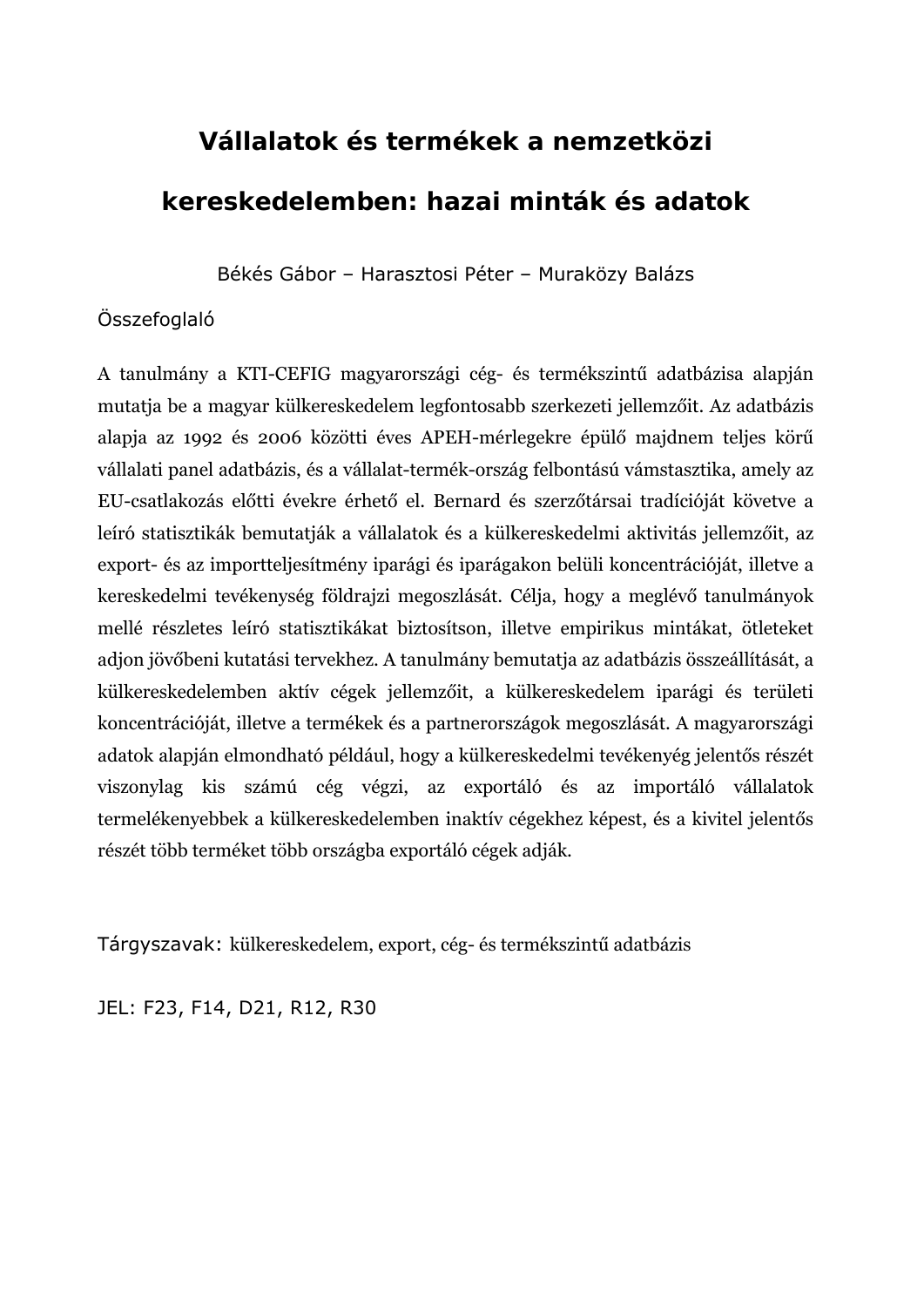#### **1 Introduction**

In the past decade, the appearance of firm level datasets allowed micro-level statistical examination of international trade. Datasets from the US (Bernard et al. 2007), France (Eaton et al. 2005), Italy (Castellani et al. 2008), Belgium (Muûls  $&$  Pisu 2007) or Columbia (Eaton et al. 2007) all described the patterns of international trade at the firm level. Empirical trade research based on firm level data point towards the importance of firm heterogeneity and the exceptional performance of the exporting and importing firms, see e.g. Mayer & Ottaviano (2008).

Hungarian data have also been used recently, and this paper is aimed at introducing the key features of the data as well as basic description of the most important patterns of international trade and establishing stylised facts on heterogenous trading firms in Hungary.

The IEHAS-CEFIG Hungary dataset<sup>2</sup> is compiled with the purpose of investigating international trade at the firm level. Balance sheet and customs information for the period 1992-2003 are merged with a firm-product-country panel of manufacturing trade observations. This note is to provide descriptive statistics on this comprehensive dataset focusing on international trade related phenomena: prevalence of trading activity, concentration of trade volume within and across sectors and over space. Furthermore, we give basic inference about the variety of trading partner countries and product categories.

Two datasets from different sources are merged. The first dataset is from the Hungarian Tax Authority (APEH) containing an almost universal sample of firms with double-entry bookkeeping. Data include common balance sheet and income statement information such as output, labour, capital or ownership. Balance sheet data are available for the whole economy. The customs data cover complete set of *transactions* from 1992-2003 taken until Hungary's EU accession in 2004.The observation is an aggregate of shipments at economic entity-destination-product level of export or import naming the country of destination or origin, the value and its physical quantity and product category. Customs data are available for goods (and not services). Importantly, the customs data allowed creating firm-level descriptive variables of trade volume, diversity of trading partners and that of products. These aggregate firm level variables were than directly merged with the balance sheet data.

Manufacturing plays a dominant role in both import and export activity by volume, therefore this discussion focuses on the manufacturing sector.

<sup>&</sup>lt;sup>2</sup> The dataset is used for example in Halpern et al. (2005), Altomonte & Békés (2009), Békés & Muraközy (2008), Csillag & Koren (2009), Békés & Harasztosi  $(2009)$ , Görg et al.  $(2008)$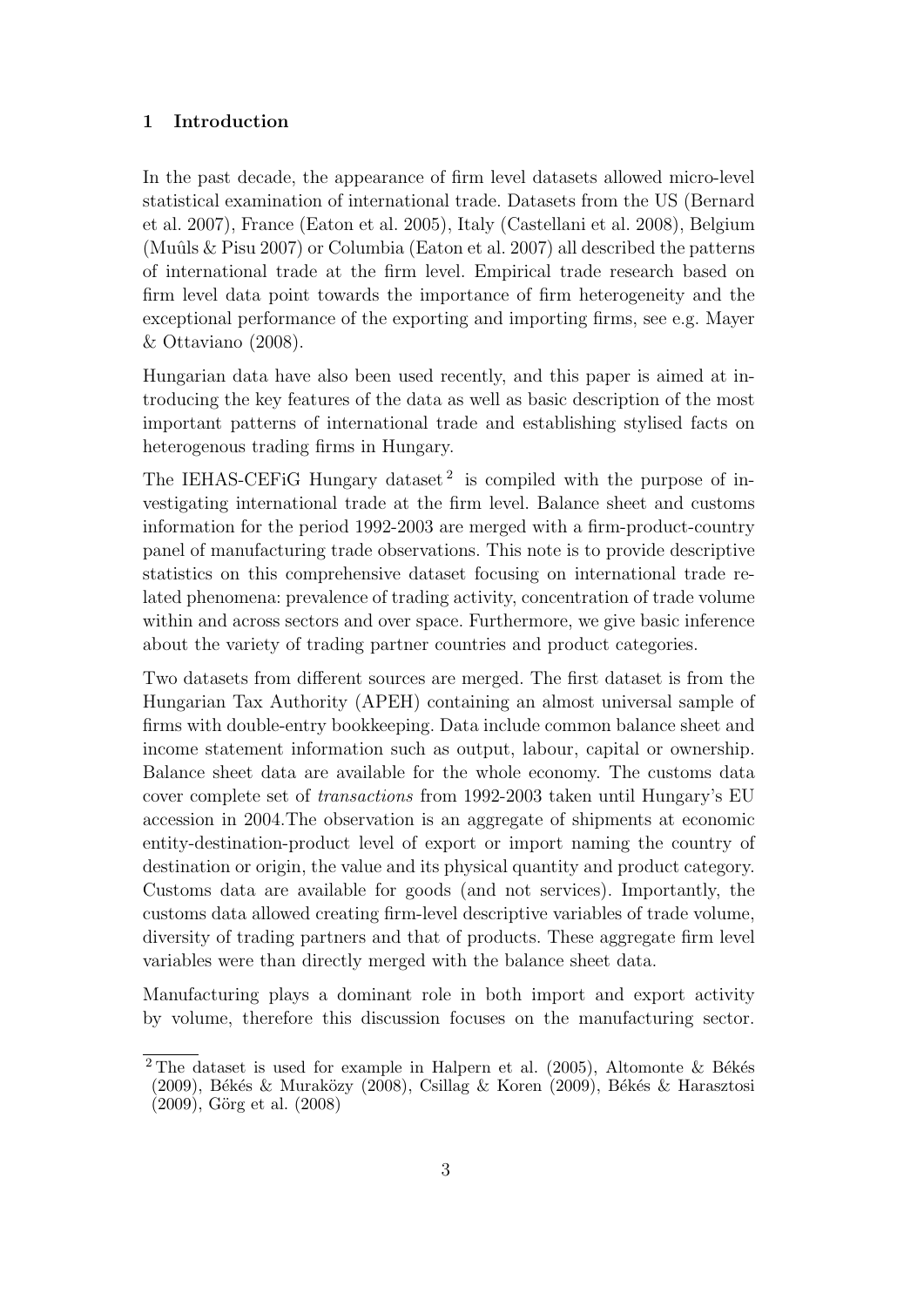Throughout the paper, we use the following approach to Tables and Statistics. The year 1999 is picked as reference point to describe cross-sectoral distribution of any phenomena; while these tables for 1999 are displayed in the text, time-series of the descriptive statistics will be available in the Appendix.

The rest of the paper is structured as follows. In Section 2, first we describe the two datasets separately and the procedure of merging. Section 3 gives a portrait of trading firms: in 3.1 the prevalence of trading activity across sectors is discussed, part 3.2 investigates how trading firms are different from non-trading firms in terms of key characteristics. Part 3.3 describes the concentration of trading volume across and within sectors. Further, the basic picture on the spatial distribution on trade volume is described. In Section 4 the distribution of the number of traded products are discussed. Using the customs data part 4.2 presents a broader picture on the Hungarian trade regarding products principal trading partners. Finally, some key stylised facts are summarised.

### **2 Constructing the Dataset**

In this section we explain in detail how the IEHAS-CEFiG Hungary dataset was constructed: describing both the source dataset and the procedure of merging.

#### *2.1 The source datasets*

The balance sheet database is based on information collected by the Hungarian Tax authority (APEH). It contains information on double entry book keeping firms from 1992 to 2006. The list of key variables include: annual average employment, net value of sales and export sales, fixed assets, wage bill, financial assets, costs of goods and materials. Also, we have information on ownership, as the equity share of the public sector, domestic private sector and foreign owners are given. Firms' sectoral categorisation is identified at four-digit NACE categories (of 1996). The location of the headquarter of the firm is available at municipal level along with its post code, and this allows to describe data spatially at any level of NUTS classification.

The firm level custom dataset is collected by the Hungarian Statistical Office. The dataset is assembled from the customs declarations that economic agents fill out in case they export or import. These account for all transactions entering or leaving Hungary with the special trade approach which excludes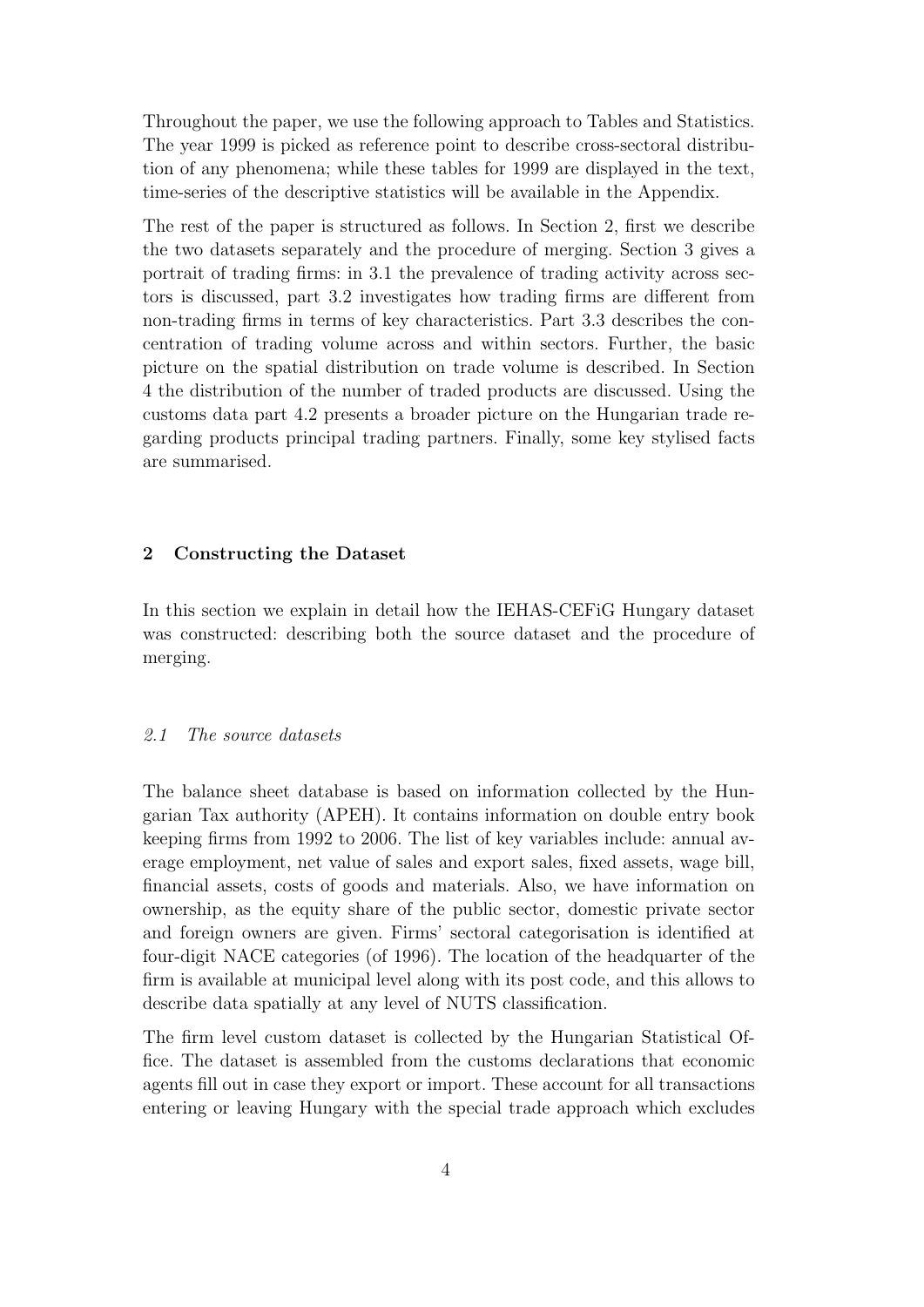goods stored unaltered in bounded warehouse and duty free zones. <sup>3</sup> In the database yearly trade volumes are reported at destination-firm-product-level. The goods are categorised by the Hungarian Nomenclature of product of 9 digits, which is up-to six digits is equivalent with the Harmonised System categories. As this information is not fully available for us in every year, in this study we will regard each HS6 category as separate product.

The destination or origin of the *transaction* is labelled by two-letter UN country classification, taking the geopolitical changes of the sample period into account. The values of export are calculated as *free on board* and the imports are accounted for on *cost, insurance freight* value in both USD and HUF terms. We are also have information on the physical quantity of an observational unit and its unit of measurement given by the guidelines of Combined Nomenclature. Each observation entails an entity identifier, which is congruent with that of the balance sheet database and which facilitates the merger of the data.

We have no information regarding either the actual APEH id or the name of firms.

#### *2.2 Data Cleaning*

Some basic cleaning of the APEH dataset was carried out to clean the data of obvious errors. Typos and outliers (such as the use of million instead of thousands, lack of commas, etc.) in wage and employment data were corrected for by looking for abnormally higher than sectoral average changes.

One or two consecutive years of missing information about the sectoral classification of the firm at 4 digit NACE level was corrected for the following way. Gaps were filled with classification of the pre-gap and after-gap classification if those were congruent. Other single gaps were filled with pre-gap observations, unless they were the first observations of a firm. In that case post-gap information was used.

One or two consecutive year gaps of sales, employment, fixed assets, average wage , material cost and foreign share information were filled in with the linear increment suggested by the difference of the pre and post-gap existing information. In case of these variable only single or double gaps were filled where both adjacent information were available. Other gaps were left unaltered.

Of course, users of the data may have added further cleaning depending on

<sup>&</sup>lt;sup>3</sup> Further exclusions are: currency, monetary gold, temporarily used machinery, goods shipped for repairs, international aids, military shipments. From 1997 on only the shipments from duty free zones to abroad were accounted for, those to within Hungary not.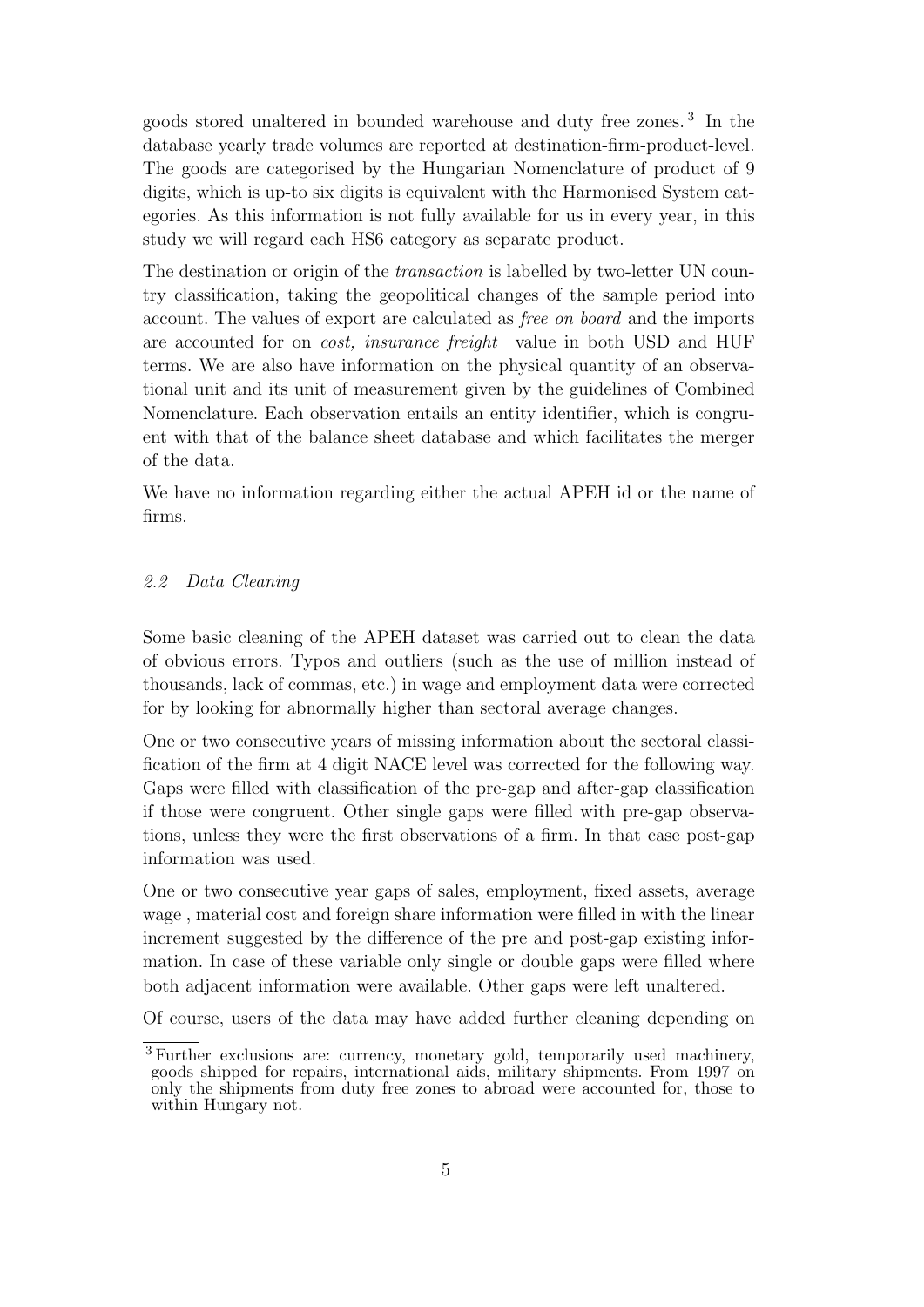particular usage.

#### *2.3 Merger*

In order to merge datasets at the firm level, firm-year level aggregates were created such as value of trade in millions of HUF, the number of trading partner countries and the number of traded varieties both for importing and exporting for a given firm. Given the transformation of the customs data, it can be merged to the balance-sheet panel by year and the identifier.

In sum, 26 percent of the export observations (entity-year) and 32 percent of the import observations were not matched for two reasons. First, after the merger firm-year observations that were not originally available in the APEH dataset were dropped. In case of exports this implied on average yearly 5000 observations, showing stability over time. The share of export value dropped in 1992 and 1993 constitute 19% and 14% of the customs export, while in the later years this share is only 3-5%. In case of imports on average 10000 observations are dropped yearly. Similarly to imports in 1992 and 1993 the share of unmatched volume was higher than in later years, being 23 and 19 percent respectively, but only 3 to 5 percents afterwards.

The second discrepancy stems form exporter and importer entities that were not obliged to have double book-keeping by the *Act on Accounting* in effect of the period. This also implies, that by keeping observations present in the APEH data only, we can be more certain, that observations about export and import remaining in IEHAS-CEFiG refer to proper firms.

In this study we use trade information obtained from the customs statistics. Therefore we implicitly assume, that firm that show positive exports in the APEH dataset, but do not appear in the customs data do not trade. That is, we will evaluate exporter status and export volume as suggested by the customs data. This way exporting and importing is handled with the same methodology.

#### *2.4 The scope of the IEHAS-CEFiG dataset*

Having merged the datasets, a panel ranging from 1992 to 2006 containing 1,246,925 firm-year observations with trade related information until 2003 was obtained. The number of observations ranges from 54 to 136 thousand yearly, as represented by Figure 1.

The sharp drop observed after 1999 is due to the change in the sampling rules used by the data collector. The change affects the sampling of the firms with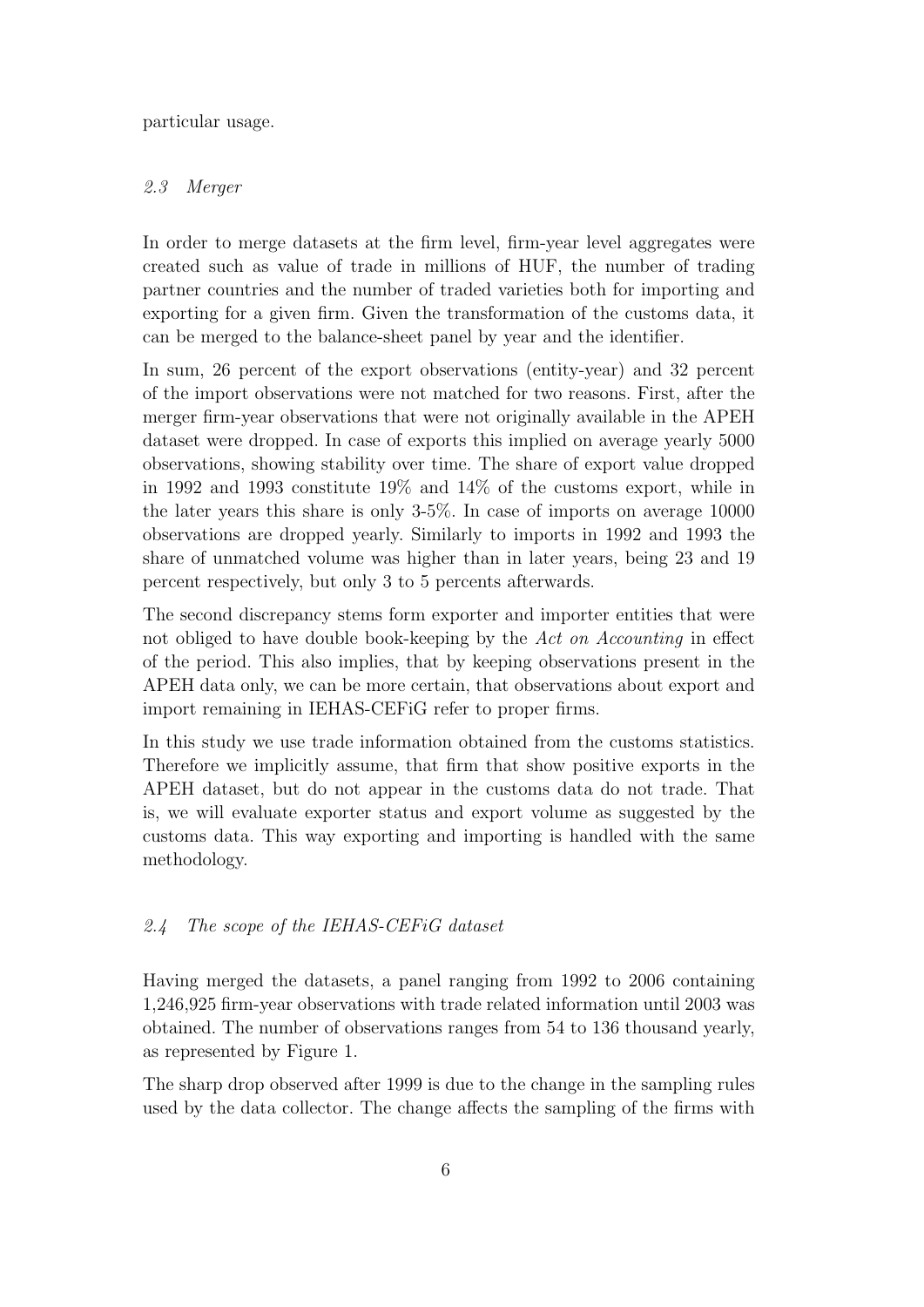less than 5 employee, who thus become underrepresented. The average firm size in terms of employment doubles from 1999 to 2000, from 15 to 30, also total employment in the sample drops only with 7 percent from 1999 to 2000 in the data. The effect of the gap on the trade related inference is minuscule as almost all trading firms are accounted for. Firms with less than million dollars of export are missing after 1999. As less than one percent of 1999 exporters are such firms, this discrepancy can be regarded a minor one. However, it might affect the time-series nature of the data.



Fig. 1. **Number of firms by years**

The graph shows the yearly number of observations in the IEHAS-CEFiG dataset. The red line represents the change in the sampling procedure from 1999 to 2000.

The cross sectoral distribution of observations shows that more than 70% of firms are in NACE chapters of *Manufacturing*, *Wholesale and retail trade* and in *Real estate & renting and business activities*. These sectors represent on average 63% of total employment. The relative shares of chapters are stable over time as Table 12 (in the appendix) summarising the employment shares of the NACE chapters over the years confirms. However, one can witness the decline in the relative importance of *Agriculture*, *Mining and quarrying* and the increase in services such as *Health and Social work*, *Wholesale and retail trade* and *Education*.

The customs data allow us to evaluate the distribution of trade activity over the sectors. Not surprisingly, the largest share of product exports are performed by the manufacturing firms. Over time their share of export volume increases from 73 percent to 90 percent, as shown by Tables 13 and 14 for the shares of export and import volumes of the various NACE 1 chapters in the Appendix. The largest part of the remaining trade activity is performed by the *Wholesale and retail sector*, though its share is decreasing over time from 17 to 5 percent. Contrary to export volume distribution imports show a bit different picture. While, *Manufacturing* sector is responsible for the majority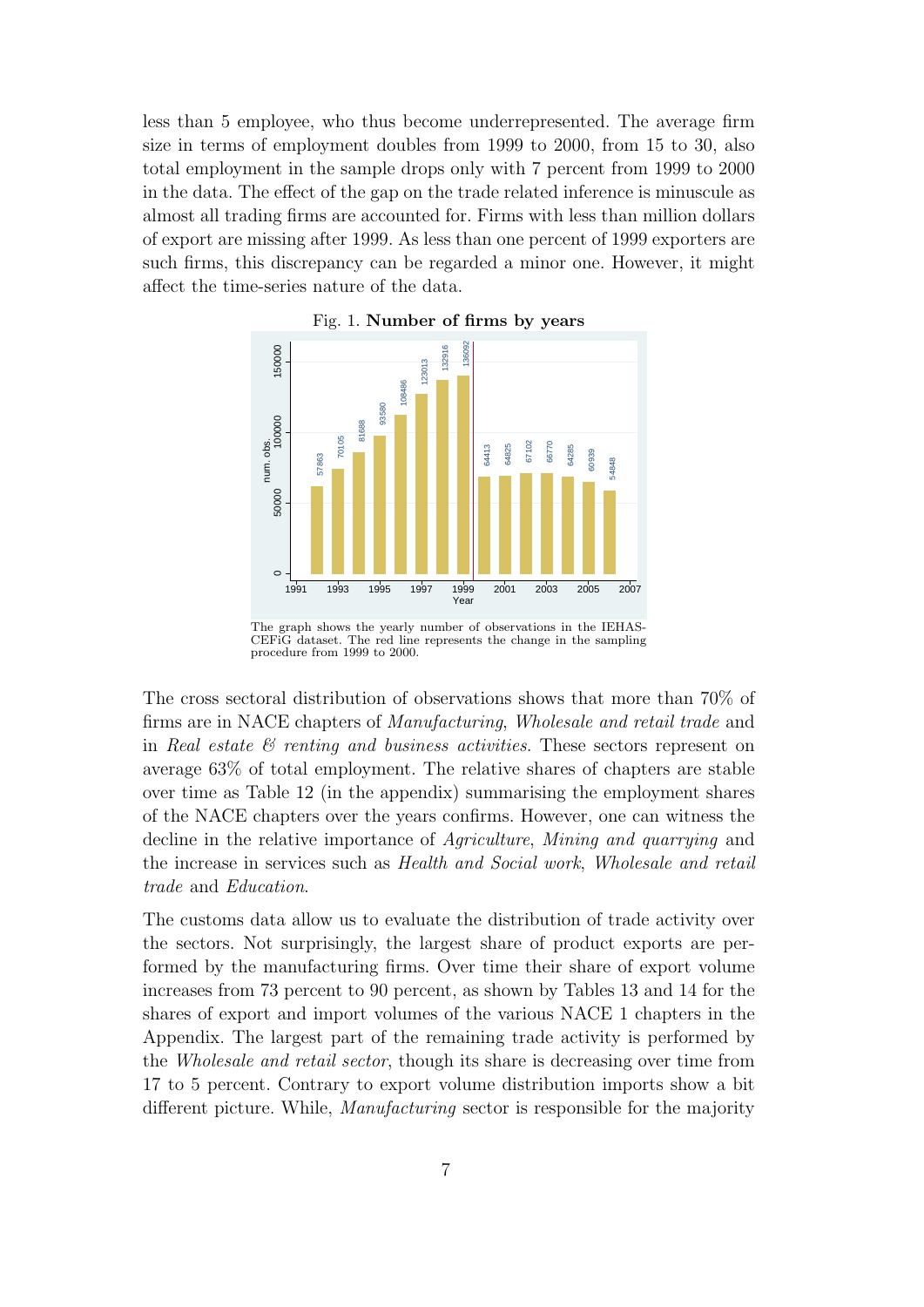| Table 1 |                                         |  |  |
|---------|-----------------------------------------|--|--|
|         | Number of observations by NACE chapters |  |  |

|    | <b>NACE</b>                                  | Observa-<br>tions | share<br>$(\%)$ |
|----|----------------------------------------------|-------------------|-----------------|
| А  | Agriculture, Hunting and Forestry            | 74300             | 5.96            |
|    |                                              |                   |                 |
| Β  | Fishing                                      | 2400              | 0.19            |
| C  | Mining and quarrying                         | 2956              | 0.24            |
| D  | Manufacturing                                | 225316            | 18.07           |
| Ε  | Electricity, gas and water supply            | 5335              | 0.43            |
| F  | Construction                                 | 100096            | 8.03            |
| G  | Wholesale and retail trade                   | 422198            | 33.86           |
| H  | Hotels and restaurants                       | 39075             | 3.13            |
| T  | Transport, storage and communication         | 49220             | 3.95            |
| J. | Financial intermediation                     | 11407             | 0.91            |
| Κ  | Real estate, renting and business activities | 241213            | 19.34           |
| L  | Public administration and defence            | 12                | 0.00            |
| М  | Education                                    | 7553              | 0.61            |
| N  | Health and social work                       | 12938             | 1.04            |
| O  | Other community service activities           | 40657             | 3.26            |
| Q  | Extra-territorial organisations and bodies   | 22                | 0.00            |
|    | No info                                      | 12227             | 0.98            |
|    | <b>TOTAL</b>                                 | 1246925           | 100             |

share of import volume (50-60 percent) a considerable share of product import (30-40 percent) is carried out through the *Wholesale and retail sector*. While most of this latter import volume consists of products that are sold to consumers directly, some will become inputs to manufacturing firms. The distinction between *Manufacturing* and *Wholesale and Retail* trade is important for example when assessing role of imported inputs of performance of firm or on income distribution of workers.

Given the relative high intensity of trade in the manufacturing sector, the rest of this paper (from Section 3 on) will concentrate on manufacturing firms.

#### *2.5 Source discrepancies and representative power of data*

This section discusses the representative power of IEHAS-CEFiG dataset regarding the volume of trade. First, we compare the firm level export information from the customs and APEH sources in the merged dataset. Second we compare the customs trade data to the official trade volume aggregate figures published by the Hungarian Statistical Office (KSH).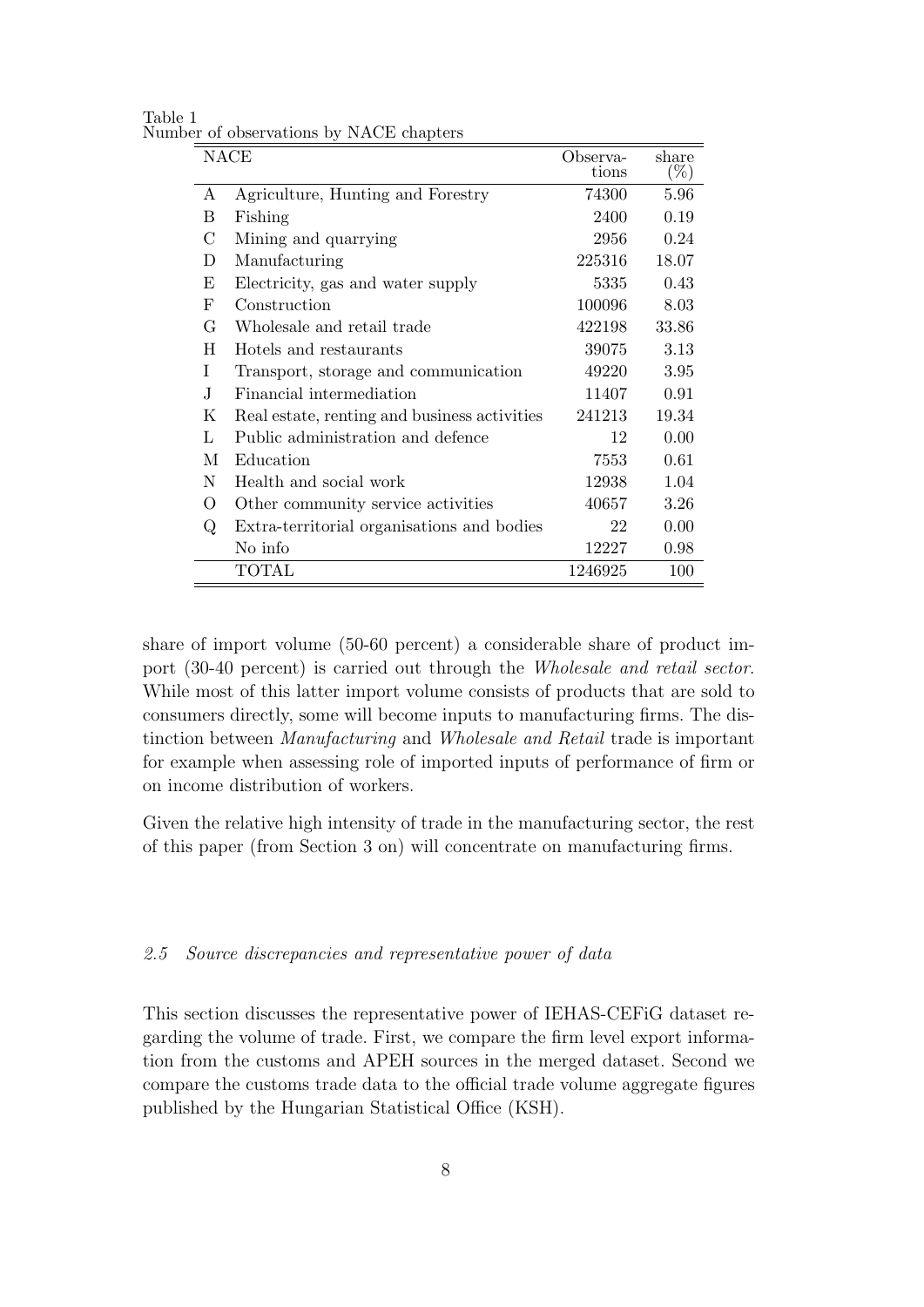#### *2.5.1 Two sources of export*

The IEHAS-CEFiG dataset has two sources of exports. One is the balance sheet information from APEH, which contains the volume of export activity that is accounted in the books for a given year. The other source is the merged customs data, which captures all actual transactions. The actual figures from the two sources may be different, because APEH documents only those transactions where change in the ownership occurs, while customs data records transactions irrespective of the ownership status. <sup>4</sup>

A comparison of the two dataset finds a correlation of 0.95 between the export volumes, implying an acceptable difference. However, as shown in Tables 15 and 16 (in the Appendix) the discrepancy varies considerably across sectors and over time. Manufacturing sectors show the highest and most stable correlation with an average of 0.93. The other sectors, with the exception of *Agriculture and Forestry* demonstrate low correlation. If sectors of manufacturing are examined separately, the correlations of the two sources of export data appear strong on average. However sectors, such as *Textiles*, *Printing and Publishing* and *Radio, television and communication equipment* show average correlation lower than 0.8.

While correlation describes strength of the relationship of the variables it does not assess scale issues. Therefore, in Table 17 the differences in the sums of volumes for a given sector in the given year are examined. The figures express the share volume by which customs data exceeds the book report.<sup>5</sup> While on average, differences are acceptable, in several sectors, especially in *Tobacco products*, *Wearing apparel* and *Tanning and dressing of leather* larger discrepancies are present.

#### *2.5.2 Representativeness of volume data*

To show the representative power of IEHAS-CEFiG in Table 2 the sums of all export and import values in the data are compared to the official annual product trade volumes published by Hungarian Statistical Office (KSH) . We find that data sums up to 95 - 97 percent of the trade volume thus published. The discrepancy stems from methodological differences. The official figure incorporates some financial services<sup> $6$ </sup> as product trade, while we do not find that in IEHAS-CEFiG.

Also, as indicated by second row for 1996 in Table 2 a methodological change

<sup>&</sup>lt;sup>4</sup> The discrepancy is also influenced by accounting techniques: the accounting and actual exports appear in different years.

<sup>&</sup>lt;sup>5</sup> If e.g. the figure is 85.7, it suggest that 85 percent of the customs data should be added to the APEH data to make the two sources of data equal.

<sup>&</sup>lt;sup>6</sup> e.g. such as leasing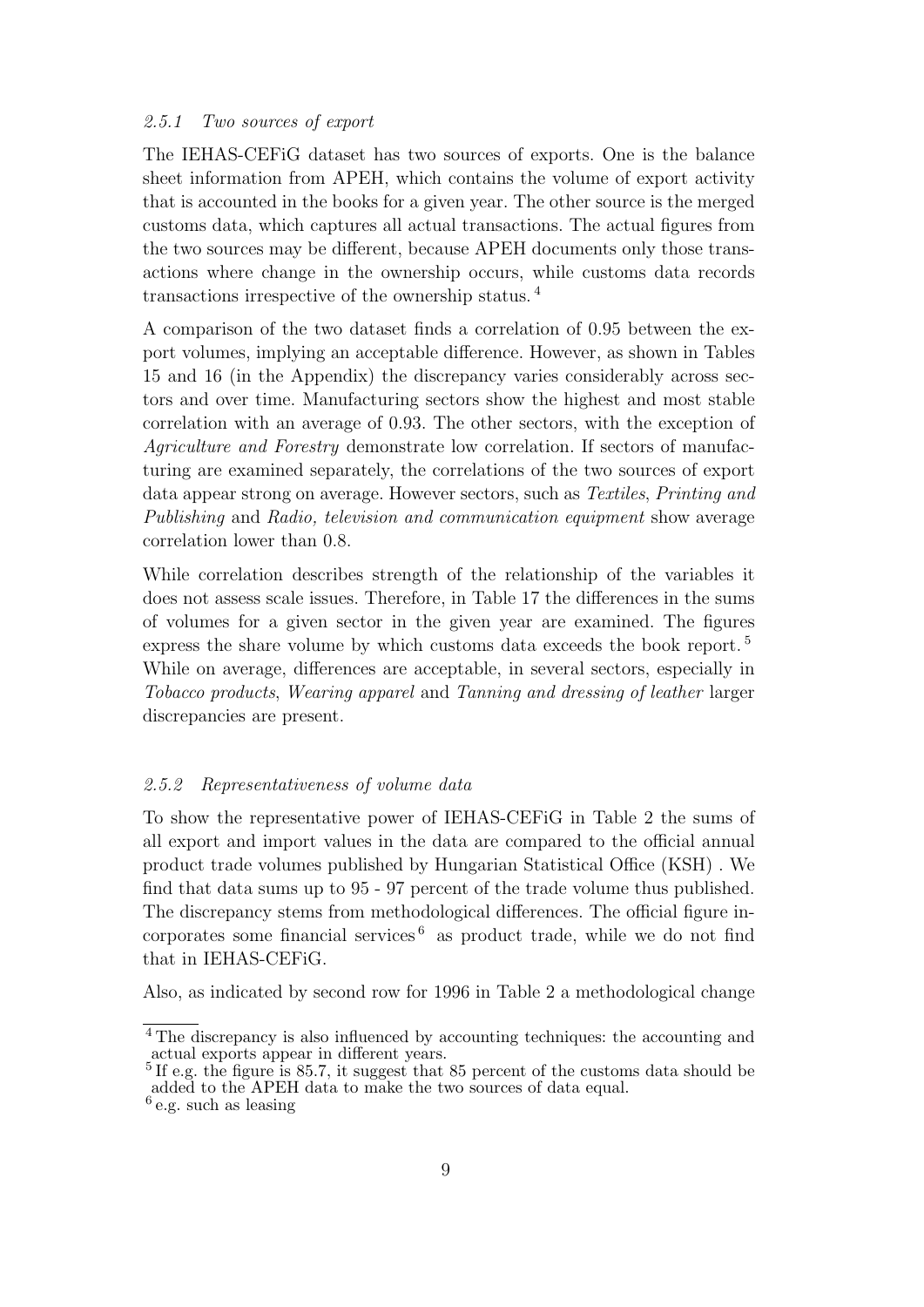|          | KSH    |        | <b>IEHAS-CEFIG</b> |        |  |
|----------|--------|--------|--------------------|--------|--|
|          | import | export | import             | export |  |
| 1992     | 8.8    | 8.4    | 6.7                | 6.8    |  |
| 1993     | 11.6   | 8.2    | 9.4                | 7.0    |  |
| 1994     | 15.4   | 11.3   | 14.0               | 10.3   |  |
| 1995     | 19.4   | 16.2   | 18.2               | 15.4   |  |
| 1996     | 27.6   | 23.9   |                    |        |  |
| 1997     | 39.6   | 35.7   | 37.9               | 34.6   |  |
| 1998     | 55.1   | 49.3   | 53.7               | 48.4   |  |
| 1999     | 66.5   | 59.4   | 64.7               | 58.5   |  |
| 2000     | 90.6   | 79.4   | 86.2               | 73.0   |  |
| 2001     | 96.7   | 87.5   | 95.1               | 86.2   |  |
| 2002     | 97.0   | 88.7   | 94.3               | 87.1   |  |
| $2003\,$ | 107.0  | 96.4   | 104.1              | 93.5   |  |

Table 2 Comparison of KSH and IEHAS-CEFiG trade volume data in hundred Bn. HUFs.

The trade volumes are in current prices. The second official KSH figures for 1996 (*in italics*) are calculated retrospectively by new method introduced from 1997 on.

occurs at the KSH which broadens 'special trade' category of custom-free areas. Furthermore, the difference also comes from the fact that customs data and KSH treats arm's length and non-arm's length transaction differently. Despite the aforementioned differences, IEHAS-CEFiG created from raw customs transaction level data seems to be able to grasp the majority of Hungarian product trade.

#### **3 The Prevalence of Trading Activity at firm level**

The key interest in examining firm level datasets on trade activity is that it gives a more detailed picture about what is behind aggregate trade flows and allows us to see whether findings are consistent with trade theories. This section looks at trading firms

#### *3.1 Concentration*

Recent stylised facts suggest that trading firms are fairly scarce and there is a very strong concentration of exporting and importing activity at the firm level (see eg. Bernard et al. (2007), Bernard & Jensen (1999)).

To illustrate the propensity to trade of Hungarian manufacturing firms, Table 3 presents the key statics and compares it with results from other countries.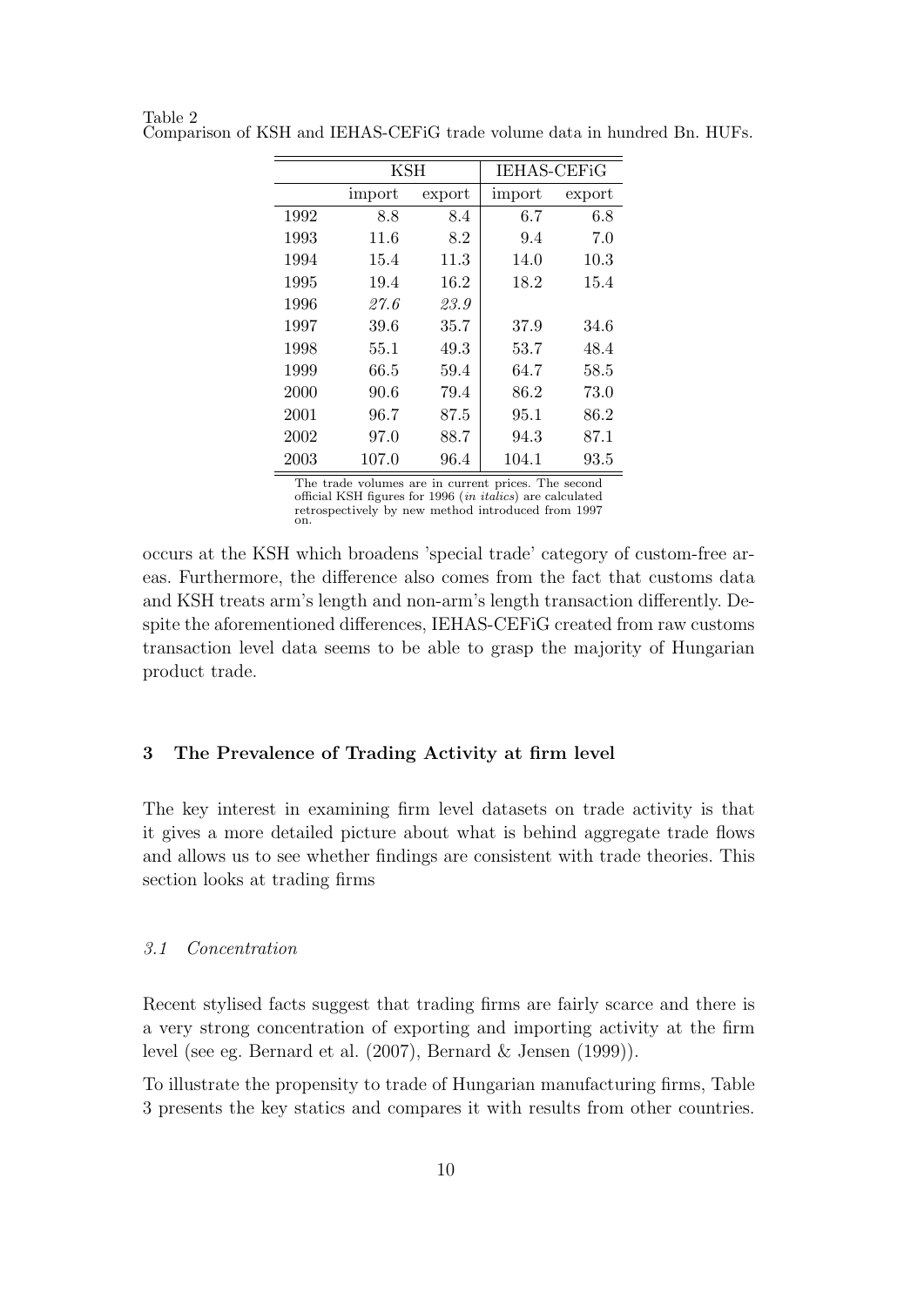In Hungary, less than third of the firms were exporters and about third were importers in 1999, and the distribution of export and import volumes were both more concentrated than that of sales.

| т агыстранон такс ани сонсенитанон. тистианонаг сонгранзон |               |                             |                          |                            |                        |  |  |  |  |
|------------------------------------------------------------|---------------|-----------------------------|--------------------------|----------------------------|------------------------|--|--|--|--|
|                                                            | Hungary       | Italy                       | U.S.                     | Sweden                     | Belgium                |  |  |  |  |
| % Exporters                                                | 27.7          | 70.6                        | 27                       | 71                         | 41.2                   |  |  |  |  |
| $%$ Importers                                              | 33.2          | 69.3                        | 14                       | 60                         | 43.2                   |  |  |  |  |
| Gini Exports                                               | 0.936         | 0.825                       | 0.972                    |                            | 0.959                  |  |  |  |  |
| Gini Imports                                               | 0.945         | 0.965                       | 0.965                    | $\overline{\phantom{a}}$   | 0.956                  |  |  |  |  |
| Gini Sales                                                 | 0.922         | 0.807                       | 0.916                    |                            | $0.873$ (VA)           |  |  |  |  |
|                                                            | our paper     | Castellani<br>et al. (2008) | Bernard et al.<br>(2007) | Andersson<br>et al. (2007) | Muûls & Pisu<br>(2007) |  |  |  |  |
|                                                            | Firms, 1999   | Firms, 1997                 | Plants, 2002             | Firms, 2004                | Firms, 1996            |  |  |  |  |
|                                                            | all           | empl. > 20                  | all                      | empl. > 10                 | all                    |  |  |  |  |
|                                                            | manufacturing | manufacturing               | manufacturing            | manufacturing              | manufacturing          |  |  |  |  |

Table 3 Participation Rate and Concentration: International comparison

Compared to results computed for other countries, Hungary is slightly less open than Belgium, but more open than the U.S. At first glance, Hungarian data may look different to some other countries such as Italy or Sweden. However, this is due to different sampling restrictions used. Knowing from Mayer & Ottaviano (2008) that traders are on average larger in size in Europe, exclusion of small firms results in the overestimation of openness. To be able to compare to Sweden and Italy size adjustment has to be made on our data. For Hungary, the result are as follows. When excluding less than 10 employee firms 55% of the firms export and 59% import. When excluding the less than 20 employee firms results change to 66 and 70 percent respectively. Given these estimates, Hungary seems less open then Sweden, but seems comparable to Italy.

Next, the underlying sectoral distribution of the average 27% export and 33% import participation rate of the manufacturing sector is investigated. Figure 2 shows the share of firms that export in each manufacturing sector plotted against the share that import in 1999. Most open sectors in terms of exports are *34 - Motor vehicles* (51%), *28 - Basic and Fabricated metals* (48-30%) and *25 - Rubber and Plastic products* sector and *24 - Chemicals* sector both with (41%). The least open sectors in terms of export are the *22 - Printing and publishing* sector (10%) and *30 - Office Machinery* sector (16%).

Tables 18 and 19 (in the Appendix) show the export and import participation rate within sectors for all the years of the sample. Remember, that there is a break in the data from 1999 to 2000, the share of traders are systematically higher in the late periods across all sectors due to the lack of small firms. Otherwise trading propensity shows stability over time across sectors.

Sectors with high share of exporters tend to have high share of importers. The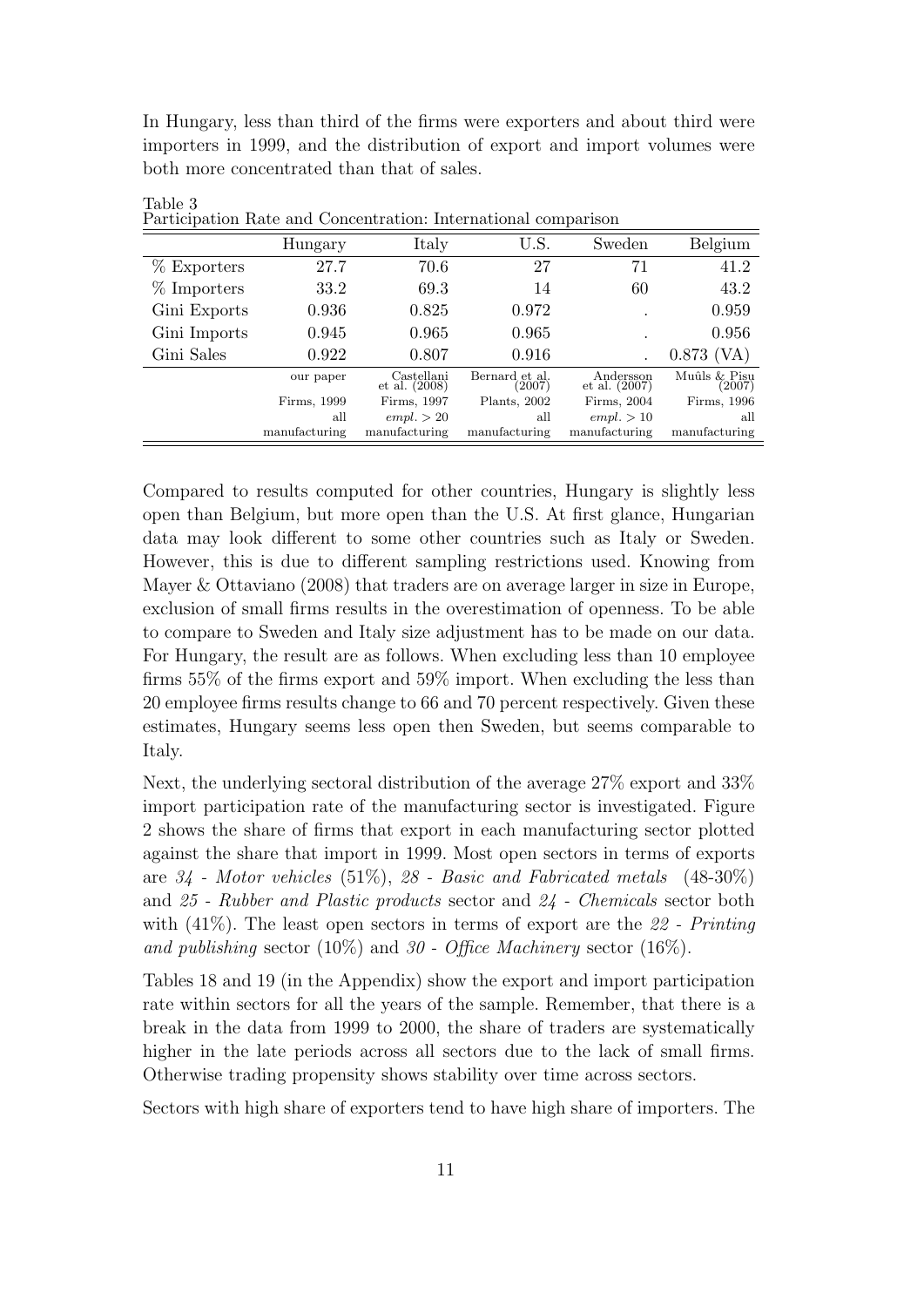.2 .3 .4 .5 .6  $(34)$  $(24)$ Share of importers in given sector<br>3.<br>5.  $\sqrt{19}$ Share of importers in given sector  $(25)$ 17 35 31 18 3Σ,  $\circled{2}$ 29 21 33 23 26  $\circled{30}$ 36 28 20 37  $(15)$  $\ddot{\Omega}$ 22 .1 .2 .3 .4 .5 Share of exporters in given sector

Fig. 2. **Share of exporters and importers by sector in 1999**

The graph plots the share of exporting firms against the share of importing firms in manufacturing sectors. Each ball represents an industry with the corresponding NACE code indicated on it. Sector 16 of *Tobacco products* is excluded due to the small number of firms, who are all traders.

high correlation of the within sector participation rates is also apparent in Figure 2. This is due to the fact, that most firms perform both exporting and importing activity. Thus for more precise examination of trading activity, four trade status categories have been created. These are the non-trading firms, the firms that import only, firms that export only, and firms that import as well as export (two-way traders). Table 4 shows the share of firms in each status for 1999. It shows, that 38.5% of the firms engage in trading activity, either exporting, importing or both. Five and half percent of the firms on average engage in exporting activity only, on average 11 percent of the firms import only and on average 22.2 percent of the firms engage in both activities. This suggest, that most of the trading manufacturers in the Hungarian economy are two-way traders. There are only some sectors, where share of exporters-only is relatively high e.g. *Wood* and *Basic Metals*.

#### *3.2 How different are traders?*

Firms engaged in international trade look different along a number of dimension. Since Bernard & Jensen (1999)'s seminal empirical paper on U.S. exporters, several works have documented that firms involved in international trade are different from non-trading firms in many aspects. These firms employ more and better skilled workers, pay higher wages and are more productive than firms selling within borders only. Many of these differences related to the operation of the firms were found and documented both for the U.S. and European countries for example in Bernard et al. (2007) or in Mayer & Ottaviano (2008). These phenomena is also documented for Hungary by Altomonte  $\&$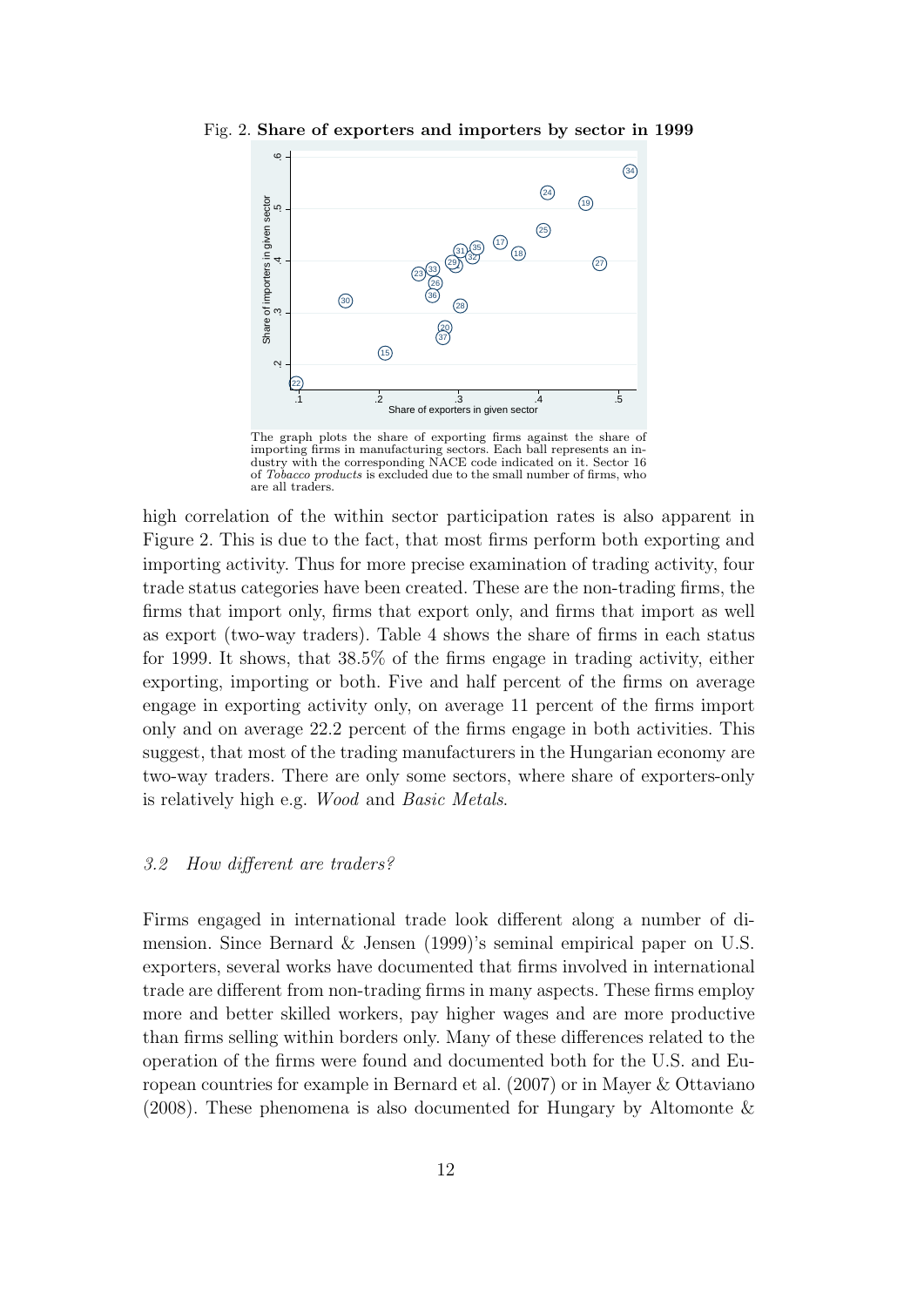|    |                                       |                |                |              | share of     |                       |
|----|---------------------------------------|----------------|----------------|--------------|--------------|-----------------------|
|    | industry                              | Num.<br>Obs.   | non-<br>trader | exp.<br>only | imp.<br>only | two-<br>way<br>trader |
| 15 | Food products and beverages           | 2705           | 71.2           | 6.5          | 8.0          | 14.3                  |
| 16 | Tobacco products                      | $\overline{7}$ | 0.0            | 0.0          | 14.3         | 85.7                  |
| 17 | Textiles                              | 764            | 51.3           | 5.1          | 13.5         | 30.1                  |
| 18 | Wearing apparel                       | 1158           | 55.0           | 3.5          | 7.5          | 33.9                  |
| 19 | Tanning and dressing of leather       | 366            | 45.4           | 3.6          | 8.7          | 42.3                  |
| 20 | Wood                                  | 1244           | 61.9           | 10.9         | 9.8          | 17.4                  |
| 21 | Pulp, paper                           | 243            | 57.2           | 3.7          | 13.2         | 25.9                  |
| 22 | Publishing, printing                  | 2625           | 80.1           | 3.5          | 10.2         | 6.2                   |
| 23 | Coke, refined petroleum               | 8              | 62.5           | 0.0          | 12.5         | 25.0                  |
| 24 | Chemicals, and chemical products      | 523            | 41.7           | 5.2          | 17.2         | 35.9                  |
| 25 | Rubber and plastic products           | 1059           | 47.1           | 7.0          | 12.3         | 33.6                  |
| 26 | Other non-metallic mineral products   | 764            | 59.0           | 5.2          | 13.9         | 21.9                  |
| 27 | Basic metals                          | 233            | 45.9           | 14.6         | 6.4          | 33.0                  |
| 28 | Fabricated metal products             | 2724           | 61.1           | 7.5          | 8.7          | 22.7                  |
| 29 | Machinery                             | 1997           | 56.1           | 4.1          | 14.7         | 25.1                  |
| 30 | Office machinery and computers        | 164            | 67.1           | 0.6          | 17.1         | 15.2                  |
| 31 | Electrical machinery                  | 708            | 55.6           | 2.4          | 14.1         | 27.8                  |
| 32 | Radio, television and comm. equip.    | 520            | 55.6           | 3.7          | 12.7         | 28.1                  |
| 33 | Medical, precision and optical instr. | 796            | 58.0           | 3.5          | 15.2         | 23.2                  |
| 34 | Motor vehicles                        | 241            | 38.6           | 4.1          | 10.0         | 47.3                  |
| 35 | Other transport equipment             | 127            | 55.9           | 1.6          | 11.8         | 30.7                  |
| 36 | Furniture                             | 1059           | 61.9           | 4.8          | 11.4         | 21.9                  |
| 37 | Recycling                             | 107            | 65.4           | 9.3          | $6.5\,$      | 18.7                  |
|    | All manufacturing                     | 20142          | 61.3           | $5.5\,$      | 11.0         | 22.2                  |

Table 4 Share of firms in different trade status in sectors of manufacturing 1999,  $(\%)$ 

Békés (2009).

These differences calculated for the IEHAS-CEFiG dataset are summarised in Table 5. Each row displays the average difference between exporter and non-exporters and importers and non-importers in a firm characteristic. The first and the third columns represent ordinary least squares regressions with log of employment, value added per worker, average wage and capital per worker as dependent variables on exporter and importer dummies respectively. The second and fourth columns include employment and sectoral dummies as controls. When employment is the dependent variable employment control is omitted.

As dependent variables are in logs the coefficients can be interpreted as per-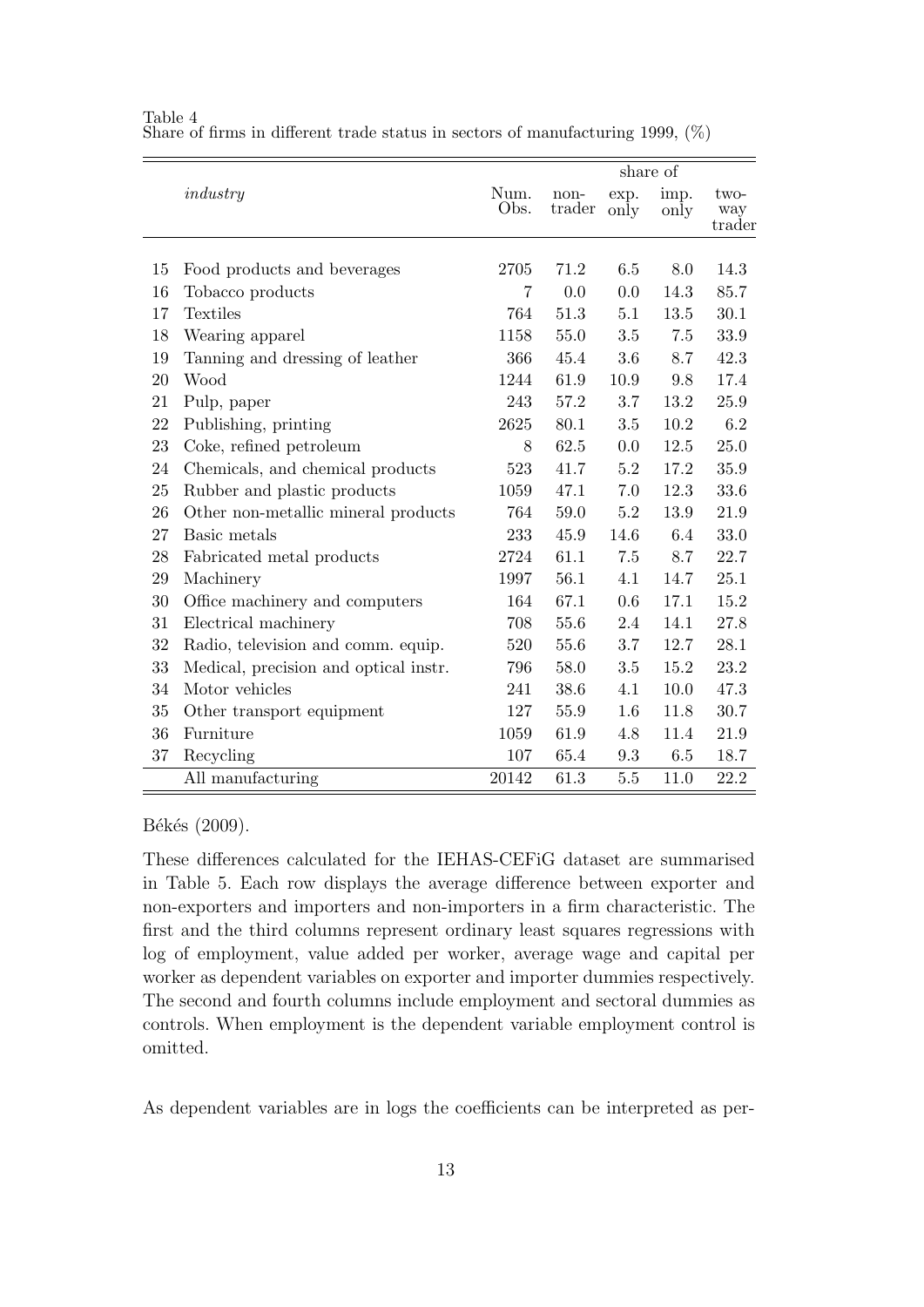|                               | exporter premia |               |                  | importer premia  |
|-------------------------------|-----------------|---------------|------------------|------------------|
|                               | (1)             | $^{\prime}2)$ | $\left(3\right)$ | $\left(4\right)$ |
| log of employment             | 1.525           | 1.467         | 1.313            | 1.276            |
| log of value added per worker | 0.388           | 0.398         | 0.533            | 0.524            |
| log of TFP <sup>7</sup>       | 0.850           | 0.374         | 0.947            | 0.478            |
| log of average wage           | 0.395           | 0.255         | 0.456            | 0.312            |
| log of capital per worker     | 0.346           | 0.477         | 0.357            | 0.5              |
|                               |                 |               |                  |                  |
| additional covariates         | none            | sector        | none             | sector           |
|                               |                 | empl.         |                  | empl.            |

Table 5 Exporting and importing premia across manufacturers

centage differences. That is, coefficient 1.46 with the log of employment implies:  $\exp(1.46) - 1 = 330\%$  higher employment on average in exporter firms. Analogously, other coefficients imply that exporters produce 39 percent more value added per worker, are on average 44 percent more productive, pay 28 percent higher wages and own 47 percent more capital per worker than nonexporting firms. The differences are similar when comparing importers to nonimporters, with minor differences: importers have 120% more employment, produce 52% more value added per worker and 47% higher TFP, pay 31% more average wage, are 50% more capital intensive. The performance premium of the traders, either exporters or importers is general, is not caused by outliers. In Figure 3 the cumulative density of log of TFP of non-trading firms is compared to that of exporters and importers. The picture shows that in both cases traders on average outperform non-traders in all deciles of the productivity distribution.



Fig. 3. Cumulative distribution of FTP comparing traders and non-traders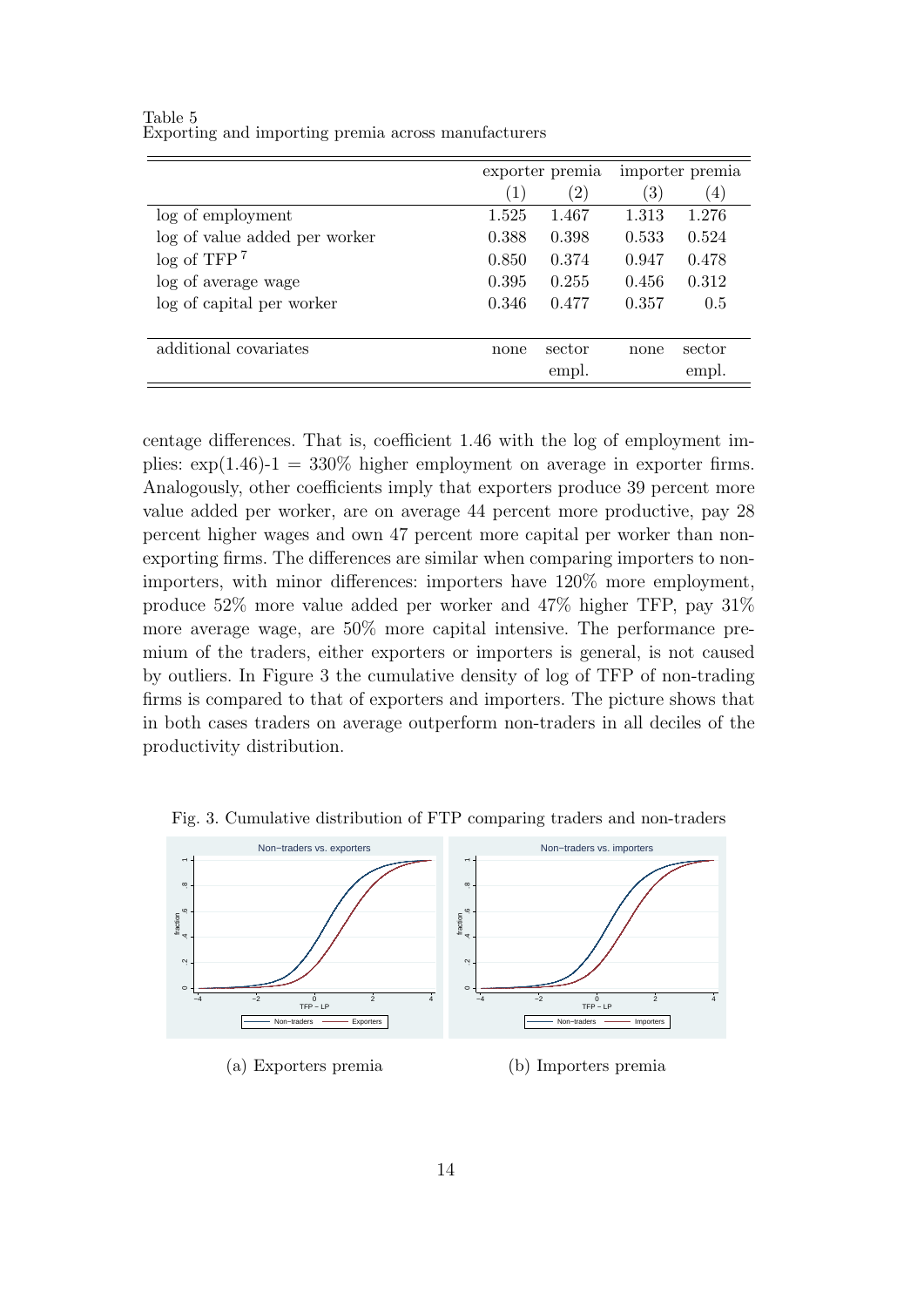#### *3.3 Distribution of trade volume*

International research on traders reveals that only a few firms are responsible for most of the trade volume, see e.g. Bernard et al. (2007) or Mayer & Ottaviano (2008). That is, trade volume is highly concentrated. This section describes the distribution of the volume of trade in the Hungarian manufacturing sectors. To provide a general picture, first the evolution of the real trade volume over time is displayed in Figure 4. Both volumes show steady increase in real terms: the average yearly growth of export volume is 19.1 percent, while the corresponding import figure is 23 percent.



Fig. 4. **Manufacturing firms direct export and import volume 1992-2003**

The cross sector distribution of manufacturing trade volume is rather unequal. Table 6 summarises the share of each NACE-2 sectors from the volume of export and import in 1999. The major contributor to both import and export volume is the sector 34 of *Motor vehicles*, which is responsible for 23 and 21 percent of the export and import volume respectively. Other main contributing sectors are the *Radio, television and communication* sector with 15 and 18, the *Office machinery and computers* sector with 11 and 11, and the *Electrical machinery* sector with 9 and 8 and percentages shares from the export and import volumes of manufacturing. While other sectors hold only a small share from the volumes, we find that export and import volume shares across sectors are highly correlated. In Figure 5 we plot the share of export volume in a given sector against the share of import volume in the same sector.

In most sectors the bulk of the trading in volume is carried out by a few firms only, and thus trading activity is very concentrated. In 1999 the largest 5 percent of exporters were responsible for 81.5 percent of the total trade, while in case of imports the figure is 84.4%. To further illustrate the extent

The graph shows the yearly volume of exports and imports. Both are deflated to 1992 prices and are expressed in billions of HUFs.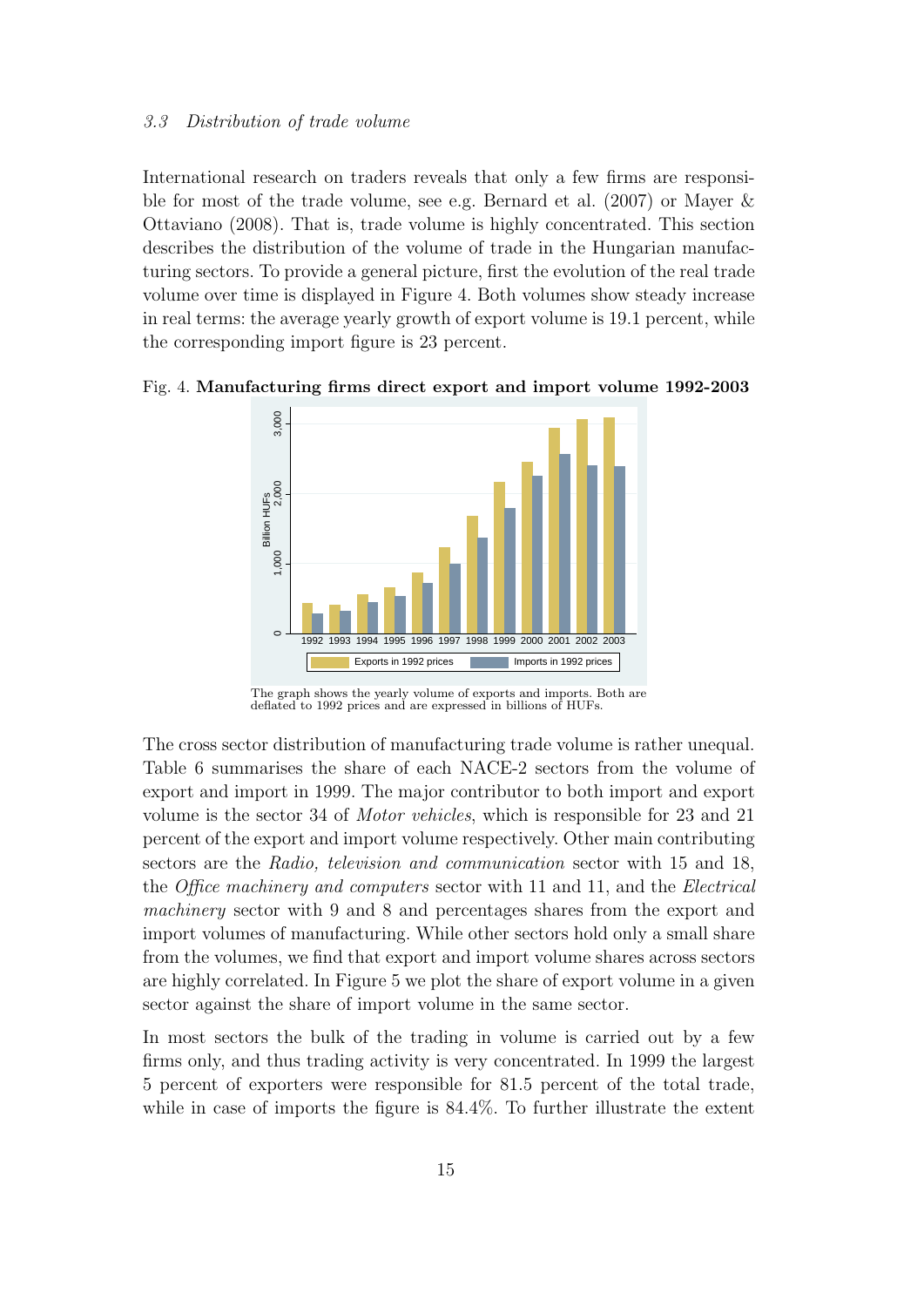|    | industry                                   | obs.  | share of<br>export<br>volume | share of<br>import<br>volume |
|----|--------------------------------------------|-------|------------------------------|------------------------------|
| 15 | Food products and beverages                | 2705  | 5.8                          | 3.5                          |
| 16 | Tobacco products                           | 7     | 0.2                          | 0.6                          |
| 17 | <b>Textiles</b>                            | 764   | 2.7                          | 3.3                          |
| 18 | Wearing apparel                            | 1158  | 5.0                          | 4.7                          |
| 19 | Tanning and dressing of leather            | 366   | 1.8                          | 1.7                          |
| 20 | Wood                                       | 1244  | 1.1                          | 0.7                          |
| 21 | Pulp, paper                                | 243   | 1.3                          | 1.8                          |
| 22 | Publishing, printing                       | 2625  | 0.1                          | 0.9                          |
| 23 | Coke, refined petroleum                    | 8     | 1.6                          | 5.3                          |
| 24 | Chemicals, and chemical products           | 523   | 5.4                          | 4.8                          |
| 25 | Rubber and plastic products                | 1059  | 2.9                          | 3.4                          |
| 26 | Other non-metallic mineral products        | 764   | 1.5                          | 1.0                          |
| 27 | Basic metals                               | 233   | 2.9                          | 2.5                          |
| 28 | Fabricated metal products                  | 2724  | 2.7                          | 1.8                          |
| 29 | Machinery                                  | 1997  | 4.2                          | 3.6                          |
| 30 | Office machinery and computers             | 164   | 11.0                         | 10.6                         |
| 31 | Electrical machinery                       | 708   | 9.3                          | 8.3                          |
| 32 | Radio, TV and communication equip.         | 520   | 15.3                         | 18.3                         |
| 33 | Medical, precision and optical instruments | 796   | 0.8                          | 0.8                          |
| 34 | Motor vehicles                             | 241   | 22.9                         | 21.2                         |
| 35 | Other transport equipment                  | 127   | 0.3                          | 0.3                          |
| 36 | Furniture                                  | 1059  | 1.0                          | 0.8                          |
| 37 | Recycling                                  | 107   | 0.1                          | 0.0                          |
|    | <b>TOTALS</b>                              | 20142 | 100.0                        | 100.0                        |

Table 6 Volume shares of manufacturing sectors of exporting and importing in 1999, in (%)

of this concentration Table 7 presents the share of the largest exporters and importers. Both the export and import block consists of two columns. The first shows the share of the largest 5 percent traders in sectoral trade volume, while the second shows the corresponding figure for the largest 10 percent.

The sectors, where trading volume is most concentrated across exporters are the *Motor vehicles*, *Basic Metals*, and *Pulp and Paper* and *Radio and television* sectors where the top 5 percent are responsible for more than 70 percent of the sectoral trade volume. In case of imports the picture is similar, though *Wood* and *Office Machinery* sectors also appear rather concentrated.

While examining the share of the top exporters and importers in each sector is very illustrative, also Herfindahl indices of concentration were calculated for the better cross section comparison. Tables 22 and 23 present concentration indices in the Appendix confirm previous findings. Patterns of concentration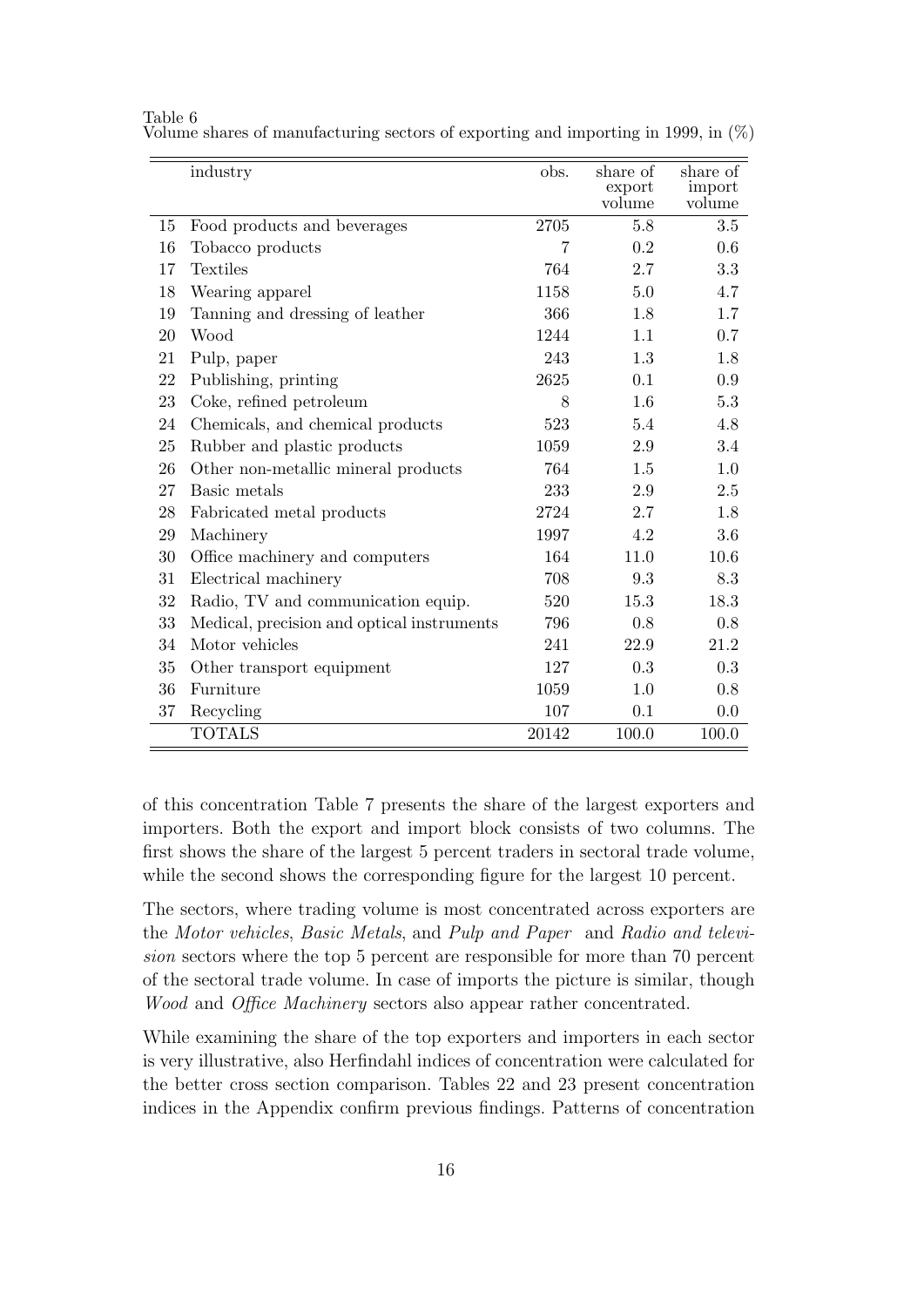

Fig. 5. **Export and import share of volume by sector in 1999**



| Table 7 |  |  |                                                               |  |  |  |
|---------|--|--|---------------------------------------------------------------|--|--|--|
|         |  |  | Share of top traders in sectoral trade volume in 1999, $(\%)$ |  |  |  |

|    |                                            | top exporters |      | top importers |      |
|----|--------------------------------------------|---------------|------|---------------|------|
|    | industry                                   | $5\%$         | 10%  | $5\%$         | 10\% |
| 15 | Food products and beverages                | 56.6          | 74.3 | 67.2          | 81.0 |
| 17 | Textiles                                   | 58.2          | 70.6 | 63.9          | 75.9 |
| 18 | Wearing apparel                            | 49.4          | 65.3 | 50.7          | 66.0 |
| 19 | Tanning and dressing of leather            | 44.8          | 60.7 | 48.4          | 63.5 |
| 20 | Wood                                       | 65.3          | 80.2 | 75.4          | 87.3 |
| 21 | Pulp, paper                                | 73.7          | 89.3 | 60.7          | 82.4 |
| 22 | Publishing, printing                       | 58.3          | 78.0 | 69.2          | 83.3 |
| 24 | Chemicals, and chemical products           | 75.3          | 88.6 | 70.4          | 84.6 |
| 25 | Rubber and plastic products                | 65.0          | 80.7 | 61.0          | 78.4 |
| 26 | Other non-metallic mineral products        | 63.4          | 79.8 | 50.0          | 70.3 |
| 27 | Basic metals                               | 74.9          | 88.8 | 79.0          | 90.3 |
| 28 | Fabricated metal products                  | 57.4          | 71.7 | 60.5          | 76.8 |
| 29 | Machinery                                  | 66.5          | 80.5 | 68.2          | 80.6 |
| 30 | Office machinery and computers             | 54.8          | 76.8 | 76.1          | 98.5 |
| 31 | Electrical machinery                       | 60.2          | 76.2 | 60.1          | 77.8 |
| 32 | Radio, TV and communication equip.         | 81.6          | 92.4 | 77.3          | 91.6 |
| 33 | Medical, precision and optical instruments | 60.8          | 81.0 | 62.3          | 77.5 |
| 34 | Motor vehicles                             | 83.2          | 89.9 | 87.5          | 92.8 |
| 35 | Other transport equipment                  | 55.9          | 72.7 | 49.7          | 72.2 |
| 36 | Furniture                                  | 52.6          | 70.3 | 60.2          | 75.2 |

The table shows the percentage share of sectoral export/import volume of the 5 and 10 percent of the biggest exporters/importers. Sectors with less than 50 firms are not considered in this listing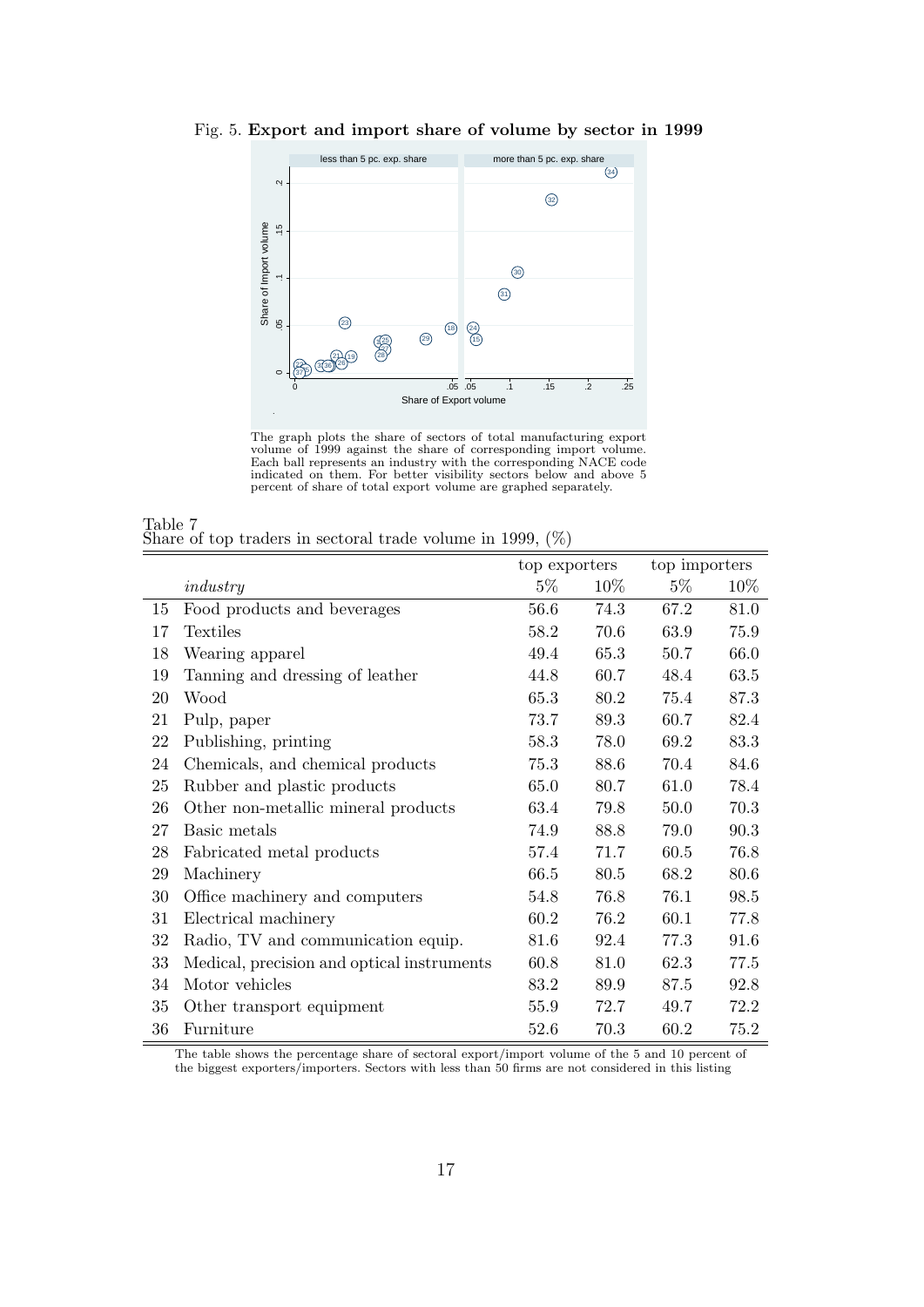are rather stable over time for sectors with low concentration, while a considerable noise is detectable for concentrated sectors. Two key manufacturing industries, *Motor and vehicle* and *Office machinery* show increasing within sector concentration over time, both in terms of export and import volumes. The only sector, that shows considerable decrease in concentration is *Electrical machinery*, where the within sector export Herfindahl index drops from 0.2 to 0.08, suggesting that much more firms got involved in international activities.

#### *3.4 Spatial distribution of trade*

Though Hungary is a small country both population and economic activity are rather concentrated is space. Almost 40 percent of economic activity takes place in the capital Budapest, which holds about twenty percent of the population and twenty-four percent of the manufacturing employment. The most productive and economically prospering regions are those close to the capital and those in north-west Hungary.

The distribution of economic activity and trade is jointly shaped by that of population, the heritage of communist economic spatial planning and location choice of the incoming FDI in the early-mid 1990's <sup>8</sup>

In Figures 6 spatial distribution of trade volumes per capita are summarised over NUTS-3 level spatial entities of Hungary, which contain the 19 counties (*megye*) and the capital Budapest.

Vas, Győr-Moson-Sopron, Fejér are found to be the leading export and import regions with per capita exports more than 2 million HUFs and per capita imports one and half million. The figures clearly illustrate the west and north bound nature of trading locations. The export volume distribution and also that most importing activity is concentrated towards the western, Austrian border.

While aforementioned geography is driven by volume considerations, another picture can be drawn by looking at the average trade involvement of firms. In Figure 7 the average shares of exports in sales are plotted. Though, the east-west division still dominates, some eastern and southern regions appear rather active in trade such as Baranya and Szolnok counties.

<sup>8</sup> As Brulhart & Koenig (2005) find in their examination of post-communist European countries, transition favours regions that are proximate to the large incumbent EU market, both in terms of wages and employment.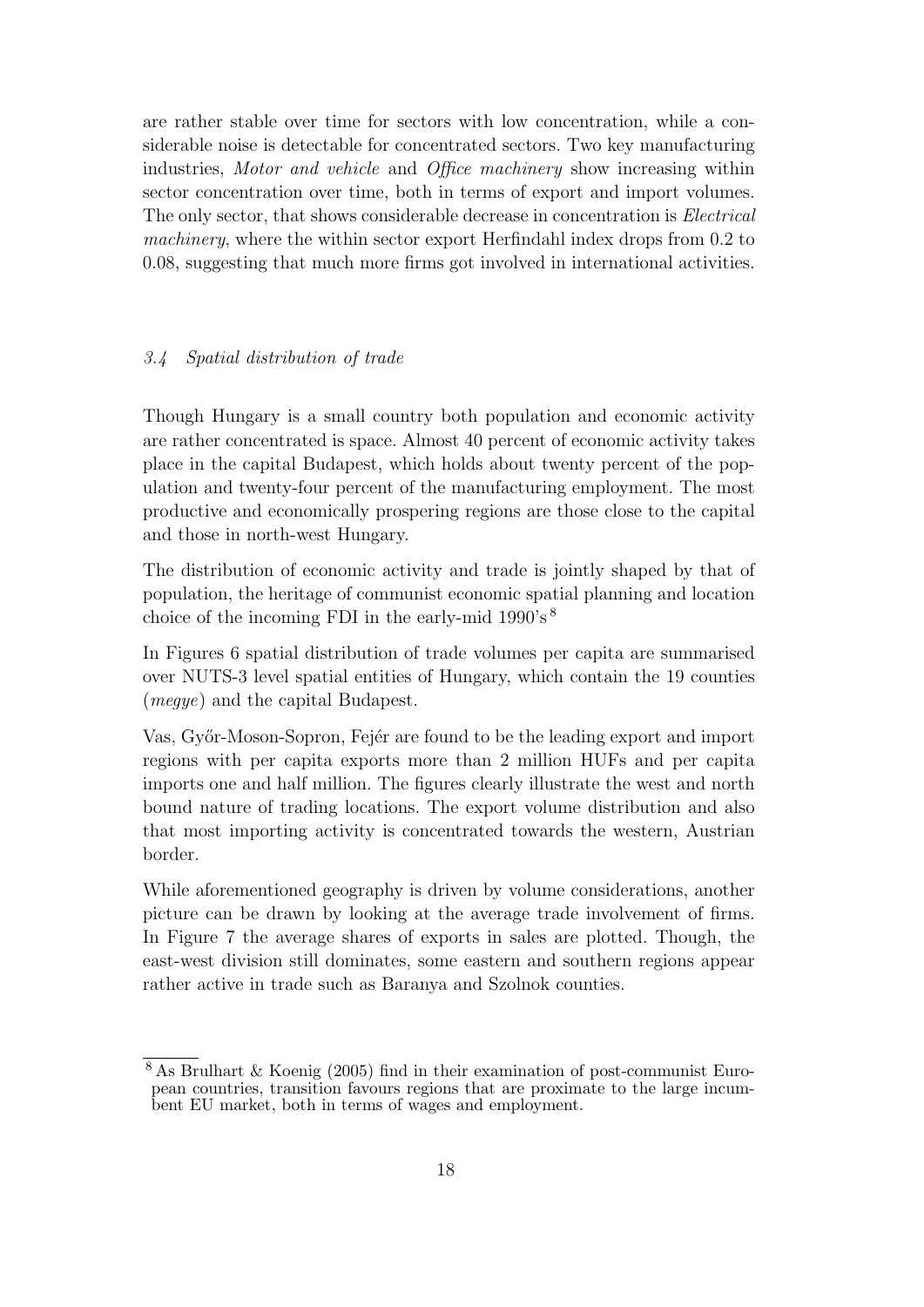

Fig. 6. **Export and Import per capita by counties in mill. HUFs in 1999**

The graphs show the distribution of export (above) and import (below) value per capita in each county in million HUFs for year 1999. The colours deepen towards red with the higher place a region takes in the quintile of the distribution

## **4 Distribution of Products and Countries**

Along with the relative scarcity and concentration of trading volume, recent empirical works on international trade see e.g. Bernard et al. (2007), find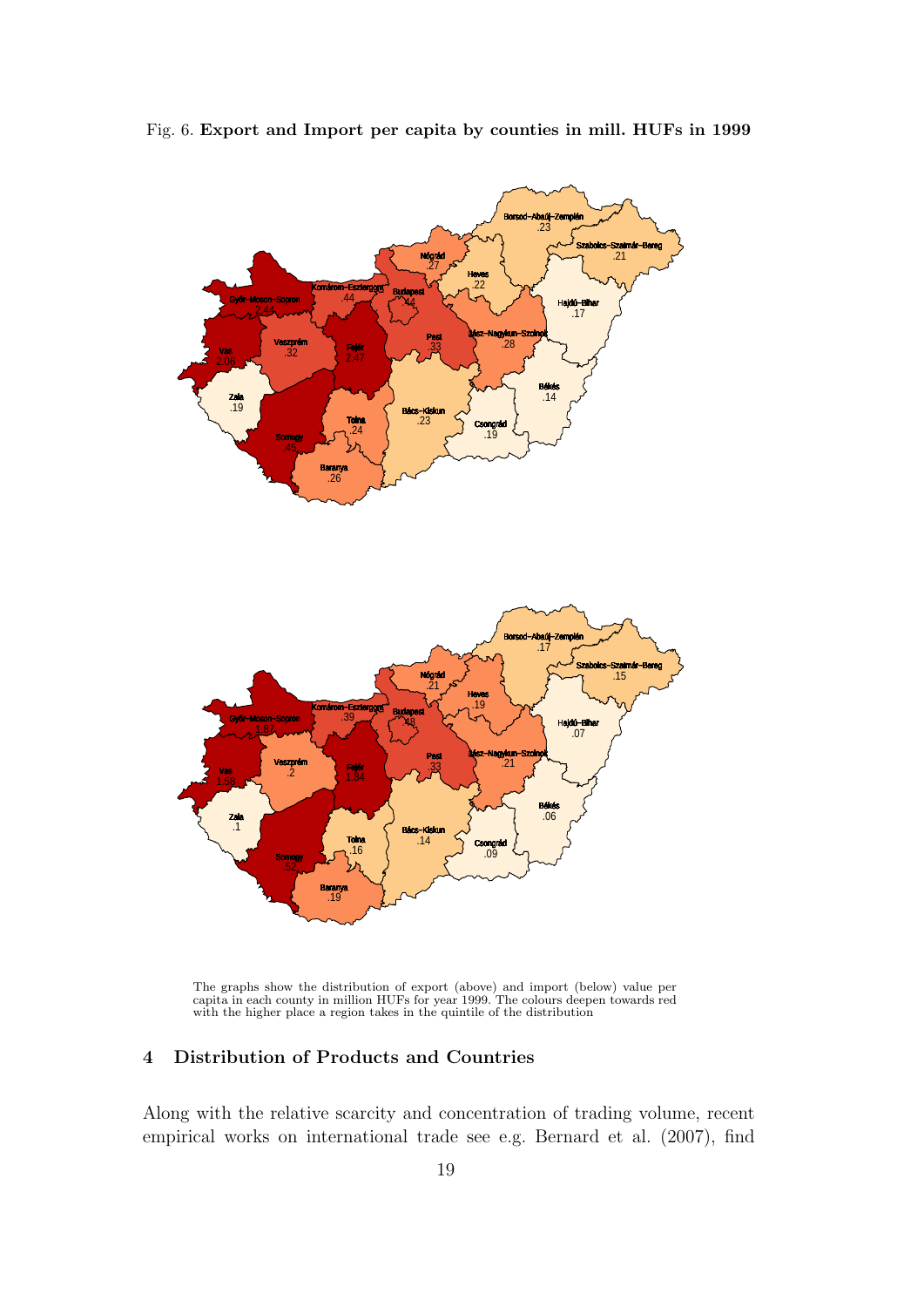

Fig. 7. **Firms' average export per sales by counties in 1999**

The graph shows the distribution of average share of export in firms' sales in each county in million HUFs for year 1999. The colours deepen towards red with the higher place a region takes in the quintile of the distribution

that there is also a considerable heterogeneity across firms in terms of traded number of products and trading partner countries.

#### *4.1 Products*

Many firms trade only one product and with one country, however the larger share of trade in volume is carried out by firms trading many products with many countries. The importance of this observation is at least twofold. Once, it sheds more light on the nature of firm-level concentration of aggregate trade flows. Second, as e.g. Chaney (2008) argues, introducing firm heterogeneity and destination specific fixed-costs to gravity modelling, shows that contrary to the prediction of Krugman-type new trade models adjustments in reaction to increase in trade cost or distance does not all occur on the intensive margin but on the extensive one.

To portrait the characteristics of firms regarding the extensive margin, the number of traded varieties will be defined as the number of HS 6-digit level categories the firm is engaged in foreign trade with. Number of export destinations are the markets served by the firm, while the variety of source countries is used for imports.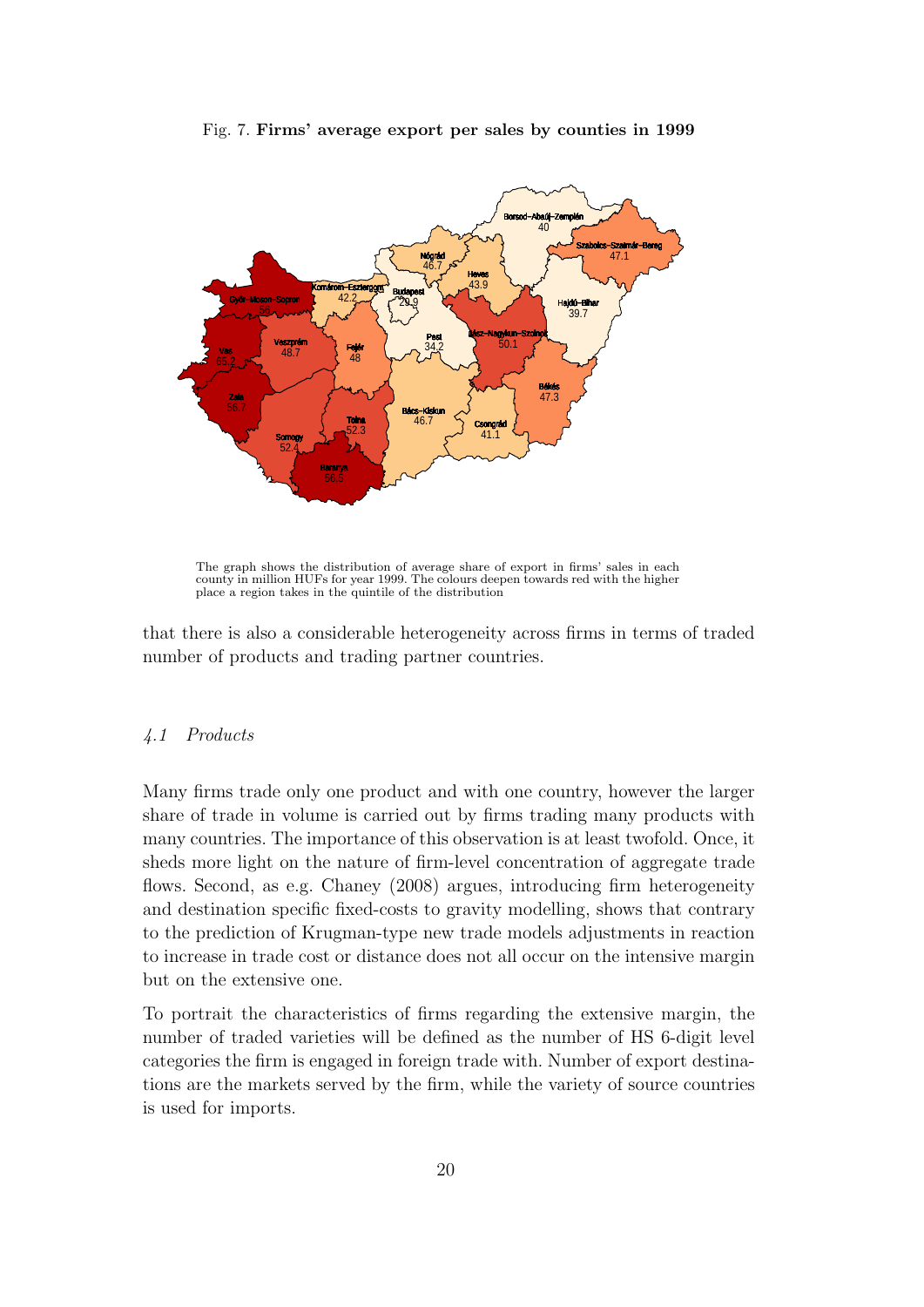Table 8 Distribution of exporters and Export value by Number of Products and Export Destination 1999

| Share of Exporting firms $(\%)$      |              |       |          |                    |           |       |       |
|--------------------------------------|--------------|-------|----------|--------------------|-----------|-------|-------|
|                                      |              |       |          | Number of products |           |       |       |
| Number<br>of<br>countries            | $\mathbf{1}$ | $2-5$ | $6 - 10$ | $11 - 20$          | $21 - 50$ | $50+$ | All   |
| $\mathbf{1}$                         | 20.3         | 15.0  | 4.3      | 2.8                | 1.6       | 0.2   | 44.3  |
| $2-5$                                | 4.0          | 18.1  | 7.5      | 4.4                | 3.2       | 0.8   | 38.1  |
| $6 - 10$                             | 0.3          | 2.2   | 1.8      | $2.5\,$            | 1.4       | 0.6   | 8.7   |
| $11 - 20$                            | 0.0          | 0.6   | 1.3      | 1.8                | 1.3       | 0.5   | 5.5   |
| $21 - 50$                            | 0.0          | 0.1   | 0.4      | 0.9                | $1.0\,$   | 0.7   | 3.2   |
| $50+$                                |              | 0.0   |          | 0.1                | 0.1       | 0.1   | 0.2   |
| All                                  | 24.7         | 36.1  | 15.3     | 12.5               | 8.6       | 2.8   | 100.0 |
| Share of Export value $(\%)$         |              |       |          |                    |           |       |       |
|                                      |              |       |          | Number of products |           |       |       |
| Number<br>of<br>countries            | $\mathbf{1}$ | $2-5$ | $6 - 10$ | $11 - 20$          | $21 - 50$ | $50+$ | All   |
| 1                                    | 0.3          | 1.1   | 0.8      | 1.3                | 1.2       | 0.1   | 4.9   |
| $2-5$                                | 0.2          | 1.4   | 1.6      | 2.7                | 3.6       | 1.2   | 10.8  |
| $6 - 10$                             | 0.0          | 0.7   | 0.9      | 2.0                | 2.2       | 3.3   | 9.1   |
| $11 - 20$                            | 0.0          | 0.6   | 1.4      | 2.7                | 4.5       | 6.6   | 15.9  |
| $21 - 50$                            | 0.0          | 0.2   | 0.7      | 3.5                | 7.3       | 40.4  | 52.0  |
| $50+$                                |              | 0.0   |          | 0.1                | 1.9       | 5.3   | 7.3   |
| All                                  | 0.6          | 4.1   | 5.3      | 12.4               | 20.8      | 56.8  | 100.0 |
| Share of Exporting employment $(\%)$ |              |       |          |                    |           |       |       |
|                                      |              |       |          | Number of products |           |       |       |
| Number<br>of<br>countries            | $\mathbf{1}$ | $2-5$ | $6 - 10$ | $11 - 20$          | $21 - 50$ | $50+$ | All   |
| $\mathbf{1}$                         | 4.4          | 4.3   | 1.5      | 1.8                | 1.4       | 0.2   | 13.5  |
| $2-5$                                | 1.2          | 8.3   | 5.5      | 4.6                | 5.3       | 1.5   | 26.4  |
| $6 - 10$                             | 0.1          | 2.0   | 2.5      | 4.0                | 3.0       | 2.9   | 14.4  |
| $11 - 20$                            | 0.0          | 0.9   | 2.4      | 4.1                | 4.7       | 3.6   | 15.9  |
| $21 - 50$                            | 0.0          | 0.2   | 1.4      | 4.9                | 7.0       | 9.0   | 22.6  |
| $50+$                                |              | 0.0   |          | 0.5                | 1.5       | 5.3   | 7.3   |
| All                                  | 5.7          | 15.7  | 13.3     | 19.9               | 22.9      | 22.5  | 100.0 |
|                                      |              |       |          |                    |           |       |       |

On average firms export 7 types of products, while import 17 product categories, while they export on average to 3 countries and import from 4. However, looking at the distribution of these varieties reveals that only a few international traders can afford complex trade patterns. The most complex traders in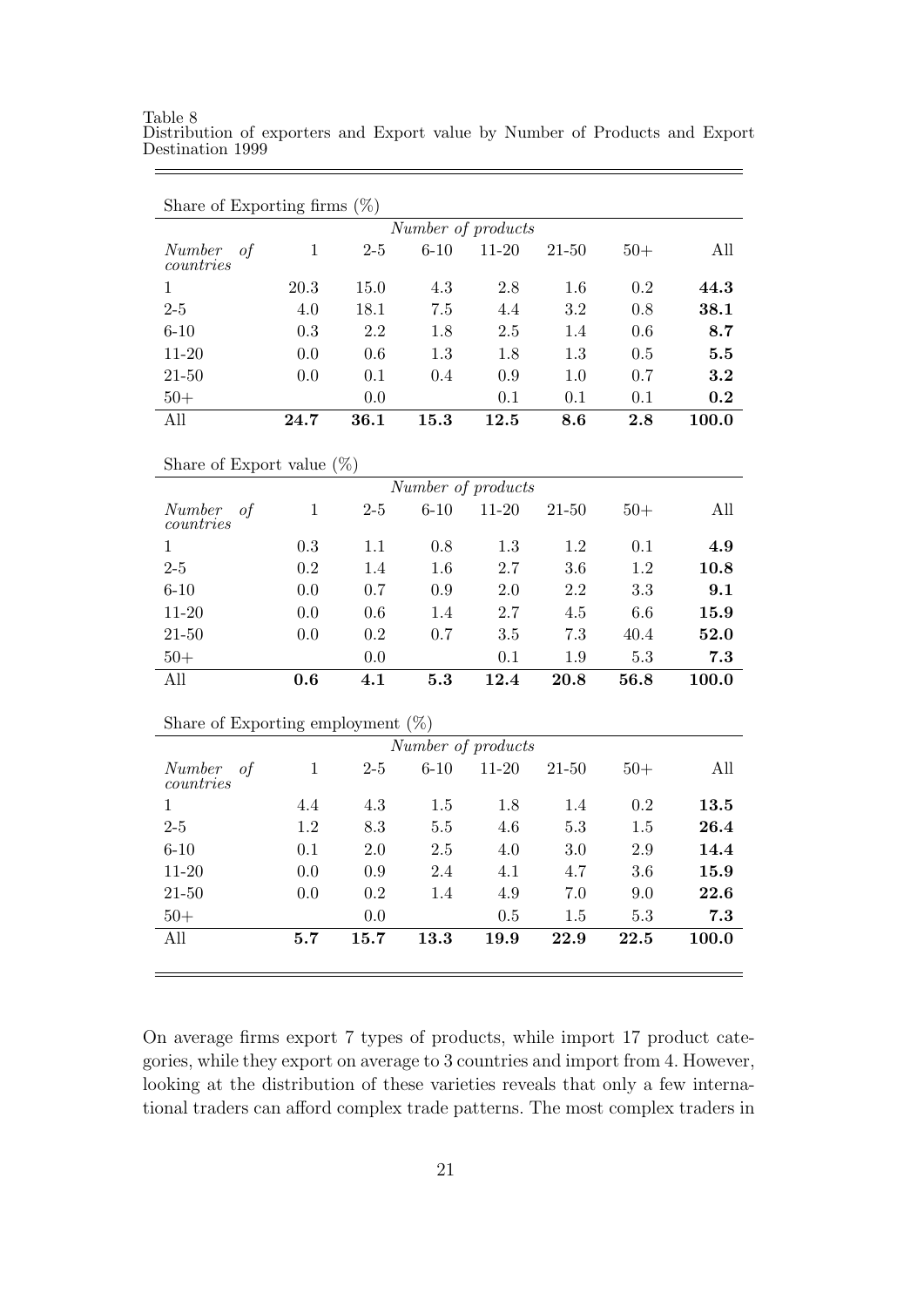Share of Importing firms (%) *Number of products Number of countries* 1 2-5 6-10 11-20 21-50 50+ All 1 16.2 10.2 2.6 2.6 2.3 0.7 **34.6** 2-5 1.0 13.5 7.9 6.5 6.3 2.2 **37.4** 6-10 0.0 0.4 1.5 3.0 5.6 3.2 **13.8** 11-20 0.1 0.5 3.7 6.3 **10.7** 21-50 0.0 0.2 3.2 **3.4** 50+ 0.0 **0.0** All **17.2 24.1 12.2 12.6 18.1 15.8 100.0** Share of Import value (%) *Number of products Number of countries* 1 2-5 6-10 11-20 21-50 50+ All 1 0.1 0.2 0.1 0.2 0.5 0.2 **1.4** 2-5 0.0 0.4 0.5 0.6 1.9 2.0 **5.4** 6-10 0.0 0.1 0.2 0.8 2.3 4.2 **7.6** 11-20 0.0 0.2 2.7 13.1 **16.0** 21-50 0.0 0.1 68.6 **68.8** 50+ 0.9 **0.9** All **0.1 0.7 0.9 1.9 7.4 89.0 100.0** Share of Importing employment  $(\%)$ *Number of products Number of countries* 1 2-5 6-10 11-20 21-50 50+ All 1 3.8 2.4 0.6 0.6 0.8 0.6 **8.8** 2-5 0.2 5.5 3.6 3.1 3.9 2.4 **18.6** 6-10 0.0 0.3 1.0 2.9 6.2 5.1 **15.4** 11-20 0.1 0.5 6.8 19.1 **26.4** 21-50 0.0 0.3 28.8 **29.1** 50+ 0.0 1.7 **1.7** All **3.9 8.1 5.2 7.1 18.0 57.6 100.0**

Table 9 Distribution of importers and Import value by Number of Products and Import Origin 1999

Hungarian manufacturing, export over 60 different products, to over 50 countries, while the most complex importers buy over 200 products types, from over 50 countries. Note that at least 100 firms satisfy each criteria.

In Table 8 the distribution of firms, export volume and employment over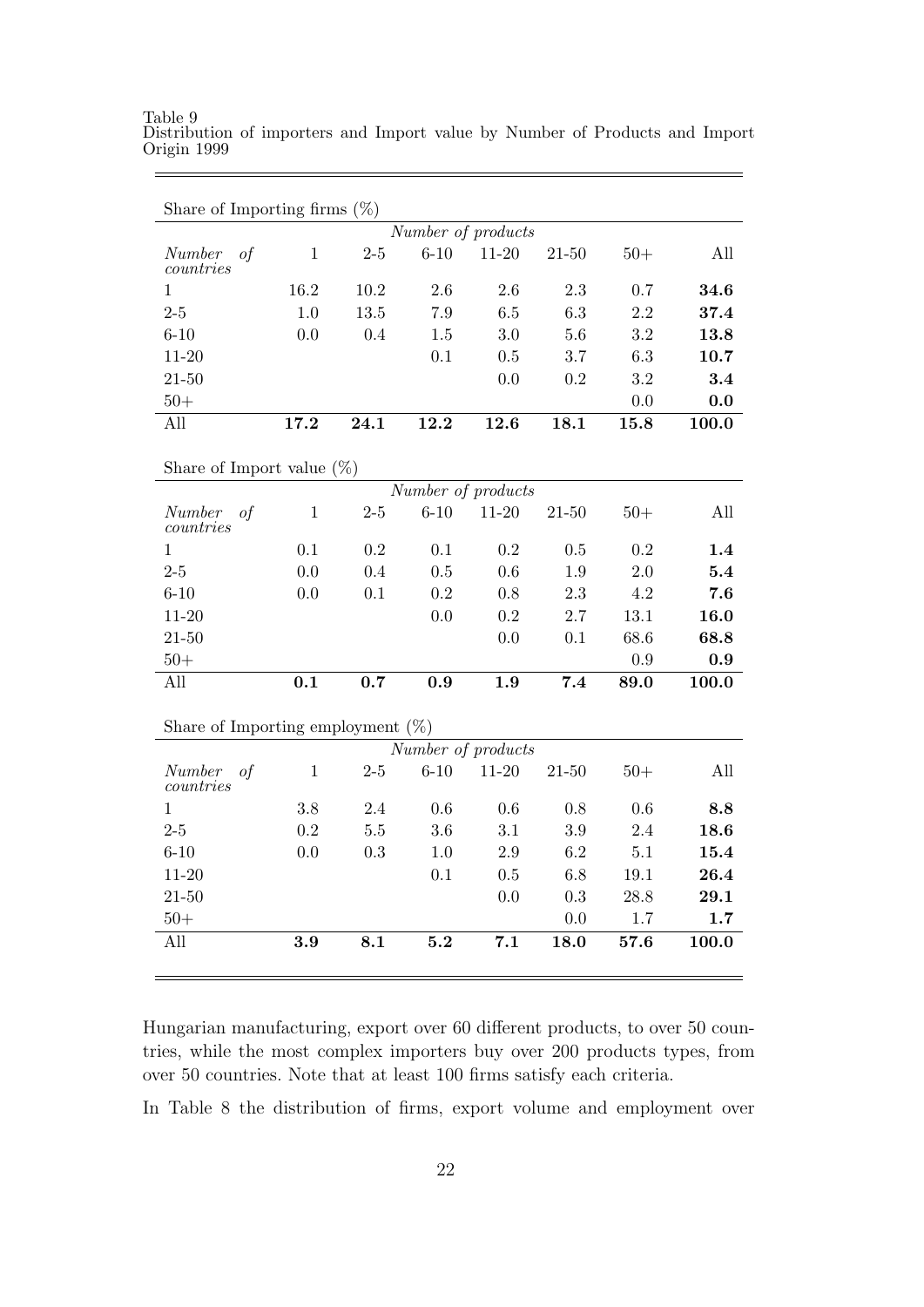categories of number of products traded and number of countries served is displayed. The table is constructed in the manner of Table 4 in Bernard et al. (2007), however we use wider categories for better description of the underlying distribution. The first block shows, that most firms export only to a single country  $(44\%)$ , furthermore only a single product. The number of firms gradually decrease with an increase in the number of countries or products. Though the single country, single product firms are numerous, their share of export volume and employment is negligible. Multi-product and multi county exporters employ the majority of the exporting workforce and carry out the bulk of the exporting in volume.

Similar exercise is conducted for the analysis of importing activity in Table 9. Firms are more likely to trade with many countries and many product when they import than when they export. Multi county and product importers are responsible for the overwhelming majority of import value (94%) and about three quarters of the employment of all importing firms. These statistics shed light on the importance of export and import platforms of multinational firms that shape Hungarian foreign trade.

When Hungarian result are compared to those obtained for the US in Bernard et al. (2007), one finds that though the share of single-product exporters is similar, share of Hungarian single-country exporters is less. This result may be the consequence of different country sizes and greater set of neighbouring countries. The distribution of employment and export value shows less concentration in Hungary, though the pattern is rather similar.

However examining the extensive margin of trade might not tell us that much about economic decision-making as e.g. Bernard et al. (2007) and many others suggest.

#### *4.2 Countries*

The IEHAS-CEFiG Hungary dataset ranges over a relatively long period of time including periods when fundamental changes took place in the economy. Between 1992 and 2003, Hungarian firms entered a great number of new export markets and a large shift also took place in the direction of exporting from former socialist economies to competitive EU-markets. As for the import origins the top supplier have undergone only a minor change in their order of importance. However, the share of east-asian countries is steadily increasing towards the end of the period. Thanks to liberalisation, increased foreign competition and the collapse of former communist markets, important changes took place in the destination of Hungarian exports and origin of imports.

Hungarian foreign trade involves over hundred countries. If we take a look at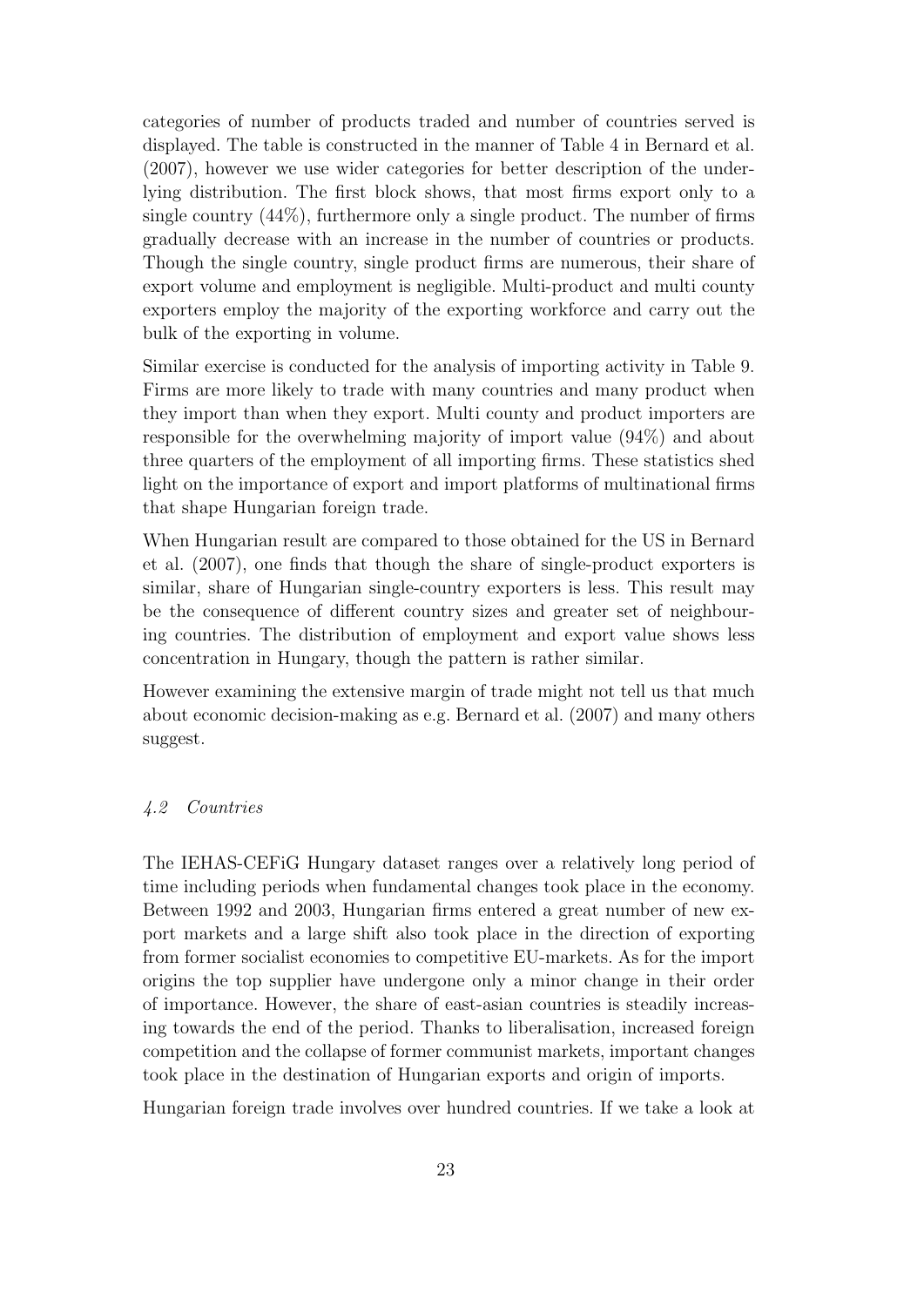Fig. 8. **Partner countries sorted according trade volume in 1999**



The figure plots the export and import value traded with partner countries on a log scale. The countries are sorted in a decreasing order with respect to volume from left to right.

the Figure 8 we not only see the largest trading partners, but on the x-axis also a fairly full range export and import partner countries and their corresponding trade volumes. Interestingly, sorted the partners according to trade volume of both export and imports resembles a linear decay on an exponential scale. Focusing currently on the left side of this distribution, Table 27 and Table 28 collect the top 15 trading partners (both in Appendix).

The top export partners are quite stable over time: Germany is in the lead with over 30% of manufacturing export share, followed by Austria and Italy. Indeed, the composition of top 15 export destination has hardly changed overtime.

The collapse of Soviet Union diminishes the importance of the eastward trade. However, the neighbouring former planned economies remain important: these countries play an important role in case of first-time exporters, which may be explained by the lower fixed costs of these markets. To see a more clear picture on the foreign trade with former socialist and communist countries, in Table 31 we display the top exporting partners keeping the pre-transition geopolitical entities. Tables include Soviet Union, Yugoslavia and Czechoslovakia in quotation marks, implying that they were artificially created for comparison purposes as collection of former members.

Using these artificial countries on panel (a) of Figure 9 shows, how the relative importance of important export partners changed from 1992 to 1999. The blue line corresponds to the countries share in trade volume in 1992, the red shows the corresponding 1996 value. The graphs contains countries by their 1992 importance. Due to illustration purposes, Germany is excluded from the graphs. The picture indicates, that Austria, Italy and "Soviet Union" has lost from their former relative importance by 1999, while Netherlands, UK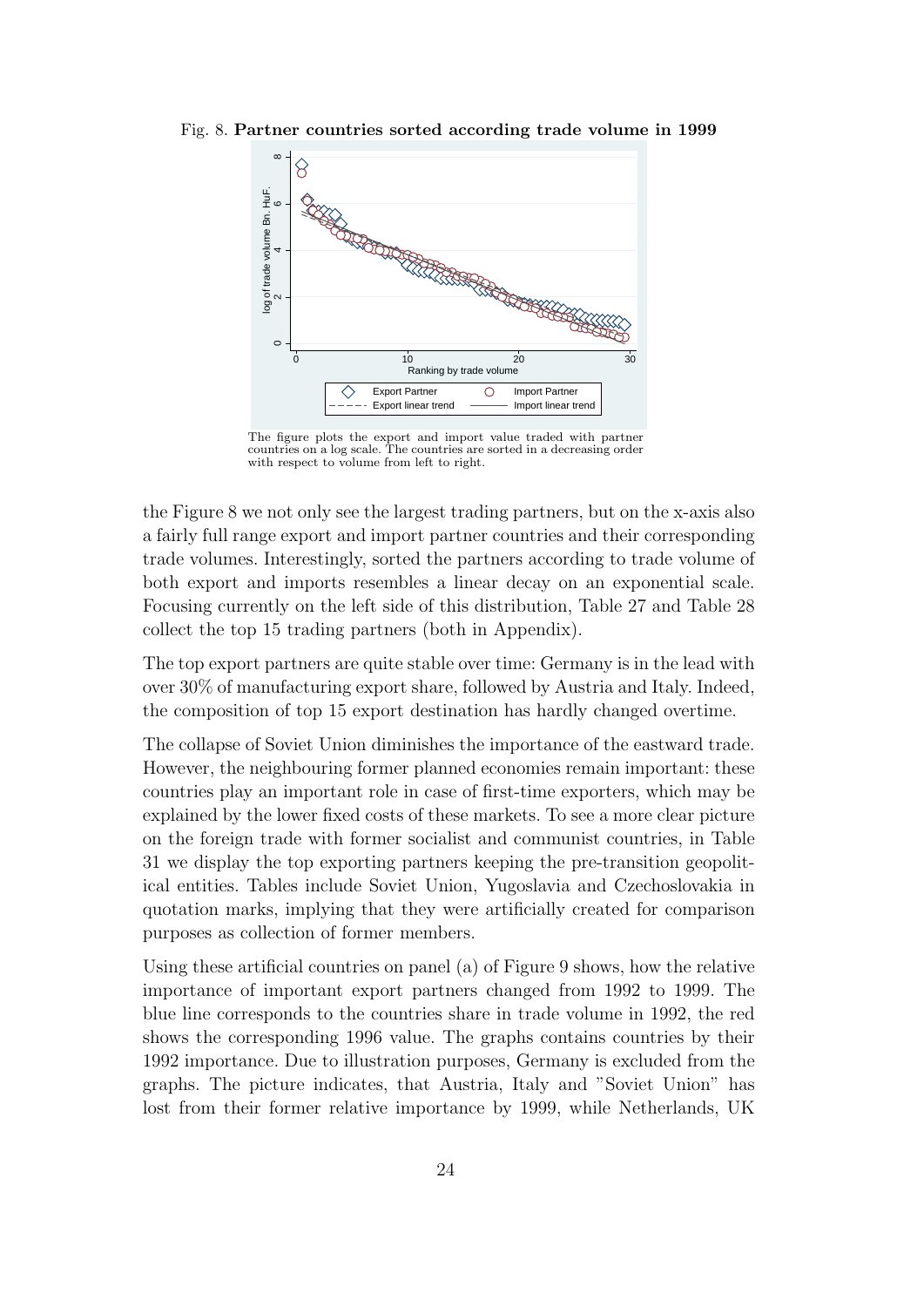

Fig. 9. Changes in manufacturing trade partner countries 1992 - 1999 and 1999-2003

(c) Late Export changes

(d) Late Import changes

and USA show an increased share of exports. On panel (c) the export changes occurred from 1999 to 2003 are plotted. <sup>9</sup> The relative importance of USA and Austria is shown to have been decreasing, while the graphs shows an increase in that of Sweden, Slovakia and France. Changes in the relative position of top export partners are more moderate in the 1999-2003 period.

On the import side Germany is the leading partner also, with around 30% of the manufacturing imports. It is followed by Austria, Russia and Italy with half, third and less of the German share in 1992 and 1999. By 2003 eastasian import becomes dominant, China becomes one of the most prominent suppliers and several other Asian countries (Korea, Malaysia and Taiwan) appear among the top import sources, as Table 28 shows.

Just as in the case of exports, the examination of early period import changes also need to take geopolitical changes into account. On panel (b) of Figure 9 import changes from 1992 to 1999 are plotted. The relative position loss of Austria and "Soviet Union" is visible. Changes in the position of "Soviet Union" and its successor countries means share drop from 13 to 7 percent.

<sup>&</sup>lt;sup>9</sup> in the later years we do not use the artificial countries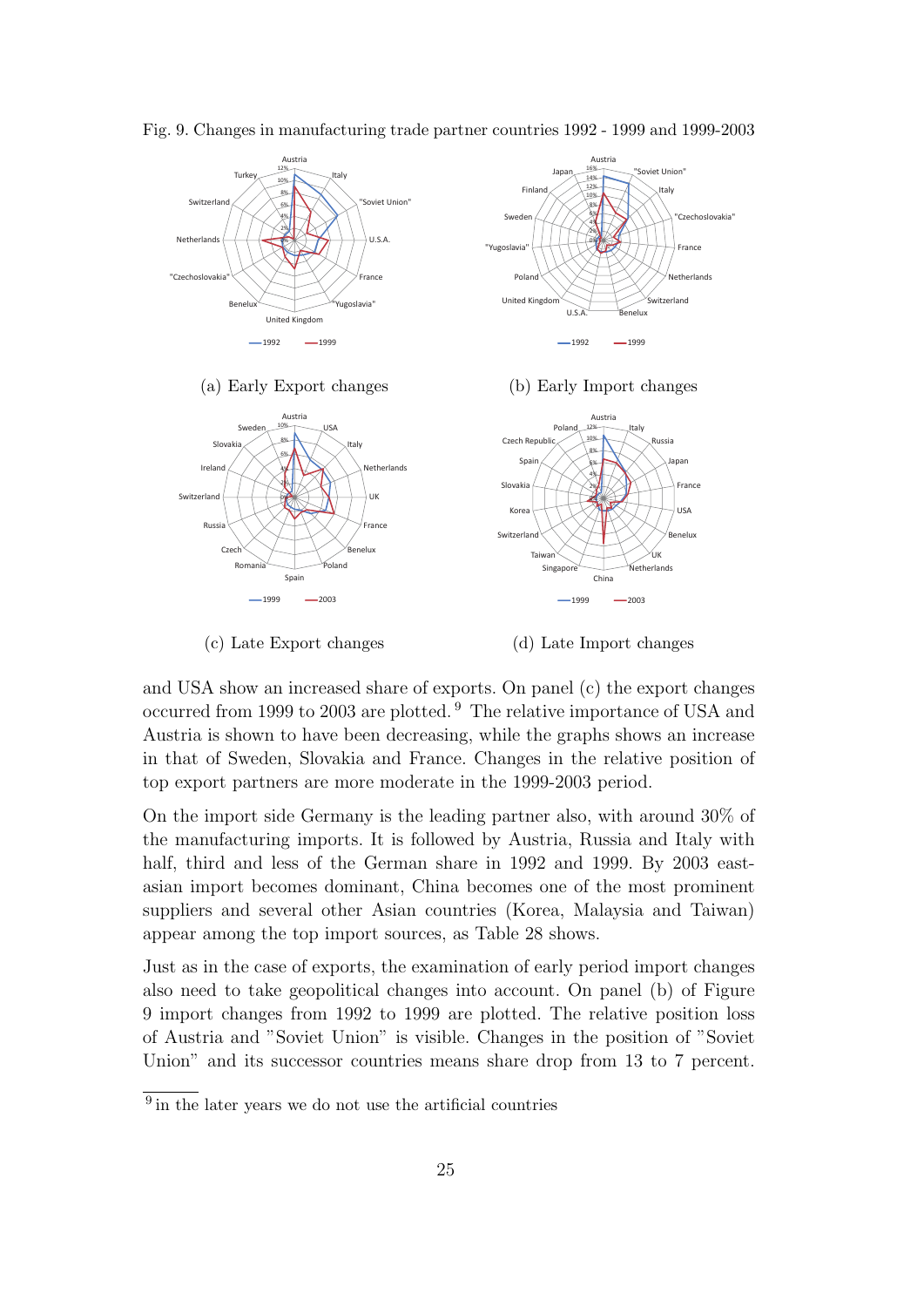Despite the sharp drop, Russia remains still an important import partner, through oil and gas mainly.

Concerning smaller partners the figure shows a decrease in the relative importance of Switzerland and the Netherlands, and shows a considerable increase in the position of Asian countries. In the later years of our sample the increasing importance of Asia in general and China in particular as global supplier is quite clearly visible in the Hungarian data.

By the end of our sample period former communist countries become important suppliers once again, e.g. an increase in the relative importance of Slovakia, Czech Republic and Poland is indicated by panel (d) of Figure 9.

### **5 Summary**

This note gave a basic overview of Hungarian international trade from the point of view of the firms through basic descriptive statistics from a specially compiled database: IEHAS-CEFiG Hungary. Focusing on the manufacturing sector a number of stylised facts has been pointed out about the Hungarian trading firms. These findings are in line with the recent international evidence.

1. Hungary is an open economy where about third of the manufacturing firms export and also about a third of them import, suggesting that in Hungary more firms participate in international trade than in the US or France.

2. Trade volume is very concentrated. The largest five percent of traders in are responsible for more than eighty percent of the export and import volume.

3. Like found in most countries, Hungarian trading firms are different than non trading firms along a number of dimensions. Traders are more productive, employ more than three times as many workers as nontraders, pay higher wager and are more capital intensive.

4. There is a great deal of trade related heterogeneity across firms both regarding exporting and importing activities.

5. Though, a large number of firms sell only a single product or just to a single country, most of Hungarian trade is carried out by multi-product firms trading with many countries.

6. Hungarian trade is concentrated spatially around the capital Budapest and some north-western regions.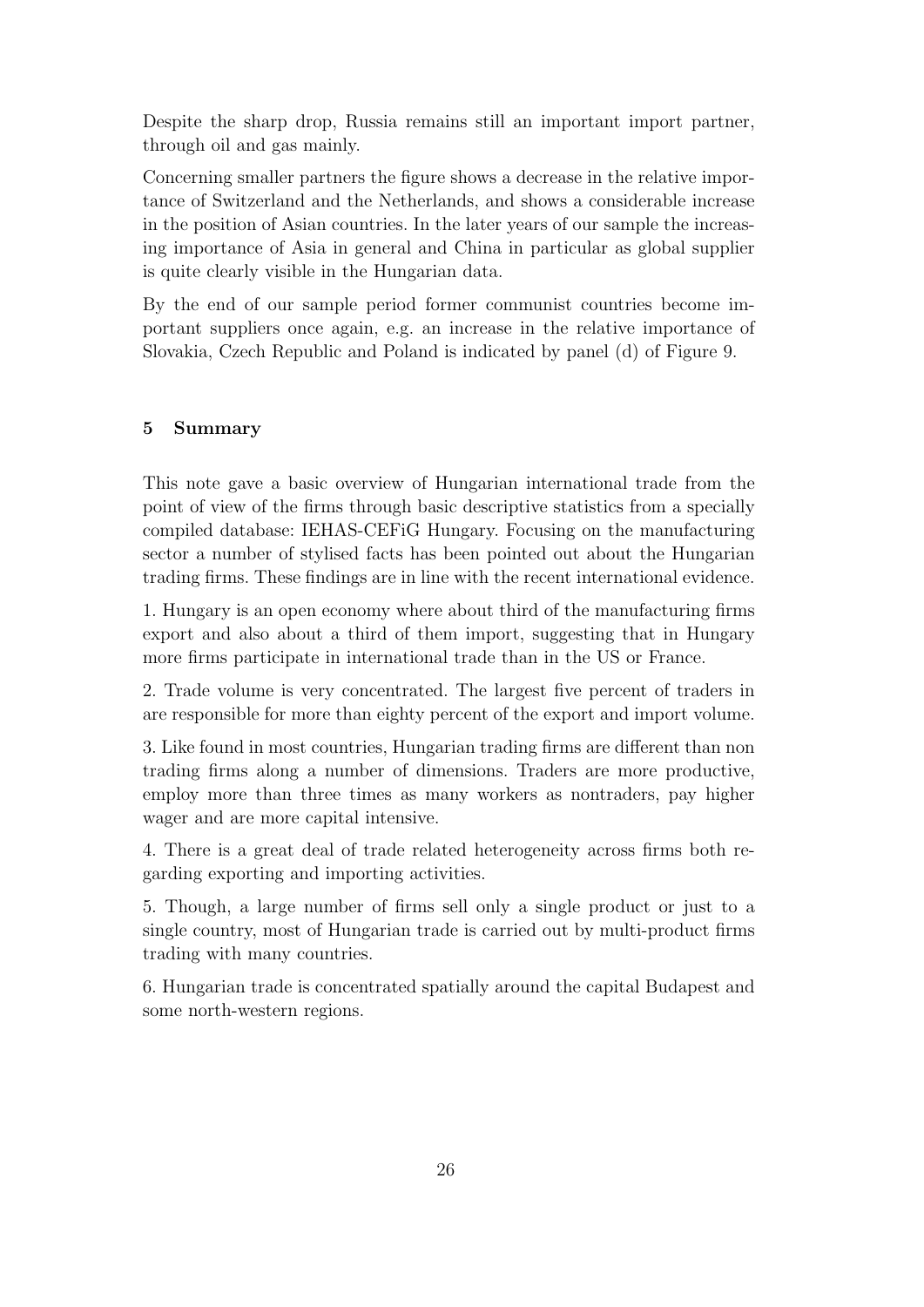#### **References**

- Altomonte, C. & Békés, G. (2009), 'Trade complexity and productivity', IE-HAS Working Papers.
- Andersson, M., Johansson, S. & Lööf, H. (2007), Firm performance and international trade - evidence from a small open economy, Electronic Working Paper Series 2007/99, CESIS.
- Békés, G. & Harasztosi, P. (2009), Agglomeration premium and trading activity of firms, mimeo.
- Békés, G. & Muraközy, B. (2008), Dissecting exporters: Evidence from hungary, Technical report, Institute of Economics, HAS and CeFiG.
- Bernard, A. B., Jensen, J. B., Redding, S. J. & Schott, P. K. (2007), 'Firms in international trade', *Journal of Economic Perspectives* **21**(3), 105–130.
- Bernard, A. & Jensen, B. (1999), 'Exceptional exporter performance: cause, effect, or both?', *Journal of International Economics* **47**(1), 1–25.
- Brulhart, M. & Koenig, P. (2005), New economic geography meets comecon: Regional wages and industry location in central europe, Cahiers de Recherches Economiques du Dpartement d'Economtrie et d'Economie politique (DEEP) 05.01, Universit de Lausanne, Facult des HEC, DEEP.
- Castellani, D., Serti, F. & Tomasi, C. (2008), Firms in international trade: Importers and exporters heterogeneity in the italian manufacturing industry, LEM Papers Series 2008/04, Laboratory of Economics and Management (LEM), Sant'Anna School of Advanced Studies, Pisa, Italy.
- Chaney, T. (2008), 'Distorted gravity: The intensive and extensive margins of international trade', *American Economic Review* **98**(4), 1707–21.
- Csillag, M. & Koren, M. (2009), 'Machines and machinist', mimeo.
- Eaton, J., Eslava, M., Kugler, M. & Tybout, J. (2007), Export dynamics in colombia: Firm-level evidence, Technical Report 13531, NBER.
- Eaton, J., Kortum, S. & Kramarz, F. (2005), An anatomy of international trade: Evidence from french firms.
- Görg, H., Kneller, R. & Muraközy, B. (2008), What makes a successful export?, Kiel Working Papers 1399, Kiel Institute for the World Economy.
- Halpern, L., Koren, M. & Szeidl, A. (2005), Imports and productivity, Cepr discussion papers, C.E.P.R. Discussion Papers.
- Levinsohn, J. & Petrin, A. (2000), Estimating production functions using inputs to control for unobservables, NBER Working Papers 7819, National Bureau of Economic Research, Inc.
- Mayer, T. & Ottaviano, G. (2008), 'The happy few: The internationalisation of european firms', *Intereconomics: Review of European Economic Policy* **43**(3), 135– 148.
- Muûls, M.  $\&$  Pisu, M. (2007), Imports and exports at the level of the firm: Evidence from belgium, CEP Discussion Papers dp0801, Centre for Economic Performance, LSE.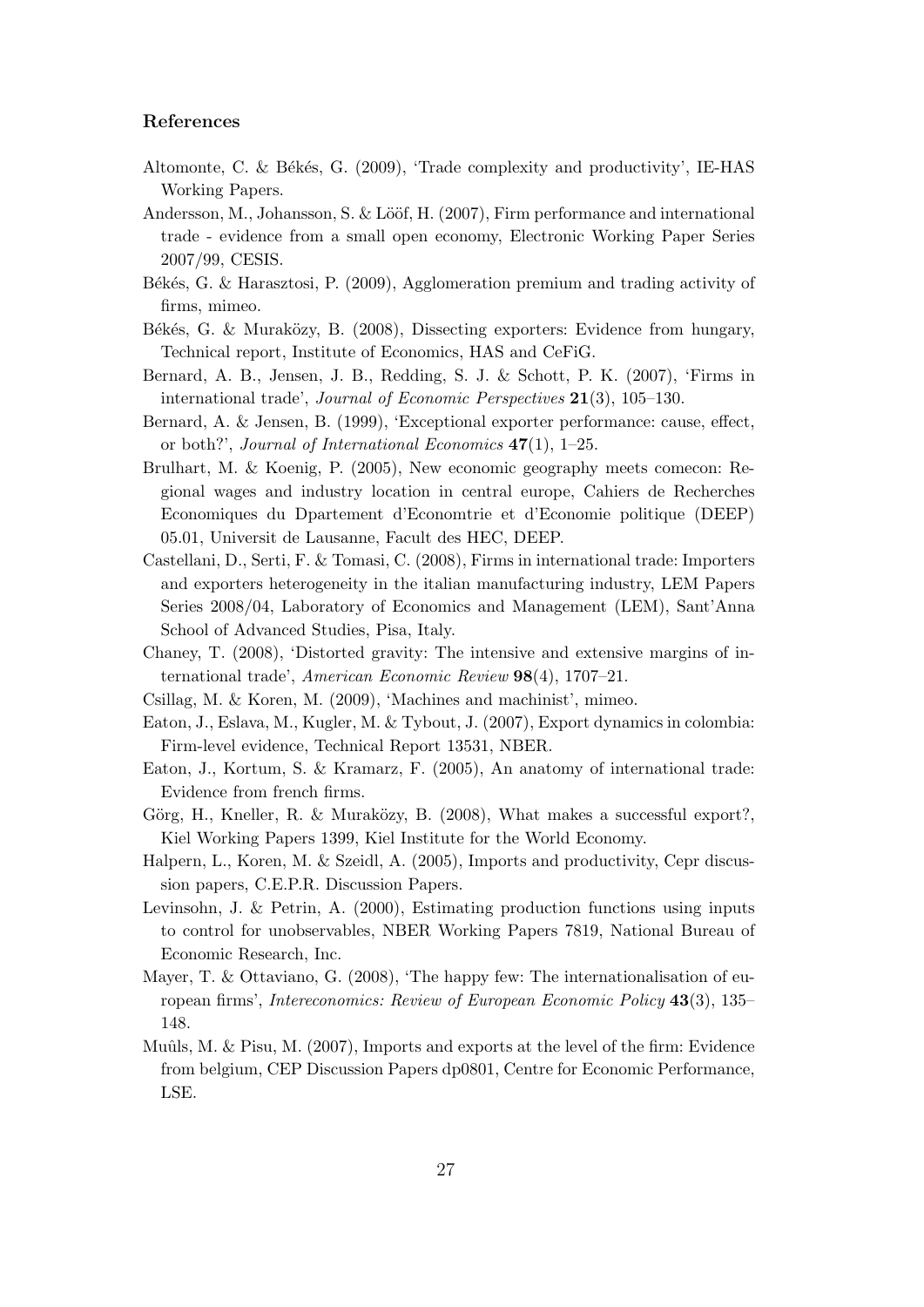## **6 TABLES**

| Variable    | Description                                                                                                                                                                               |
|-------------|-------------------------------------------------------------------------------------------------------------------------------------------------------------------------------------------|
|             |                                                                                                                                                                                           |
| id          | firm ID                                                                                                                                                                                   |
| year        | Year                                                                                                                                                                                      |
| nace        | NACE 4 digit                                                                                                                                                                              |
| sales       | $Sales*$                                                                                                                                                                                  |
| labor       | Employment, average annual                                                                                                                                                                |
| capital     | Fixed assets                                                                                                                                                                              |
| VA          | Value added**                                                                                                                                                                             |
| nomcapt     | Subscribed capital                                                                                                                                                                        |
| forsh       | Share of foreign ownership                                                                                                                                                                |
| psh         | Share of private ownership                                                                                                                                                                |
| materials   | Materials costs                                                                                                                                                                           |
| wagebill    | Total wagebill paid in a given year                                                                                                                                                       |
| $_{\rm pt}$ | PPI deflator, $1992 == 1$                                                                                                                                                                 |
| pe          | Export price deflator, $1992 == 1$                                                                                                                                                        |
| ph          | Domestic price deflator, $1992 == 1$                                                                                                                                                      |
| totexp      | Total exports                                                                                                                                                                             |
| totimp      | Total imports                                                                                                                                                                             |
| numdest     | Number of countries firm exports to                                                                                                                                                       |
| numorigin   | Number of countries firm imports from                                                                                                                                                     |
| expvarhs6   | Export variety in terms different HS6 categories firm exports                                                                                                                             |
| impvarhs6   | Import variety in terms different HS6 categories firm imports                                                                                                                             |
| city        | Location of headquarters, city or settlement                                                                                                                                              |
| kist150     | NUTS-4 (150 stratification)                                                                                                                                                               |
| county      | NUTS-3 (20)                                                                                                                                                                               |
|             | *Annual, in Million HUFs, current price as all nominal vari-<br>ables unless otherwise indicated                                                                                          |
|             | **Value added is calculated the following way: Before 2001,<br>VA equals Sales plus Capitalised value of self-manufactured<br>assets minus Materials, Cost of goods sold and Other costs. |

#### Table 10 A listing of main variables

After 2001, Other costs are not subtracted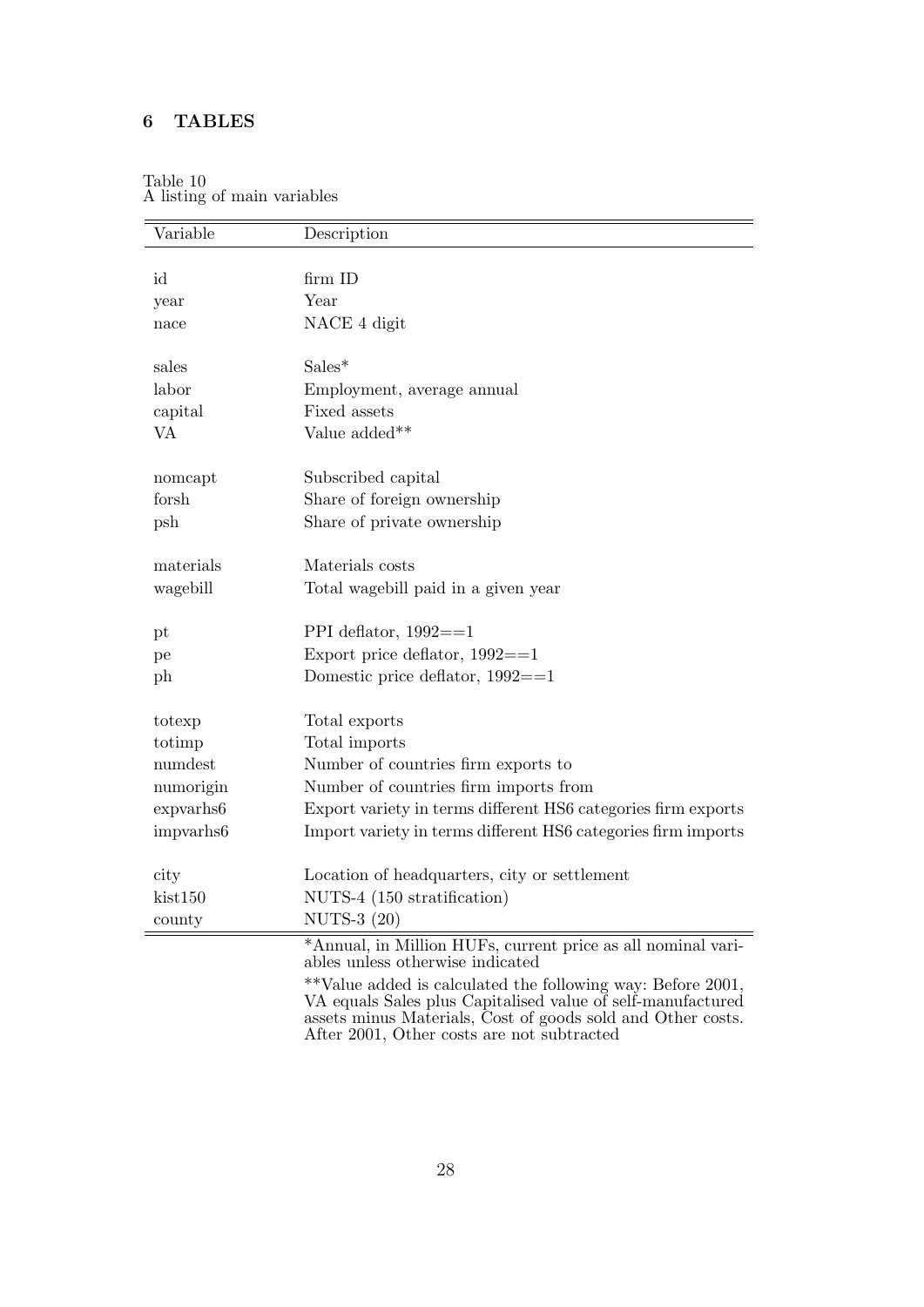| Table 11                                         |  |  |
|--------------------------------------------------|--|--|
| Number of observations by year and NACE chapters |  |  |

|   |                                              | 1992  | 1993  | 1994  | 1995  | 1996   | 1997           | 1998           | 1999   |
|---|----------------------------------------------|-------|-------|-------|-------|--------|----------------|----------------|--------|
|   |                                              |       |       |       |       |        |                |                |        |
| А | Agriculture, Hunting and Forestry            | 3136  | 4025  | 4543  | 5108  | 8689   | 8940           | 9951           | 6594   |
| B | Fishing                                      | 46    | 53    | 65    | 70    | 428    | 546            | 670            | 102    |
| C | Mining and quarrying                         | 126   | 165   | 182   | 206   | 233    | 258            | 282            | 291    |
| D | Manufacturing                                | 11146 | 12932 | 14175 | 15511 | 16855  | 18892          | 20037          | 20142  |
| E | Electricity, gas and water supply            | 185   | 252   | 306   | 340   | 359    | 415            | 430            | 439    |
| F | Construction                                 | 5446  | 6178  | 6950  | 7764  | 8709   | 10073          | 10880          | 10804  |
| G | Wholesale and retail trade                   | 19160 | 23477 | 27873 | 32017 | 35312  | 39451          | 41818          | 41871  |
| H | Hotels and restaurants                       | 1801  | 2220  | 2688  | 3084  | 3500   | 4100           | 4483           | 4558   |
| L | Transport, storage and communication         | 2196  | 2567  | 3012  | 3448  | 4017   | 4627           | 5100           | 5288   |
| J | Financial intermediation                     | 555   | 648   | 751   | 862   | 978    | 1120           | 1272           | 1333   |
| Κ | Real estate, renting and business activities | 11276 | 13889 | 16687 | 19571 | 22979  | 27186          | 30083          | 31325  |
| L | Public administration and defence            |       |       |       |       |        |                |                |        |
| М | Education                                    | 354   | 429   | 498   | 579   | 677    | 804            | 887            | 941    |
| N | Health and social work                       | 352   | 469   | 578   | 766   | 1038   | 1391           | 1599           | 1717   |
| O | Other community service activities           | 2022  | 2423  | 2836  | 3513  | 3807   | 4338           | 4955           | 5074   |
| Q | Extra-territorial organizations and bodies   |       | 1     | 1     |       | 1      | $\overline{2}$ | $\overline{2}$ | 3      |
|   | No data                                      | 62    | 377   | 543   | 740   | 904    | 870            | 466            | 5610   |
|   | TOTAL                                        | 57863 | 70105 | 81688 | 93580 | 108486 | 123013         | 132916         | 136092 |

|    |                                              | 2000  | 2001  | 2002           | 2003           | 2004           | 2005           | 2006  |
|----|----------------------------------------------|-------|-------|----------------|----------------|----------------|----------------|-------|
|    |                                              |       |       |                |                |                |                |       |
| А  | Agriculture, Hunting and Forestry            | 3589  | 3544  | 3545           | 3394           | 3322           | 3098           | 2822  |
| B  | Fishing                                      | 55    | 55    | 60             | 63             | 64             | 63             | 60    |
| C  | Mining and quarrying                         | 171   | 172   | 180            | 180            | 186            | 168            | 156   |
| D  | Manufacturing                                | 14039 | 13945 | 14437          | 14321          | 13798          | 13028          | 12058 |
| Ε  | Electricity, gas and water supply            | 332   | 341   | 353            | 391            | 410            | 400            | 382   |
| F  | Construction                                 | 4760  | 4904  | 5021           | 5050           | 4802           | 4616           | 4139  |
| G  | Wholesale and retail trade                   | 23494 | 23700 | 24613          | 24422          | 23430          | 22022          | 19538 |
| H  | Hotels and restaurants                       | 1727  | 1816  | 1892           | 1920           | 1856           | 1796           | 1634  |
| Ι. | Transport, storage and communication         | 2724  | 2767  | 2886           | 2883           | 2732           | 2587           | 2386  |
| J. | Financial intermediation                     | 566   | 570   | 579            | 577            | 556            | 538            | 502   |
| Κ  | Real estate, renting and business activities | 9686  | 9763  | 10191          | 10553          | 10046          | 9384           | 8594  |
| L  | Public administration and defence            |       |       |                |                | 2              | 2              | 6     |
| М  | Education                                    | 313   | 315   | 332            | 355            | 367            | 371            | 331   |
| N  | Health and social work                       | 590   | 654   | 717            | 762            | 781            | 776            | 748   |
| О  | Other community service activities           | 1666  | 1667  | 1738           | 1752           | 1715           | 1666           | 1485  |
| Q  | Extra-territorial organizations and bodies   |       | 1     | $\overline{2}$ | $\overline{2}$ | $\overline{2}$ | $\overline{2}$ |       |
|    | No data                                      | 700   | 611   | 556            | 144            | 216            | 422            | 6     |
|    | TOTAL                                        | 64413 | 64825 | 67102          | 66770          | 64285          | 60939          | 54848 |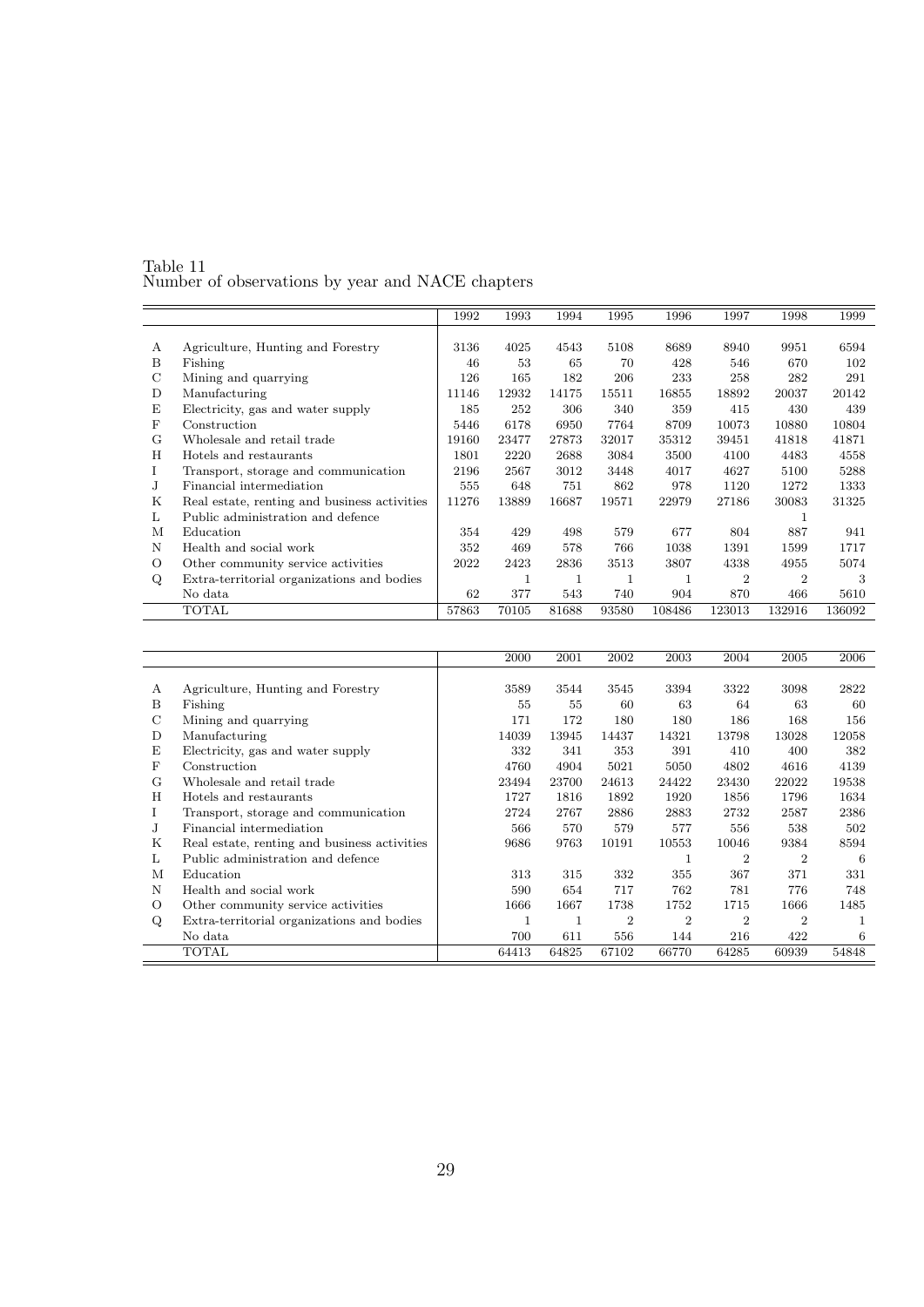| <b>NACE</b> Chapters                         | 1992             | 1993        | 1994  | 1995 | 996  | <b>L661</b> | 1998 | .999                                     | 2000                                                                         | 2001                                        | 2002 | 2003 | 2004                                                                             | 2005                                                                                                     | 2006 |
|----------------------------------------------|------------------|-------------|-------|------|------|-------------|------|------------------------------------------|------------------------------------------------------------------------------|---------------------------------------------|------|------|----------------------------------------------------------------------------------|----------------------------------------------------------------------------------------------------------|------|
| Agriculture, Hunting and Forestry            | 11.8             |             |       |      |      |             |      |                                          |                                                                              |                                             |      |      |                                                                                  |                                                                                                          |      |
| Fishing                                      | 0.1              |             |       |      |      |             |      |                                          |                                                                              |                                             |      |      |                                                                                  |                                                                                                          |      |
| Mining and quarrying                         | 0.6              |             |       |      |      |             |      |                                          |                                                                              |                                             |      |      |                                                                                  |                                                                                                          |      |
| Manufacturing                                | 36.0             |             |       |      |      |             |      | c コュミックアミンショックスのつい」<br>こうしいということをいいことのこと | c - 4 8 8 9 9 9 9 9 9 9 9 9 9 9 9 9 9<br>C - 4 8 9 9 9 9 9 9 9 9 9 9 9 9 9 9 | 5 5 6 7 7 7 8 9 7 8 9 7 8 9 9 7 5 6 7 6 9 7 |      |      | c T a w a i a i a d a 4 0 0 1 4 0 0<br>p 0 0 2 2 3 4 5 6 7 7 8 9 9 9 0 0 1 9 0 0 | 8 - 1 8 - 1 8 - 1 9 - 1 9 - 1 9 - 1 9 - 1 9 - 1<br>8 - 1 9 - 1 9 - 1 9 - 1 9 - 1 9 - 1 9 - 1 9 - 1 9 - 1 |      |
| Electricity, gas and water supply            | 4.6              |             |       |      |      |             |      |                                          |                                                                              |                                             |      |      |                                                                                  |                                                                                                          |      |
| Construction                                 | 6.6              |             |       |      |      |             |      |                                          |                                                                              |                                             |      |      |                                                                                  |                                                                                                          |      |
| Wholesale and retail trade                   | 13.6             |             |       |      |      |             |      |                                          |                                                                              |                                             |      |      |                                                                                  |                                                                                                          |      |
| Hotels and restaurants                       | 2.0              |             |       |      |      |             |      |                                          |                                                                              |                                             |      |      |                                                                                  |                                                                                                          |      |
| Transport, storage and communication         | 12.1             |             |       |      |      |             |      |                                          |                                                                              |                                             |      |      |                                                                                  |                                                                                                          |      |
| Financial intermediation                     | 2.3              |             |       |      |      |             |      |                                          |                                                                              |                                             |      |      |                                                                                  |                                                                                                          |      |
| Real estate, renting and business activities | 7.9              |             |       |      |      |             |      |                                          |                                                                              |                                             |      |      |                                                                                  |                                                                                                          |      |
| Public administration and defence            | 0.0              |             |       |      |      |             |      |                                          |                                                                              |                                             |      |      |                                                                                  |                                                                                                          |      |
| Education                                    | $0.\overline{2}$ |             |       |      |      |             |      |                                          |                                                                              |                                             |      |      |                                                                                  |                                                                                                          |      |
| Health and social work                       | 0.1              |             |       |      |      |             |      |                                          |                                                                              |                                             |      |      |                                                                                  |                                                                                                          |      |
| Other community service activities           | 2.0              |             |       |      |      |             |      |                                          |                                                                              |                                             |      |      |                                                                                  |                                                                                                          |      |
| Extra-territorial organizations and bodies   | 0.0              |             |       |      |      |             |      |                                          |                                                                              |                                             |      |      |                                                                                  |                                                                                                          |      |
| No data                                      | $\overline{0}$   |             |       |      |      |             |      |                                          |                                                                              |                                             |      |      |                                                                                  |                                                                                                          |      |
| TOTAL                                        | 100.0            | $\rm{0.00}$ | .00.0 | 0.0  | 0.00 | 0.00        | 0.0  | 0.00                                     | 0.0                                                                          | 0.00                                        | 0.00 | 0.00 | 0.00                                                                             | .00.0                                                                                                    |      |
|                                              |                  |             |       |      |      |             |      |                                          |                                                                              |                                             |      |      |                                                                                  |                                                                                                          |      |

Table 12: Employment share of NACE chapters over years, in  $\%$ Table 12: Employment share of NACE chapters over years, in %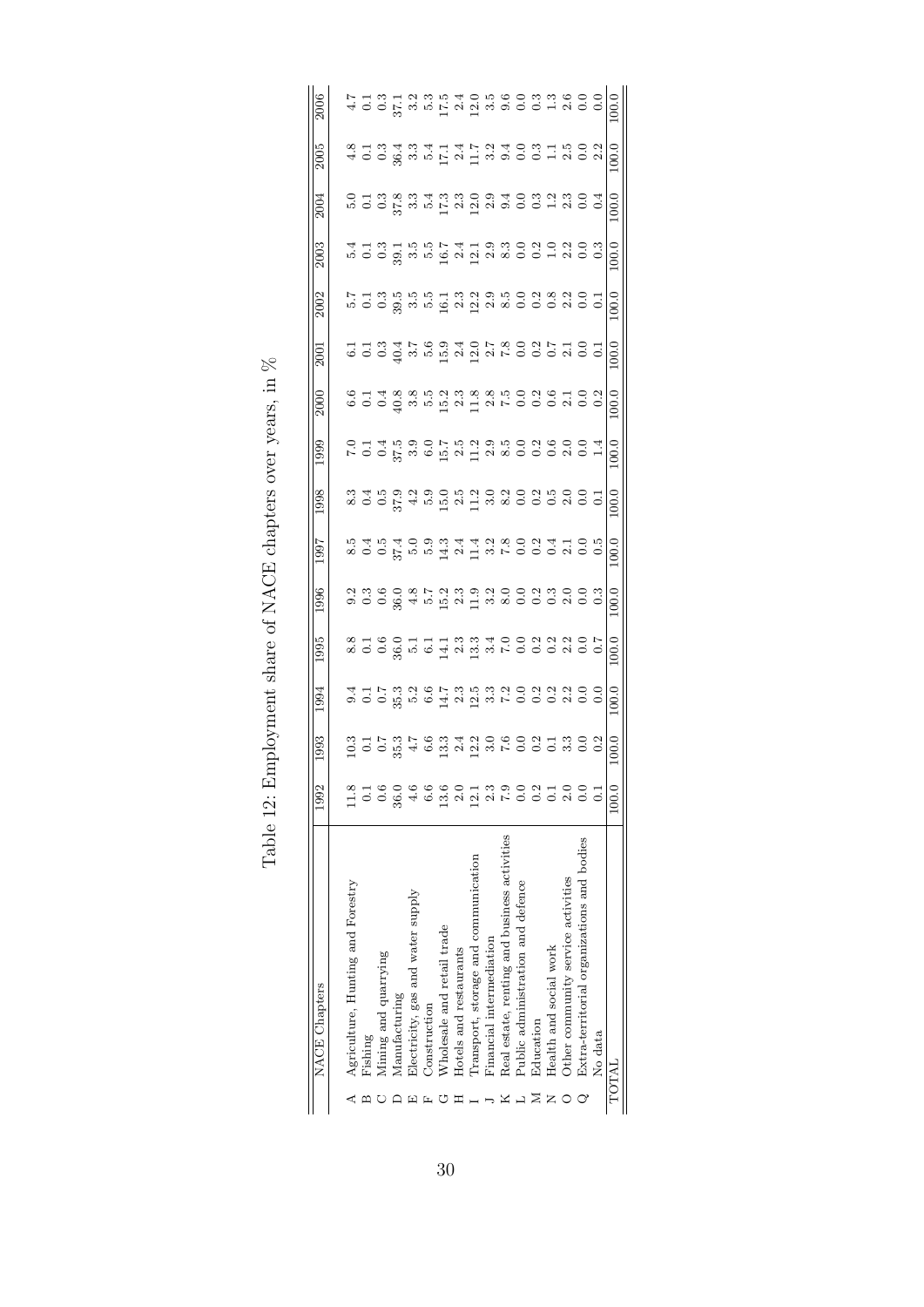| 2003          |                                     |         | 8 8 8 8 7 7 7 8 8 9 8 8 8 9 8 9 8 9                         |               |                                     |                     |                            |                        |                           |                          |                            |                                      |           |                                         |                         |                                             |                                   | 100.0 |
|---------------|-------------------------------------|---------|-------------------------------------------------------------|---------------|-------------------------------------|---------------------|----------------------------|------------------------|---------------------------|--------------------------|----------------------------|--------------------------------------|-----------|-----------------------------------------|-------------------------|---------------------------------------------|-----------------------------------|-------|
| 2002          |                                     |         |                                                             |               |                                     |                     |                            |                        |                           |                          |                            |                                      |           |                                         |                         |                                             | voo x dis voor die die voor die k | 100.0 |
| 2001          |                                     |         |                                                             |               |                                     |                     |                            |                        |                           |                          |                            |                                      |           |                                         |                         |                                             |                                   | 100.0 |
| 2000          |                                     |         |                                                             |               |                                     |                     |                            |                        |                           |                          |                            |                                      |           |                                         |                         |                                             |                                   | 100.0 |
| 1999          |                                     |         |                                                             |               |                                     |                     |                            |                        |                           |                          |                            |                                      |           |                                         |                         |                                             |                                   | 100.0 |
| 1998          |                                     |         |                                                             |               |                                     |                     |                            |                        |                           |                          |                            |                                      |           |                                         |                         |                                             |                                   | 100.0 |
| 1997          |                                     |         |                                                             |               |                                     |                     |                            |                        |                           |                          |                            |                                      |           |                                         |                         |                                             |                                   | 100.0 |
| 1996          |                                     |         | 8.004 9.004 5.004 5.004 9.004 5.004 5.004 5.004 5.004 5.005 |               |                                     |                     |                            |                        |                           |                          |                            |                                      |           |                                         |                         |                                             |                                   | 100.0 |
| 1995          |                                     |         | 1009139200000001000                                         |               |                                     |                     |                            |                        |                           |                          |                            |                                      |           |                                         |                         |                                             |                                   | 100.0 |
| 1994          |                                     |         |                                                             |               |                                     |                     |                            |                        |                           |                          |                            |                                      |           |                                         |                         |                                             |                                   | 100.0 |
| 1993          |                                     |         |                                                             |               |                                     |                     |                            |                        |                           |                          |                            |                                      |           |                                         |                         |                                             | ICOUNTRE COOROCOCO                | 100.0 |
| 1992          |                                     |         |                                                             |               |                                     |                     |                            |                        |                           |                          |                            |                                      |           |                                         |                         |                                             |                                   | 100.0 |
| NACE Chapters | orestry<br>Agriculture, Hunting and | Pishing | Aining and quarrying                                        | Manufacturing | deans<br>Electricity, gas and water | <b>Construction</b> | Wholesale and retail trade | Hotels and restaurants | Transport, storage and co | Financial intermediation | Real estate, renting and b | defence<br>Public administration and | Education | $\operatorname{Health}$ and social work | Other community service | ions and boo<br>Extra-territorial organizat | No data                           | TOTAL |

| Table 13: Product export share of NACE chapters and years, in % |
|-----------------------------------------------------------------|
|                                                                 |
|                                                                 |
|                                                                 |
|                                                                 |
|                                                                 |
|                                                                 |
|                                                                 |
|                                                                 |
|                                                                 |
|                                                                 |
|                                                                 |
|                                                                 |
|                                                                 |
|                                                                 |
|                                                                 |
|                                                                 |
|                                                                 |
|                                                                 |
|                                                                 |
|                                                                 |
|                                                                 |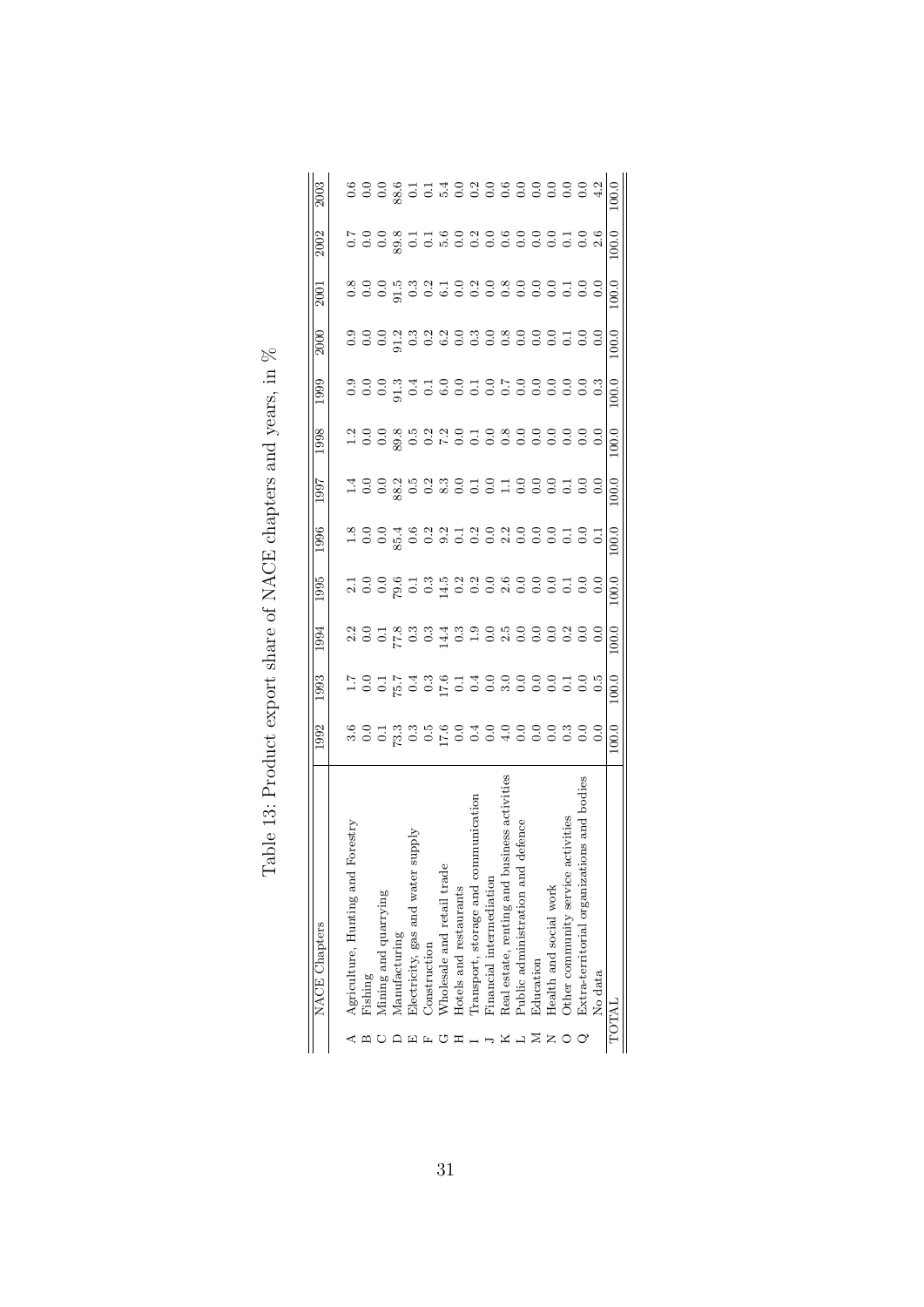| 2003                 |                                      |         |                                     |               |                                      |                     |                            |                        |                                          |                          |                            |                                      |           |                        |                         |                                                |         | 100.0        |
|----------------------|--------------------------------------|---------|-------------------------------------|---------------|--------------------------------------|---------------------|----------------------------|------------------------|------------------------------------------|--------------------------|----------------------------|--------------------------------------|-----------|------------------------|-------------------------|------------------------------------------------|---------|--------------|
| 2002                 |                                      |         |                                     |               |                                      |                     |                            |                        |                                          |                          |                            |                                      |           |                        |                         |                                                |         | 100.0        |
| 2001                 |                                      |         |                                     |               |                                      |                     |                            |                        |                                          |                          |                            |                                      |           |                        |                         |                                                |         | 100.0        |
| 2000                 |                                      |         |                                     |               |                                      |                     |                            |                        |                                          |                          |                            |                                      |           |                        |                         |                                                |         | 100.0        |
| 1999                 |                                      |         | cookookououoooooooo                 |               |                                      |                     |                            |                        |                                          |                          |                            |                                      |           |                        |                         |                                                |         | 100.0        |
| 1998                 |                                      |         |                                     |               |                                      |                     |                            |                        |                                          |                          |                            |                                      |           |                        |                         |                                                |         | 100.0        |
| <b>L661</b>          |                                      |         |                                     |               |                                      |                     |                            |                        |                                          |                          |                            |                                      |           |                        |                         |                                                |         | 100.0        |
| .996                 |                                      |         | 8 9 5 7 9 8 9 8 8 1 5 5 6 9 5 5 6 6 |               |                                      |                     |                            |                        |                                          |                          |                            |                                      |           |                        |                         |                                                |         | 100.0        |
| 1995                 |                                      |         |                                     |               |                                      |                     |                            |                        |                                          |                          |                            |                                      |           |                        |                         |                                                |         | 100.0        |
| 1994                 |                                      |         |                                     |               |                                      |                     |                            |                        |                                          |                          |                            |                                      |           |                        |                         |                                                |         | 100.0        |
| .993                 |                                      |         |                                     |               |                                      |                     |                            |                        |                                          |                          |                            |                                      |           |                        |                         |                                                |         | 100.0        |
| 1992                 |                                      |         |                                     |               |                                      |                     |                            |                        |                                          |                          |                            |                                      |           |                        |                         |                                                |         | 100.0        |
| <b>NACE</b> Chapters | Forestry<br>Agriculture, Hunting and | lishing | Aining and quarrying                | Manufacturing | supply<br>Electricity, gas and water | <b>Construction</b> | Wholesale and retail trade | Hotels and restaurants | nmunication<br>Transport, storage and co | Financial intermediation | Real estate, renting and b | defence<br>Public administration and | Education | Health and social work | Other community service | ions and bodies<br>Extra-territorial organizat | No data | <b>TOTAL</b> |

| NACE charters and wars in V<br>/ HIT WAS STRAINED AND A THE THROUGH AND A STRAINED OF THE STRAINED OF THE STRAINED OF THE THROUGH AND A STRAINED OF THE THROUGH AND A STRAINED OF THE THE THROUGH AND THE THE THROUGH AND THE THE THROUGH AND THE THROUGH A S |
|---------------------------------------------------------------------------------------------------------------------------------------------------------------------------------------------------------------------------------------------------------------|
|                                                                                                                                                                                                                                                               |
|                                                                                                                                                                                                                                                               |
|                                                                                                                                                                                                                                                               |
|                                                                                                                                                                                                                                                               |
|                                                                                                                                                                                                                                                               |
| 4. Deadnot impart walume share of                                                                                                                                                                                                                             |
| ſ                                                                                                                                                                                                                                                             |
| $\sim$ $\sim$ $\sim$<br>.<br>ב-<br>i                                                                                                                                                                                                                          |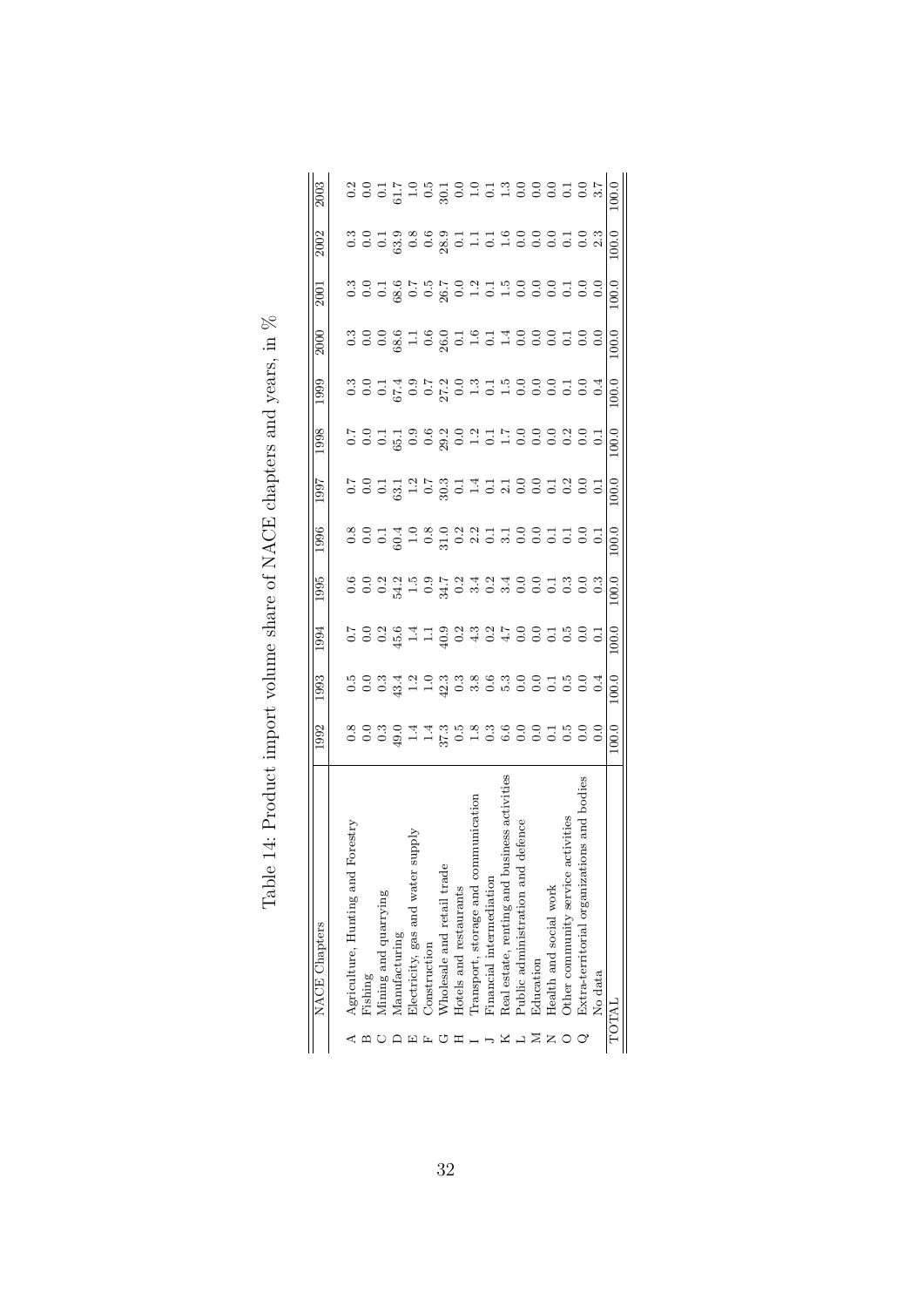| NACE Chapters                                     | .992             | 1993                                        | 1994                                             | 1995                                             | 1996                  | 766                                                                        | 1998            | 1999                                               | 2000                                                  | 2001             | 2002                         | 2003                                             |
|---------------------------------------------------|------------------|---------------------------------------------|--------------------------------------------------|--------------------------------------------------|-----------------------|----------------------------------------------------------------------------|-----------------|----------------------------------------------------|-------------------------------------------------------|------------------|------------------------------|--------------------------------------------------|
|                                                   |                  |                                             |                                                  |                                                  |                       |                                                                            |                 |                                                    |                                                       |                  |                              |                                                  |
| Forestry<br>Agriculture, Hunting and              |                  |                                             |                                                  |                                                  |                       |                                                                            |                 |                                                    |                                                       |                  |                              |                                                  |
| lishing                                           |                  |                                             |                                                  |                                                  |                       |                                                                            |                 |                                                    |                                                       |                  |                              |                                                  |
| Viining and quarrying                             |                  |                                             |                                                  |                                                  |                       |                                                                            |                 |                                                    |                                                       |                  |                              |                                                  |
| Manufacturing                                     |                  |                                             |                                                  |                                                  |                       |                                                                            |                 |                                                    |                                                       |                  |                              |                                                  |
| ylddns<br>Dectricity, gas and water               |                  | 55<br>55 36 36 36 37 38<br>5 36 36 36 37 39 | 3 3 3 3 3 4 5 8 3 3 3 5<br>3 3 3 3 5 4 5 8 3 3 5 | 31<br>2008 2009 2009 2009<br>2009 2009 2009 2009 |                       | 55 38 30 31 5 5 30 5 5<br>5 5 3 3 5 5 5 5 5 6 5 6<br>5 5 6 5 5 6 5 6 6 6 7 |                 | 8 8 8 8 8 8 8 8 9 8 9 8<br>6 9 8 8 9 8 8 9 8 9 8 9 | 5<br>5 5 5 6 5 6 7 4 5 6 7 6<br>5 6 6 6 6 6 6 6 7 7 6 |                  | 136389355834<br>136389355583 | 8.8 5 8 5 7 3 9 8 8 9 5<br>8 9 5 6 7 3 9 8 9 6 7 |
| <b>Construction</b>                               |                  |                                             |                                                  |                                                  |                       |                                                                            |                 |                                                    |                                                       |                  |                              |                                                  |
| Vholesale and retail trade                        |                  |                                             |                                                  |                                                  |                       |                                                                            |                 |                                                    |                                                       |                  |                              |                                                  |
| Hotels and restaurants                            |                  |                                             |                                                  |                                                  |                       |                                                                            |                 |                                                    |                                                       |                  |                              |                                                  |
| mmunication<br>Iransport, storage and co          |                  |                                             |                                                  |                                                  |                       |                                                                            |                 |                                                    |                                                       |                  |                              |                                                  |
| <sup>7</sup> inancial intermediation              |                  |                                             |                                                  |                                                  |                       |                                                                            |                 |                                                    |                                                       |                  |                              |                                                  |
| usiness activities<br>Real estate, renting and br |                  |                                             |                                                  |                                                  |                       |                                                                            |                 |                                                    |                                                       |                  |                              |                                                  |
| defence<br>Public administration and              |                  |                                             |                                                  | $\mathbf{r}$                                     |                       |                                                                            |                 |                                                    |                                                       | Ĩ,               |                              |                                                  |
| Education                                         |                  |                                             |                                                  |                                                  |                       |                                                                            |                 |                                                    |                                                       |                  |                              |                                                  |
| Health and social work                            | $3,48$<br>$0.48$ | 0.69                                        | 2.58<br>83.58<br>0.10                            | 357<br>757<br>757                                | 3.3<br>3.3.16<br>3.06 | 3.48                                                                       | $-3.58$<br>3.58 | 33<br>27<br>20                                     | $0.05$<br>$0.82$<br>$0.16$                            | $1.50$<br>$0.50$ | 9.92<br>9.102<br>9.102       | 38.83<br>2010<br>2010                            |
| activities<br>Other community service             |                  | 0.16                                        |                                                  |                                                  |                       |                                                                            |                 |                                                    |                                                       |                  |                              |                                                  |
| ions and bodies<br>Extra-territorial organizat    |                  |                                             |                                                  |                                                  |                       |                                                                            |                 |                                                    |                                                       |                  |                              |                                                  |
| No data                                           |                  |                                             |                                                  |                                                  |                       |                                                                            |                 |                                                    |                                                       |                  |                              |                                                  |
|                                                   |                  |                                             |                                                  |                                                  |                       |                                                                            |                 |                                                    |                                                       |                  |                              |                                                  |

| $\begin{array}{c} \n\downarrow \\ \n\downarrow \n\end{array}$<br>֖֖֪ׅ֧֚֚֚֚֚֚֚֚֚֚֚֚֚֚֚֚֚֚֚֚֚֚֚֡֝֝֝֝֝֝֝֝֝֝֝֓֝                                                                                                                                      |  |
|--------------------------------------------------------------------------------------------------------------------------------------------------------------------------------------------------------------------------------------------------|--|
|                                                                                                                                                                                                                                                  |  |
| Contrate the contrate that the control control control control control control control control control control control control control control control control control control control control control control control control<br>$\overline{a}$ |  |
| <br> <br> <br>                                                                                                                                                                                                                                   |  |
|                                                                                                                                                                                                                                                  |  |
|                                                                                                                                                                                                                                                  |  |
| י<br>ו<br>$\frac{1}{2}$                                                                                                                                                                                                                          |  |
| ์<br>י<br>$-2$<br>$\frac{1}{2}$<br>くこく くうくく へいしん くくりょう                                                                                                                                                                                           |  |
|                                                                                                                                                                                                                                                  |  |
|                                                                                                                                                                                                                                                  |  |
| $\frac{1}{2}$                                                                                                                                                                                                                                    |  |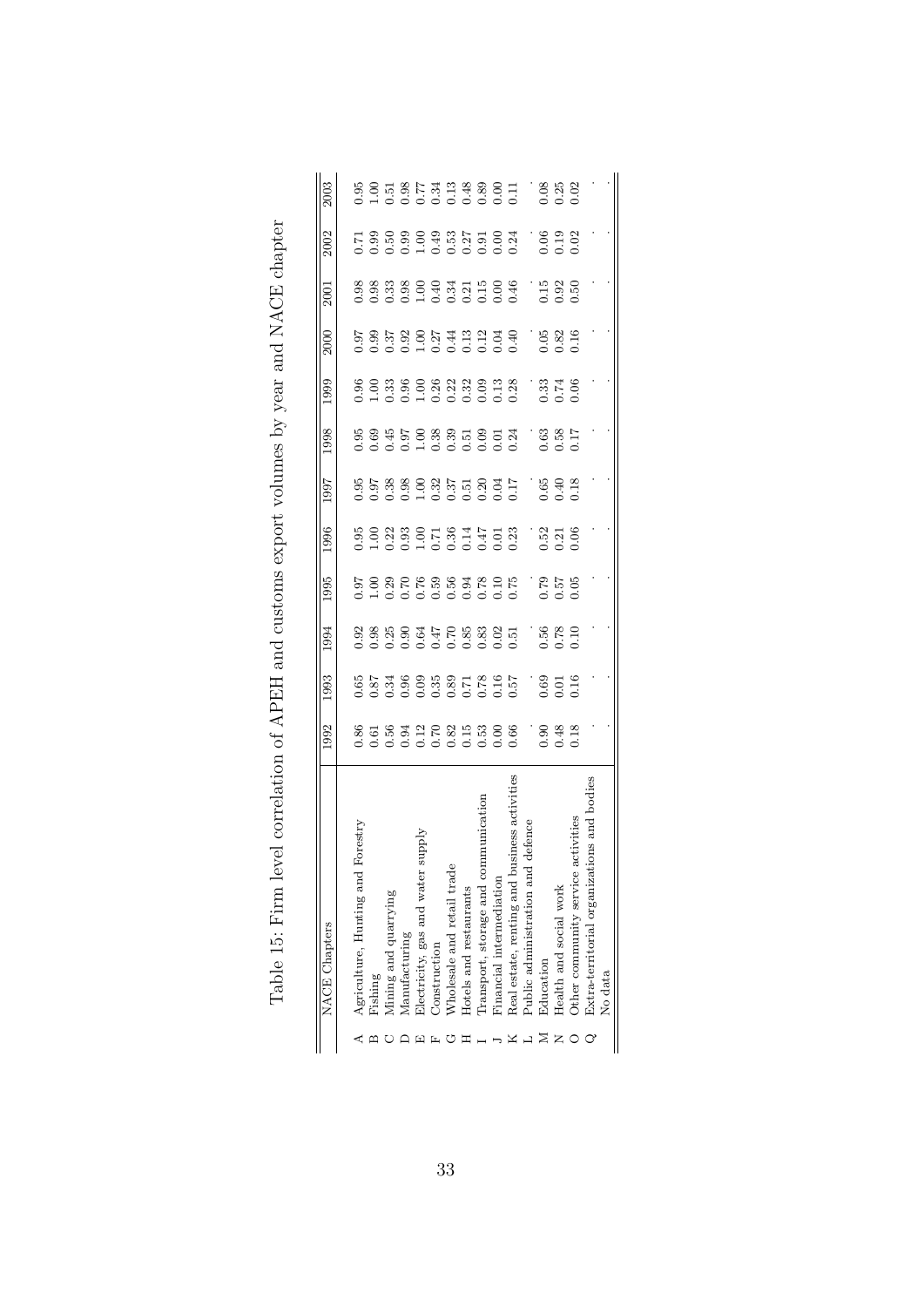|              |                                                                 | 992            | 993                                    | 994  | 995                                                | 996  | 997  | 998  | 999          | 2000          | 2001 | 2002 | 2003 |
|--------------|-----------------------------------------------------------------|----------------|----------------------------------------|------|----------------------------------------------------|------|------|------|--------------|---------------|------|------|------|
|              | ges<br>Food products and bevera                                 |                |                                        | 0.99 |                                                    | 0.99 |      |      | 0.98         |               |      |      |      |
|              | Tobacco products                                                |                |                                        |      |                                                    |      |      |      |              |               |      |      |      |
|              | Textiles                                                        |                | 3. 8. 8.<br>3. 8. 8. 9.<br>9. 9. 9. 9. |      |                                                    |      |      |      |              |               |      |      |      |
| $\infty$     | Wearing apparel                                                 |                |                                        |      |                                                    |      |      |      | 3.85<br>3.75 |               |      |      |      |
|              | ather<br>Tanning and dressing of le                             |                |                                        |      | 77787698009909388068868777778778788800987888888888 |      |      |      |              |               |      |      |      |
|              | Wood                                                            |                |                                        |      |                                                    |      |      |      |              |               |      |      |      |
|              | Pulp, paper                                                     |                |                                        |      |                                                    |      |      |      |              |               |      |      |      |
| $\mathbf{z}$ | Publishing, printing                                            |                |                                        |      |                                                    |      |      |      |              |               |      |      |      |
|              | Coke, refined petroleum<br>Chemicals, and chemical <sub>I</sub> |                |                                        |      |                                                    |      |      |      |              |               |      |      |      |
|              | products                                                        |                |                                        |      |                                                    |      |      |      |              |               |      |      |      |
|              | icts<br>Rubber and plastic produ                                |                |                                        |      |                                                    |      |      |      |              |               |      |      |      |
|              | Other non-metallic mineral products                             |                |                                        |      |                                                    |      |      |      |              |               |      |      |      |
|              | Basic metals                                                    |                |                                        |      |                                                    |      |      |      |              |               |      |      |      |
| 28           | Pabricated metal products                                       |                |                                        |      |                                                    |      |      |      |              |               |      |      |      |
|              | Machinery                                                       |                |                                        |      |                                                    |      |      |      |              |               |      |      |      |
|              | puters<br>Office machinery and com                              |                |                                        |      |                                                    |      |      |      |              |               |      |      |      |
|              | Electrical machinery                                            |                |                                        |      |                                                    |      |      |      |              |               |      |      |      |
| 32           | Radio, television and communication                             |                |                                        |      |                                                    |      |      |      |              |               |      |      |      |
| 33           | ical instruments<br>Medical, precision and opt                  |                |                                        |      |                                                    |      |      |      |              |               |      |      |      |
| 34           | Motor vehicles                                                  |                |                                        |      |                                                    |      |      |      |              |               |      |      |      |
| $35^{\circ}$ | Other transport equipment                                       |                | 0.59                                   | 0.92 |                                                    |      |      |      |              |               |      |      |      |
|              | Furniture                                                       | $\overline{8}$ | $\frac{1.00}{5.6}$                     |      |                                                    | 0.93 |      |      | 0.95         |               |      |      |      |
|              | Recycling                                                       | 77             |                                        | ş    |                                                    | 0.97 | 0.99 | 0.99 | 0.98         | $\frac{6}{1}$ | 0.91 |      | 0.98 |
|              |                                                                 |                |                                        |      |                                                    |      |      |      |              |               |      |      |      |

Table 16: Firm level correlation of APEH and customs export volumes by year in manufacturing Table 16: Firm level correlation of APEH and customs export volumes by year in manufacturing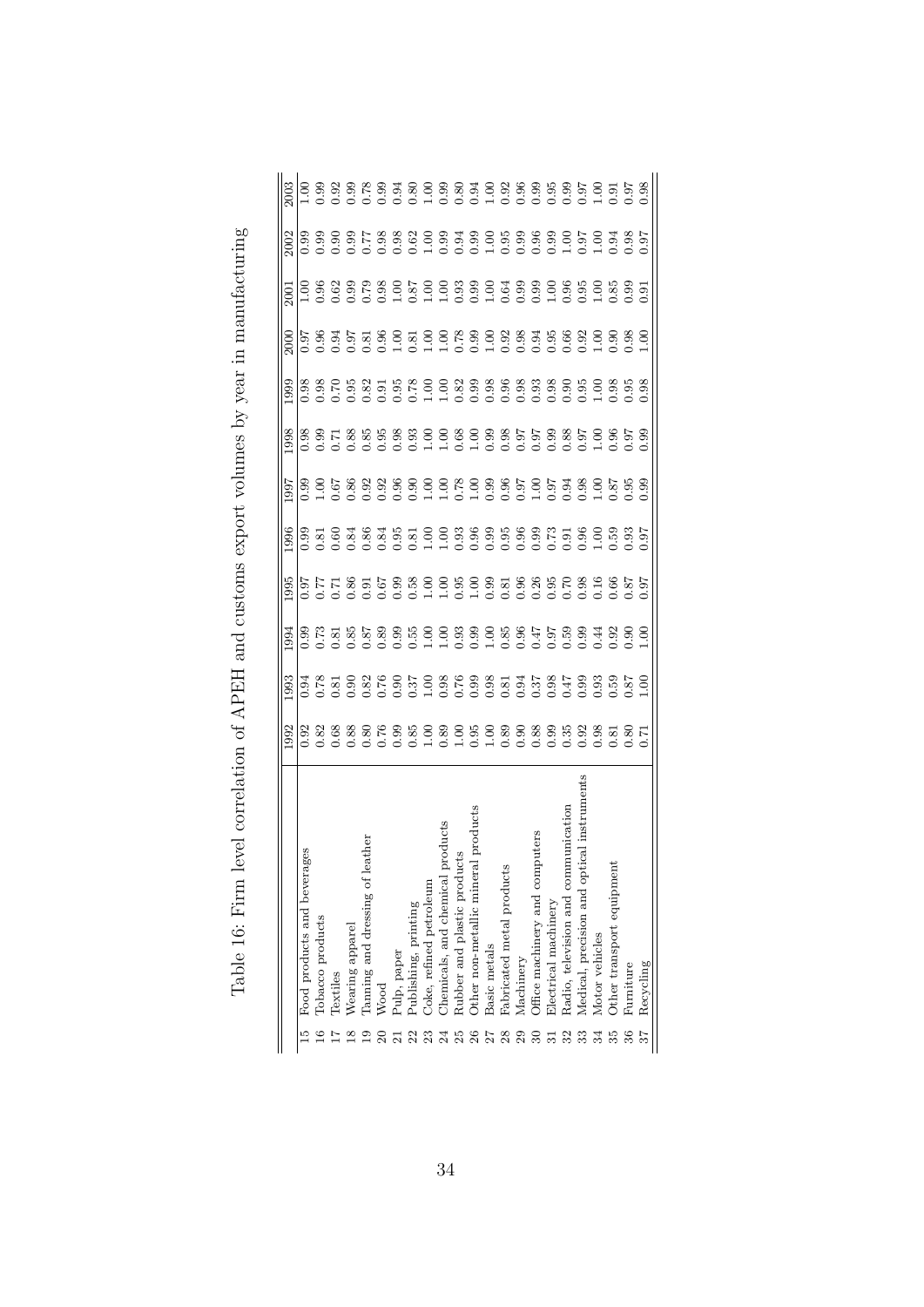| <b>NACE</b>                | industry                                                     | 1992    | 1993                          | 1994                                                                                                                                                                                                                                                                                                        | 1995                      | 1996 | 1997 | 1998                                                                                                                                                                                                                             | 1999 | 2000 | 2001 | 2002 | 2003 |
|----------------------------|--------------------------------------------------------------|---------|-------------------------------|-------------------------------------------------------------------------------------------------------------------------------------------------------------------------------------------------------------------------------------------------------------------------------------------------------------|---------------------------|------|------|----------------------------------------------------------------------------------------------------------------------------------------------------------------------------------------------------------------------------------|------|------|------|------|------|
|                            | Food products and beverages                                  | $-8.5$  |                               |                                                                                                                                                                                                                                                                                                             |                           |      |      |                                                                                                                                                                                                                                  |      |      |      |      |      |
| $\mathbf{\underline{\Xi}}$ | <b><i><u>Cobacco</u></i></b> products                        | 85.7    |                               | $\frac{1}{12}$ $\frac{1}{12}$ $\frac{1}{32}$ $\frac{1}{62}$ $\frac{1}{62}$ $\frac{1}{62}$ $\frac{1}{62}$ $\frac{1}{62}$ $\frac{1}{62}$ $\frac{1}{62}$ $\frac{1}{62}$ $\frac{1}{62}$ $\frac{1}{62}$ $\frac{1}{62}$ $\frac{1}{62}$ $\frac{1}{62}$ $\frac{1}{62}$ $\frac{1}{62}$ $\frac{1}{62}$ $\frac{1}{62}$ |                           |      |      | 0.0017 4 51 52 61 61 61 61 61 61 61 61 62 63 64 65 66 67 67 68 69 60 61 7 62 63 64 65 65 66 67 7 70 70 71 72 7<br>- 0.00 72 73 74 75 76 77 78 79 70 71 72 73 74 75 76 77 78 79 79 70 71 72 73 74 75 75 76 77 78 79 70 71 71 72 7 |      |      |      |      |      |
|                            | Textiles                                                     | 35.4    |                               |                                                                                                                                                                                                                                                                                                             |                           |      |      |                                                                                                                                                                                                                                  |      |      |      |      |      |
|                            | Wearing apparel                                              | 75.9    |                               |                                                                                                                                                                                                                                                                                                             |                           |      |      |                                                                                                                                                                                                                                  |      |      |      |      |      |
|                            | Taming and dressing of leather                               | 76.9    |                               |                                                                                                                                                                                                                                                                                                             |                           |      |      |                                                                                                                                                                                                                                  |      |      |      |      |      |
|                            | Wood                                                         | 22.2    |                               |                                                                                                                                                                                                                                                                                                             |                           |      |      |                                                                                                                                                                                                                                  |      |      |      |      |      |
|                            | Pulp, paper                                                  | 37.0    |                               |                                                                                                                                                                                                                                                                                                             |                           |      |      |                                                                                                                                                                                                                                  |      |      |      |      |      |
|                            | Publishing, printing                                         | $-54.5$ |                               |                                                                                                                                                                                                                                                                                                             |                           |      |      |                                                                                                                                                                                                                                  |      |      |      |      |      |
|                            | Coke, refined petroleum                                      | 8.7     |                               |                                                                                                                                                                                                                                                                                                             |                           |      |      |                                                                                                                                                                                                                                  |      |      |      |      |      |
|                            | Chemicals, and chemical products                             | $-16.4$ |                               |                                                                                                                                                                                                                                                                                                             |                           |      |      |                                                                                                                                                                                                                                  |      |      |      |      |      |
|                            | Rubber and plastic products                                  | 7.4     |                               |                                                                                                                                                                                                                                                                                                             |                           |      |      |                                                                                                                                                                                                                                  |      |      |      |      |      |
| 26                         | Other non-metallic mineral products                          | 5.0     |                               |                                                                                                                                                                                                                                                                                                             |                           |      |      |                                                                                                                                                                                                                                  |      |      |      |      |      |
|                            | Basic metals                                                 | 11.5    |                               |                                                                                                                                                                                                                                                                                                             |                           |      |      |                                                                                                                                                                                                                                  |      |      |      |      |      |
| 28                         | Fabricated metal products                                    | $-20.2$ |                               |                                                                                                                                                                                                                                                                                                             |                           |      |      |                                                                                                                                                                                                                                  |      |      |      |      |      |
| 29                         | Machinery                                                    | $-20.7$ |                               |                                                                                                                                                                                                                                                                                                             |                           |      |      |                                                                                                                                                                                                                                  |      |      |      |      |      |
| $\mathbb{S}^2$             | Office machinery and computers                               | 0.0     |                               |                                                                                                                                                                                                                                                                                                             |                           |      |      |                                                                                                                                                                                                                                  |      |      |      |      |      |
| ಸ                          | Electrical machinery                                         | 17.0    |                               |                                                                                                                                                                                                                                                                                                             |                           |      |      |                                                                                                                                                                                                                                  |      |      |      |      |      |
| 32                         | Radio, TV and communication equip.                           | 60.8    |                               |                                                                                                                                                                                                                                                                                                             |                           |      |      |                                                                                                                                                                                                                                  |      |      |      |      |      |
|                            | Medical, precision and optical instruments                   | 21.1    |                               |                                                                                                                                                                                                                                                                                                             |                           |      |      |                                                                                                                                                                                                                                  |      |      |      |      |      |
| 34                         | Motor vehicles                                               | $-11.1$ |                               |                                                                                                                                                                                                                                                                                                             |                           |      |      |                                                                                                                                                                                                                                  |      |      |      |      |      |
|                            | Other transport equipment                                    | $-25.0$ |                               |                                                                                                                                                                                                                                                                                                             |                           |      |      |                                                                                                                                                                                                                                  |      |      |      |      |      |
|                            | Furniture                                                    | $-2.9$  |                               |                                                                                                                                                                                                                                                                                                             |                           |      |      |                                                                                                                                                                                                                                  |      |      |      |      |      |
|                            | Recycling                                                    | 0.0     |                               |                                                                                                                                                                                                                                                                                                             |                           |      |      |                                                                                                                                                                                                                                  |      |      |      |      |      |
|                            | Figures show the percentage difference of the APEH and CUSTO |         | export data as:<br><b>NIS</b> |                                                                                                                                                                                                                                                                                                             | (CUSTOMS-APEH)/CUSTOMS*10 |      |      |                                                                                                                                                                                                                                  |      |      |      |      |      |

Table 17: Discrepancy in the sources of exports volumes Table 17: Discrepancy in the sources of exports volumes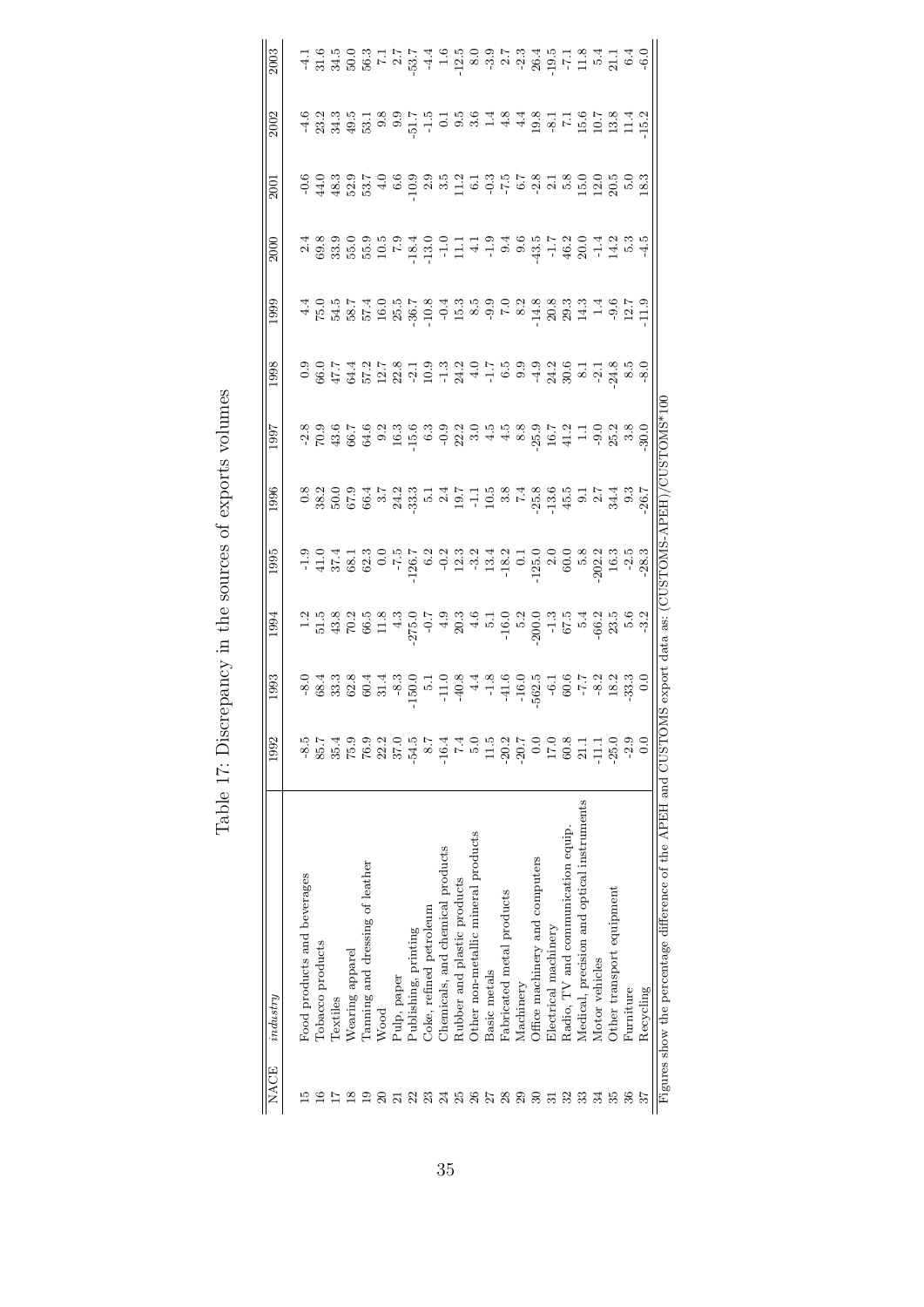|                | NACE Industry                                                                    | avg.<br>Obs | 1992 | 1993 | 1994 | 1995 | 1996                                                                   | 1997 | 1998 | 1999                                                                                                                                                                                                                             | <b>2000</b>                                                                                                | 2001 | 2002 | 2003 |
|----------------|----------------------------------------------------------------------------------|-------------|------|------|------|------|------------------------------------------------------------------------|------|------|----------------------------------------------------------------------------------------------------------------------------------------------------------------------------------------------------------------------------------|------------------------------------------------------------------------------------------------------------|------|------|------|
|                |                                                                                  |             |      |      |      |      |                                                                        |      |      |                                                                                                                                                                                                                                  |                                                                                                            |      |      |      |
|                | Food products and beverages                                                      |             |      |      |      |      |                                                                        |      |      |                                                                                                                                                                                                                                  |                                                                                                            |      |      |      |
|                | Tobacco products                                                                 |             |      |      |      |      |                                                                        |      |      |                                                                                                                                                                                                                                  |                                                                                                            |      |      |      |
|                | Textiles                                                                         |             |      |      |      |      |                                                                        |      |      |                                                                                                                                                                                                                                  |                                                                                                            |      |      |      |
|                | Wearing apparel                                                                  |             |      |      |      |      |                                                                        |      |      |                                                                                                                                                                                                                                  |                                                                                                            |      |      |      |
|                | Tanning and dressing of leather                                                  |             |      |      |      |      |                                                                        |      |      |                                                                                                                                                                                                                                  |                                                                                                            |      |      |      |
|                | Wood                                                                             |             |      |      |      |      | てての76402078149782113999. ここの スリートの インストラン しょうしょう こうしょう こうきょうこう さんこうきょう |      |      | 8. 1. 2. 1. 9. 9. 9. 1. 9. 1. 9. 1. 9. 2. 2. 3. 3. 3. 3. 3. 3. 3. 3. 3. 3. 4. 3. 4. 4. 5. 6. 4. 4. 4. 5. 6. 5.<br>Standard Standard Standard Standard Standard Standard Standard Standard Standard Standard Standard Standard St | 8 0 0 0 0 1 1 0 8 0 8 1 8 0 1 1 0 0 1 1 0 8 1 9 1 0 8 1 0 8<br>8 0 9 1 5 8 9 1 8 1 8 5 6 7 8 6 9 7 8 7 9 7 |      |      |      |
|                | Pulp, paper                                                                      |             |      |      |      |      |                                                                        |      |      |                                                                                                                                                                                                                                  |                                                                                                            |      |      |      |
|                | Publishing, printing                                                             |             |      |      |      |      |                                                                        |      |      |                                                                                                                                                                                                                                  |                                                                                                            |      |      |      |
| $^{23}$        | Coke, refined petroleum                                                          |             |      |      |      |      |                                                                        |      |      |                                                                                                                                                                                                                                  |                                                                                                            |      |      |      |
| $\mathbb{Z}^4$ | Chemicals, and chemical products                                                 |             |      |      |      |      |                                                                        |      |      |                                                                                                                                                                                                                                  |                                                                                                            |      |      |      |
| 25             | Rubber and plastic products                                                      |             |      |      |      |      |                                                                        |      |      |                                                                                                                                                                                                                                  |                                                                                                            |      |      |      |
| 26             | Other non-metallic mineral products                                              |             |      |      |      |      |                                                                        |      |      |                                                                                                                                                                                                                                  |                                                                                                            |      |      |      |
| 27             | Basic metals                                                                     |             |      |      |      |      |                                                                        |      |      |                                                                                                                                                                                                                                  |                                                                                                            |      |      |      |
| 28             | Fabricated metal products                                                        |             |      |      |      |      |                                                                        |      |      |                                                                                                                                                                                                                                  |                                                                                                            |      |      |      |
| 29             | Machinery                                                                        |             |      |      |      |      |                                                                        |      |      |                                                                                                                                                                                                                                  |                                                                                                            |      |      |      |
| 30             | Office machinery and computers                                                   |             |      |      |      |      |                                                                        |      |      |                                                                                                                                                                                                                                  |                                                                                                            |      |      |      |
| $\overline{5}$ | Electrical machinery                                                             |             |      |      |      |      |                                                                        |      |      |                                                                                                                                                                                                                                  |                                                                                                            |      |      |      |
| 32             |                                                                                  |             |      |      |      |      |                                                                        |      |      |                                                                                                                                                                                                                                  |                                                                                                            |      |      |      |
|                | Radio, TV and communication equip.<br>Medical, precision and optical instruments |             |      |      |      |      |                                                                        |      |      |                                                                                                                                                                                                                                  |                                                                                                            |      |      |      |
| 34             | Motor vehicles                                                                   |             |      |      |      |      |                                                                        |      |      |                                                                                                                                                                                                                                  |                                                                                                            |      |      |      |
|                | Other transport equipment                                                        |             |      |      |      |      |                                                                        |      |      |                                                                                                                                                                                                                                  |                                                                                                            |      |      |      |
|                | Furniture                                                                        |             |      |      |      |      |                                                                        |      |      |                                                                                                                                                                                                                                  |                                                                                                            |      |      |      |
|                | Recycling                                                                        |             |      |      |      |      |                                                                        |      |      |                                                                                                                                                                                                                                  |                                                                                                            |      |      |      |

Table 18: Share of exporting manufacturers per sector, in<br>  $\%$ Table 18: Share of exporting manufacturers per sector, in  $\%$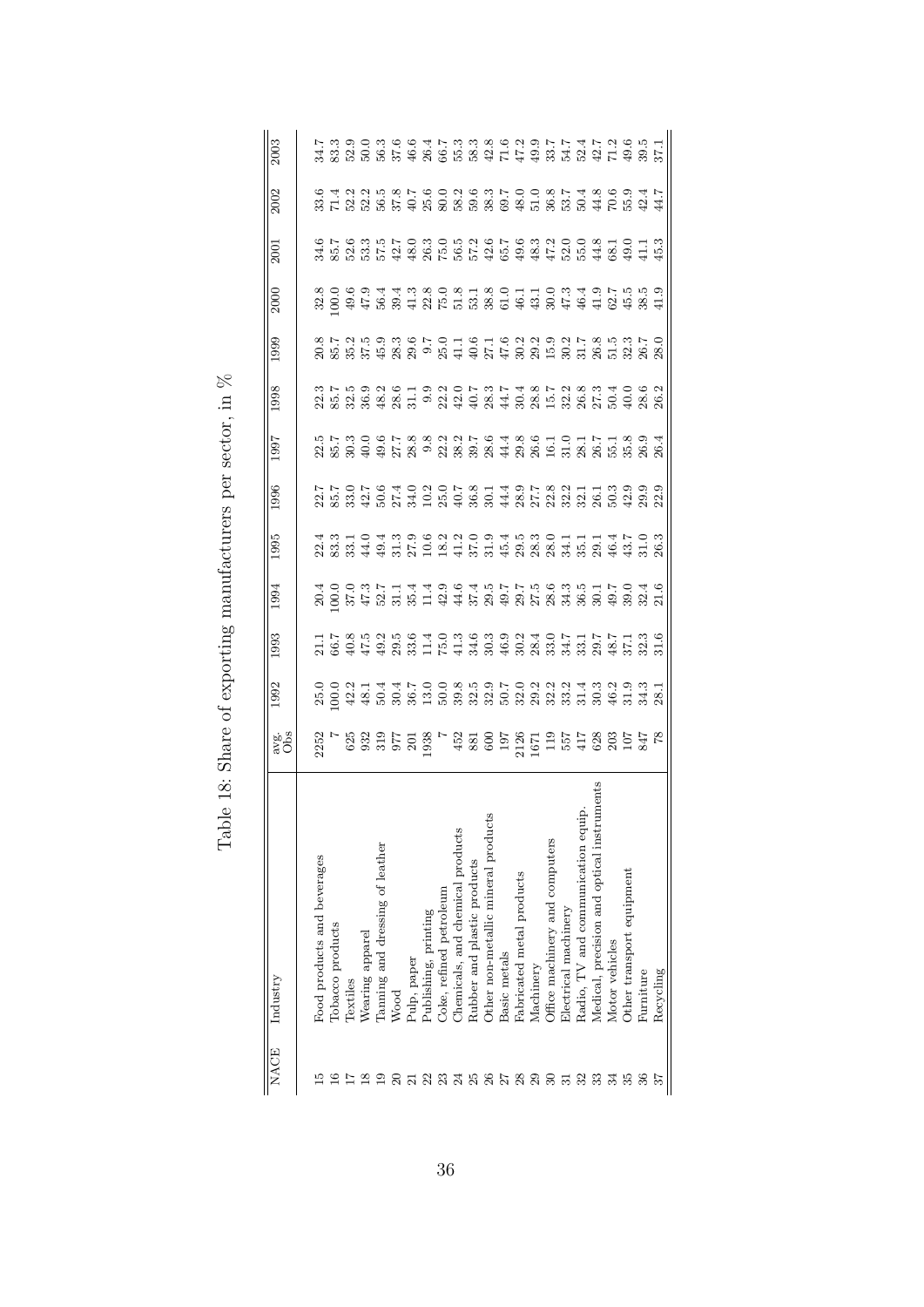| <b>NACE</b>    | industry                                   | avg.<br>Obs | 1992 | 1993                                                                                                  | 1994 | 1995 | 1996                                                                                                                                                                          | 1997 | 1998 | 1999 | 2000 | <b>2001</b> | 2002 | 2003 |
|----------------|--------------------------------------------|-------------|------|-------------------------------------------------------------------------------------------------------|------|------|-------------------------------------------------------------------------------------------------------------------------------------------------------------------------------|------|------|------|------|-------------|------|------|
|                |                                            |             |      |                                                                                                       |      |      |                                                                                                                                                                               |      |      |      |      |             |      |      |
|                | Food products and beverages                |             |      |                                                                                                       |      |      |                                                                                                                                                                               |      |      |      |      |             |      |      |
|                | Tobacco products                           |             |      |                                                                                                       |      |      |                                                                                                                                                                               |      |      |      |      |             |      |      |
|                | Textiles                                   |             |      |                                                                                                       |      |      |                                                                                                                                                                               |      |      |      |      |             |      |      |
|                | Wearing apparel                            |             |      |                                                                                                       |      |      |                                                                                                                                                                               |      |      |      |      |             |      |      |
|                | Tanning and dressing of leather            |             |      | 10999921530215305558321505158351595851595851595851595851595851595851595851595851595851595851595851595 |      |      | O 1 - 6 1 - 1 - 8 8 O 4 6 10 10 8 10 0 4 6 0 4 6 0 5 10 8<br>6 10 4 5 6 6 4 1 1 1 1 1 1 1 2 3 6 6 7 8 7 8 9 6 9 6 7 8<br>8 10 4 5 6 7 4 1 2 8 6 7 8 7 8 7 8 7 8 9 8 9 8 9 8 9 |      |      |      |      |             |      |      |
|                | Wood                                       |             |      |                                                                                                       |      |      |                                                                                                                                                                               |      |      |      |      |             |      |      |
|                | Pulp, paper                                |             |      |                                                                                                       |      |      |                                                                                                                                                                               |      |      |      |      |             |      |      |
|                | Publishing, printing                       |             |      |                                                                                                       |      |      |                                                                                                                                                                               |      |      |      |      |             |      |      |
| $^{23}$        | Coke, refined petroleum                    |             |      |                                                                                                       |      |      |                                                                                                                                                                               |      |      |      |      |             |      |      |
| $\mathfrak{A}$ | Chemicals, and chemical products           |             |      |                                                                                                       |      |      |                                                                                                                                                                               |      |      |      |      |             |      |      |
| 25             | Rubber and plastic products                |             |      |                                                                                                       |      |      |                                                                                                                                                                               |      |      |      |      |             |      |      |
| 26             | Other non-metallic mineral products        |             |      |                                                                                                       |      |      |                                                                                                                                                                               |      |      |      |      |             |      |      |
| 27             | Basic metals                               |             |      |                                                                                                       |      |      |                                                                                                                                                                               |      |      |      |      |             |      |      |
| $^{28}$        | Fabricated metal products                  |             |      |                                                                                                       |      |      |                                                                                                                                                                               |      |      |      |      |             |      |      |
| 29             | Machinery                                  |             |      |                                                                                                       |      |      |                                                                                                                                                                               |      |      |      |      |             |      |      |
| 30             | Office machinery and computers             |             |      |                                                                                                       |      |      |                                                                                                                                                                               |      |      |      |      |             |      |      |
|                | Electrical machinery                       |             |      |                                                                                                       |      |      |                                                                                                                                                                               |      |      |      |      |             |      |      |
| 32             | Radio, TV and communication equip.         |             |      |                                                                                                       |      |      |                                                                                                                                                                               |      |      |      |      |             |      |      |
| 33             | Medical, precision and optical instruments |             |      |                                                                                                       |      |      |                                                                                                                                                                               |      |      |      |      |             |      |      |
| 34             | Motor vehicles                             |             |      |                                                                                                       |      |      |                                                                                                                                                                               |      |      |      |      |             |      |      |
|                | Other transport equipment                  |             |      |                                                                                                       |      |      |                                                                                                                                                                               |      |      |      |      |             |      |      |
|                | Furniture                                  |             |      |                                                                                                       |      |      |                                                                                                                                                                               |      |      |      |      |             |      |      |
| 57             | Recycling                                  |             |      |                                                                                                       |      |      |                                                                                                                                                                               |      |      |      |      |             |      |      |

Table 19: Share of importing manufacturers per sector, in<br>  $\%$ Table 19: Share of importing manufacturers per sector, in  $\%$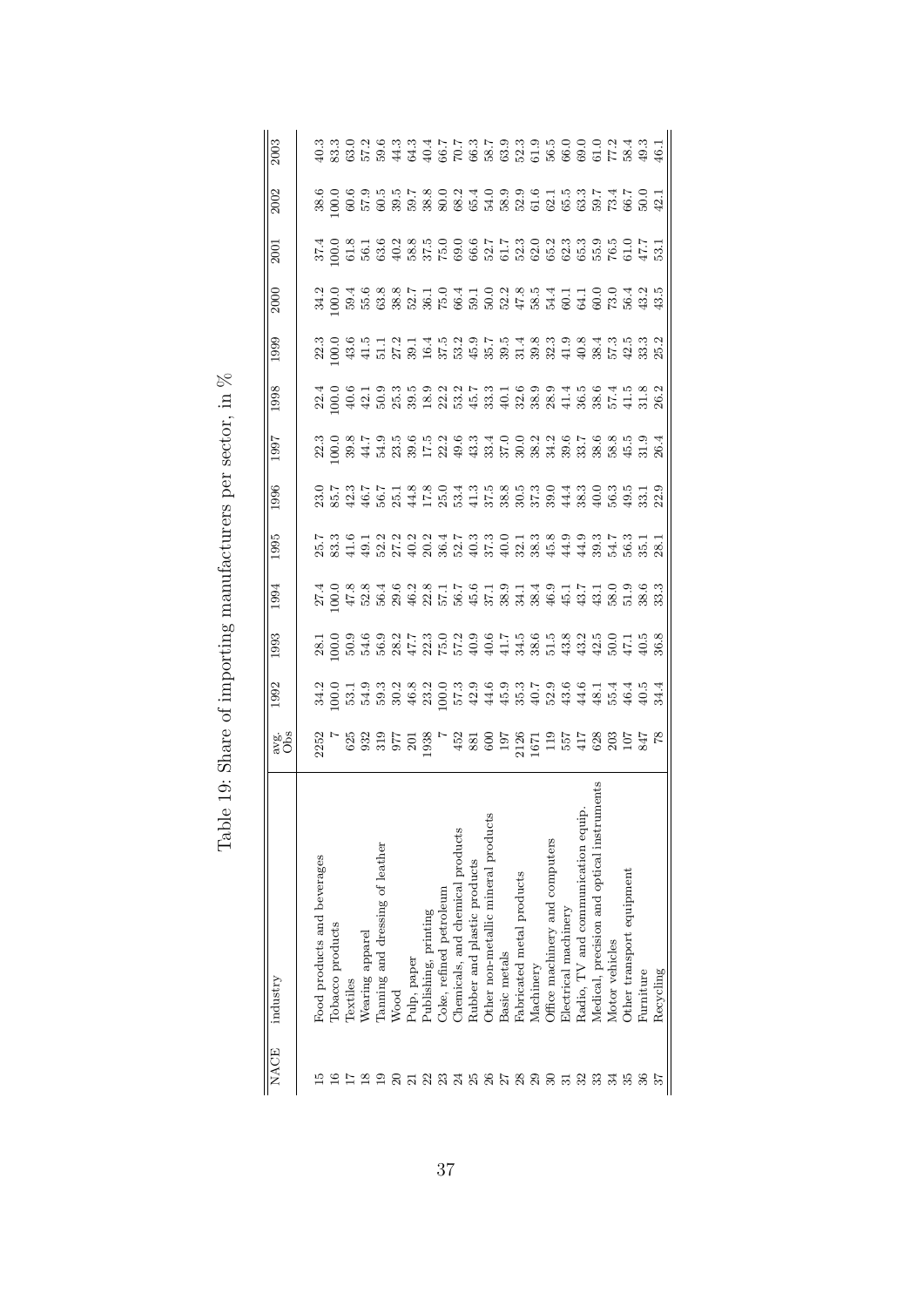| <b>NACE</b>    | industry                                   | 1992  | 1993                                                  | 1994  | 1995                                               | 1996  | 1997                     | 1998  | 1999          | 2000  | 2001                                          | 2002                                                        | 2003                                                |
|----------------|--------------------------------------------|-------|-------------------------------------------------------|-------|----------------------------------------------------|-------|--------------------------|-------|---------------|-------|-----------------------------------------------|-------------------------------------------------------------|-----------------------------------------------------|
|                |                                            |       |                                                       |       |                                                    |       |                          |       |               |       |                                               |                                                             |                                                     |
|                | ages<br>Food products and bever:           |       |                                                       |       |                                                    |       |                          |       |               |       |                                               |                                                             |                                                     |
|                | Tobacco products                           |       |                                                       |       |                                                    |       |                          |       |               |       |                                               |                                                             |                                                     |
|                | Textiles                                   |       |                                                       |       |                                                    |       |                          |       |               |       |                                               |                                                             |                                                     |
|                | Wearing apparel                            |       |                                                       |       |                                                    |       | 8 15 15 16<br>8 16 16 16 |       |               |       |                                               |                                                             |                                                     |
|                | leather<br>Tanning and dressing of         |       |                                                       |       |                                                    |       |                          |       |               |       |                                               |                                                             |                                                     |
|                | Wood                                       |       | けん 8 ほけにはいてほ 2 でんしょうじゅうしょうじょう さんしょう こうしゅうしょう こうしゅうしゅう |       | はのる8300年314716552074544461010588110523888000015010 |       |                          |       |               |       | この2410102531224747835000500110102531221100000 | は は ほ あ ほ い ほ は い は ほ ほ こ ほ る る み よ よ こ い は る は こ と る は る よ | 5 T T B O D T T O D B B R R R R T T B O D T T R R R |
|                | Pulp, paper                                |       |                                                       |       |                                                    |       |                          |       |               |       |                                               |                                                             |                                                     |
|                | Publishing, printing                       |       |                                                       |       |                                                    |       |                          |       |               |       |                                               |                                                             |                                                     |
|                | Coke, refined petroleum                    |       |                                                       |       |                                                    |       |                          |       |               |       |                                               |                                                             |                                                     |
|                | products<br>Chemicals, and chemical        |       |                                                       |       |                                                    |       |                          |       |               |       |                                               |                                                             |                                                     |
|                | ucts<br>Rubber and plastic produ           |       |                                                       |       |                                                    |       |                          |       |               |       |                                               |                                                             |                                                     |
| 23.3388582     | Other non-metallic mineral products        |       |                                                       |       |                                                    |       |                          |       |               |       |                                               |                                                             |                                                     |
|                | Basic metals                               |       |                                                       |       |                                                    |       |                          |       |               |       |                                               |                                                             |                                                     |
|                | Fabricated metal product                   |       |                                                       |       |                                                    |       |                          |       |               |       |                                               |                                                             |                                                     |
|                | Machinery                                  |       |                                                       |       |                                                    |       |                          |       | $\frac{2}{4}$ |       |                                               |                                                             | $\frac{0}{4}$                                       |
| $\mathfrak{S}$ | puters<br>Office machinery and com         |       |                                                       |       |                                                    |       |                          |       |               |       |                                               | 5.G                                                         |                                                     |
| $\overline{3}$ | Electrical machinery                       |       |                                                       |       |                                                    |       |                          |       |               |       |                                               |                                                             |                                                     |
| 32             | ation equipment<br>Radio, TV and communic  |       |                                                       |       |                                                    |       |                          |       |               |       |                                               |                                                             |                                                     |
|                | Medical, precision and optical instruments |       |                                                       |       |                                                    |       |                          |       |               |       |                                               |                                                             |                                                     |
| 34             | Motor vehicles                             |       |                                                       |       |                                                    |       |                          |       |               |       |                                               |                                                             |                                                     |
| 35             | Other transport equipment                  |       |                                                       |       |                                                    |       |                          |       |               |       |                                               | 9 m 1 0 1 0 1 0 1<br>1 1 0 1 0 0 0 0 1                      |                                                     |
| 36             | Furniture                                  |       |                                                       |       |                                                    |       |                          |       |               |       |                                               |                                                             |                                                     |
|                | Recycling                                  |       |                                                       |       |                                                    |       |                          |       |               |       |                                               |                                                             |                                                     |
|                | TOTAL                                      | 100.0 | 100.0                                                 | 100.0 | 100.0                                              | 100.0 | 100.0                    | 100.0 | 100.0         | 100.0 | 100.0                                         | 100.0                                                       | 100.0                                               |
|                |                                            |       |                                                       |       |                                                    |       |                          |       |               |       |                                               |                                                             |                                                     |

Table 20: Manufacturing sectors share in export volume, in  $\%$ Table 20: Manufacturing sectors share in export volume, in  $\%$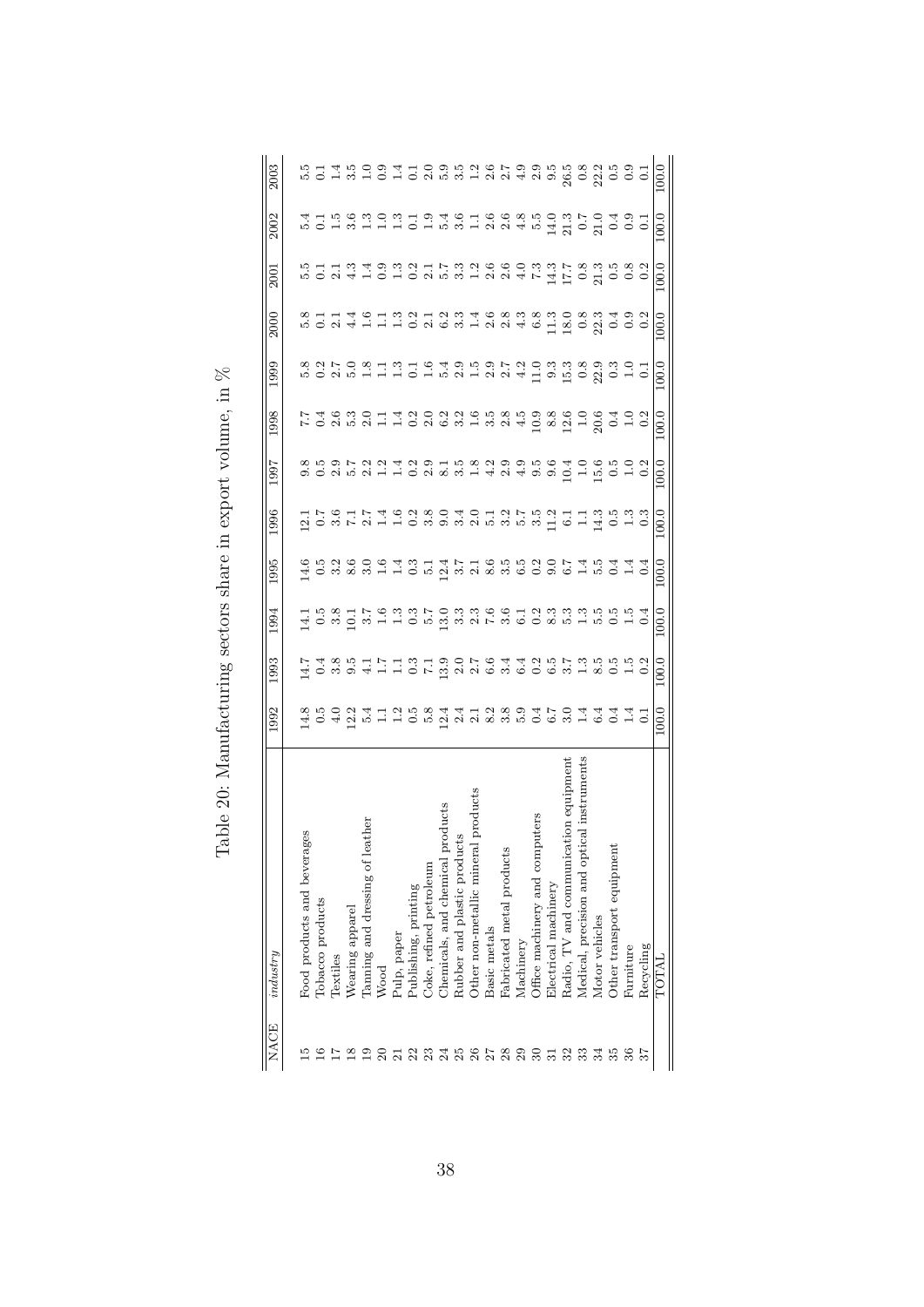| <b>NACE</b>     | industry                                        | 1992  | 1993  | 1994  | 1995                                                    | 1996                                                                                               | <b>L66</b>                                                                                                                                                                                                                      | 1998  | 1999  | 2000  | 2001  | 2002                                                                     | 2003                                                                   |
|-----------------|-------------------------------------------------|-------|-------|-------|---------------------------------------------------------|----------------------------------------------------------------------------------------------------|---------------------------------------------------------------------------------------------------------------------------------------------------------------------------------------------------------------------------------|-------|-------|-------|-------|--------------------------------------------------------------------------|------------------------------------------------------------------------|
|                 |                                                 |       |       |       |                                                         |                                                                                                    |                                                                                                                                                                                                                                 |       |       |       |       |                                                                          |                                                                        |
|                 | ges<br>Food products and bevera                 |       |       |       |                                                         |                                                                                                    |                                                                                                                                                                                                                                 |       |       |       |       |                                                                          |                                                                        |
|                 | Tobacco products                                |       |       |       |                                                         |                                                                                                    |                                                                                                                                                                                                                                 |       |       |       |       |                                                                          |                                                                        |
|                 | Textiles                                        |       |       |       |                                                         |                                                                                                    |                                                                                                                                                                                                                                 |       |       |       |       |                                                                          |                                                                        |
| $^{8}$          | Wearing apparel                                 |       |       |       |                                                         |                                                                                                    |                                                                                                                                                                                                                                 |       |       |       |       |                                                                          |                                                                        |
|                 | eather<br>Tanning and dressing of               |       |       |       |                                                         |                                                                                                    |                                                                                                                                                                                                                                 |       |       |       |       |                                                                          |                                                                        |
|                 | Wood                                            |       |       |       | ロコミアアミラム コロコムトアクラロ るうじょうしついち する きょうしん しょうせいしょう しょうしょうしゅ | c H 4 F 8 H 4 H F F 8 H 4 9 4 8 9 9 H 4 9 0 0 0<br>C H 4 F 9 H 4 H 5 6 9 H 4 9 4 9 9 9 H 4 9 0 0 0 | co o o o do codido de codido do codido do codido do codido do codido do codido do codido do codido do codido d<br>Codido do codido do codido do codido do codido do codido do codido do codido do codido do codido do codido do |       |       |       |       | con prancipio provinta di Sicolo o<br>con prancipio provinta di Sicolo o | conternace controlada di contendo<br>conternace controlada di contendo |
|                 | Pulp, paper                                     |       |       |       |                                                         |                                                                                                    |                                                                                                                                                                                                                                 |       |       |       |       |                                                                          |                                                                        |
| $\frac{23}{23}$ | Publishing, printing                            |       |       |       |                                                         |                                                                                                    |                                                                                                                                                                                                                                 |       |       |       |       |                                                                          |                                                                        |
|                 | Coke, refined petroleum                         |       |       |       |                                                         |                                                                                                    |                                                                                                                                                                                                                                 |       |       |       |       |                                                                          |                                                                        |
| 388             | products<br>Chemicals, and chemical             |       |       |       |                                                         |                                                                                                    |                                                                                                                                                                                                                                 |       |       |       |       |                                                                          |                                                                        |
|                 | Rubber and plastic products                     |       |       |       |                                                         |                                                                                                    |                                                                                                                                                                                                                                 |       |       |       |       |                                                                          |                                                                        |
|                 | al products<br>Other non-metallic miner         |       |       |       |                                                         |                                                                                                    |                                                                                                                                                                                                                                 |       |       |       |       |                                                                          |                                                                        |
| 77              | Basic metals                                    |       |       |       |                                                         |                                                                                                    |                                                                                                                                                                                                                                 |       |       |       |       |                                                                          |                                                                        |
| $\frac{8}{29}$  | Fabricated metal products                       |       |       |       |                                                         |                                                                                                    |                                                                                                                                                                                                                                 |       |       |       |       |                                                                          |                                                                        |
|                 | Machinery                                       |       |       |       |                                                         |                                                                                                    |                                                                                                                                                                                                                                 |       |       |       |       |                                                                          |                                                                        |
| $30^{\circ}$    | puters<br>Office machinery and com              |       |       |       |                                                         |                                                                                                    |                                                                                                                                                                                                                                 |       |       |       |       |                                                                          |                                                                        |
| 31              | Electrical machinery                            |       |       |       |                                                         |                                                                                                    |                                                                                                                                                                                                                                 |       |       |       |       |                                                                          |                                                                        |
| 32              | ation equipment<br>Radio, TV and communic       |       |       |       |                                                         |                                                                                                    |                                                                                                                                                                                                                                 |       |       |       |       |                                                                          |                                                                        |
| 33              | tical instruments<br>Medical, precision and opt |       |       |       |                                                         |                                                                                                    |                                                                                                                                                                                                                                 |       |       |       |       |                                                                          |                                                                        |
| $\frac{34}{5}$  | Motor vehicles                                  |       |       |       |                                                         |                                                                                                    |                                                                                                                                                                                                                                 |       |       |       |       |                                                                          |                                                                        |
| 35              | Other transport equipment                       |       |       |       |                                                         |                                                                                                    |                                                                                                                                                                                                                                 |       |       |       |       |                                                                          |                                                                        |
| 36              | Furniture                                       |       |       |       |                                                         |                                                                                                    |                                                                                                                                                                                                                                 |       |       |       |       |                                                                          |                                                                        |
|                 | Recycling                                       |       |       |       |                                                         |                                                                                                    |                                                                                                                                                                                                                                 |       |       |       |       |                                                                          |                                                                        |
|                 | TOTAL                                           | 100.0 | 100.0 | 100.0 | 100.0                                                   | 100.0                                                                                              | 100.0                                                                                                                                                                                                                           | 100.0 | 100.0 | 100.0 | 100.0 | 100.0                                                                    | 100.0                                                                  |
|                 |                                                 |       |       |       |                                                         |                                                                                                    |                                                                                                                                                                                                                                 |       |       |       |       |                                                                          |                                                                        |

Table 21: Manufacturing sectors share in import volume, in  $\%$ Table 21: Manufacturing sectors share in import volume, in  $\%$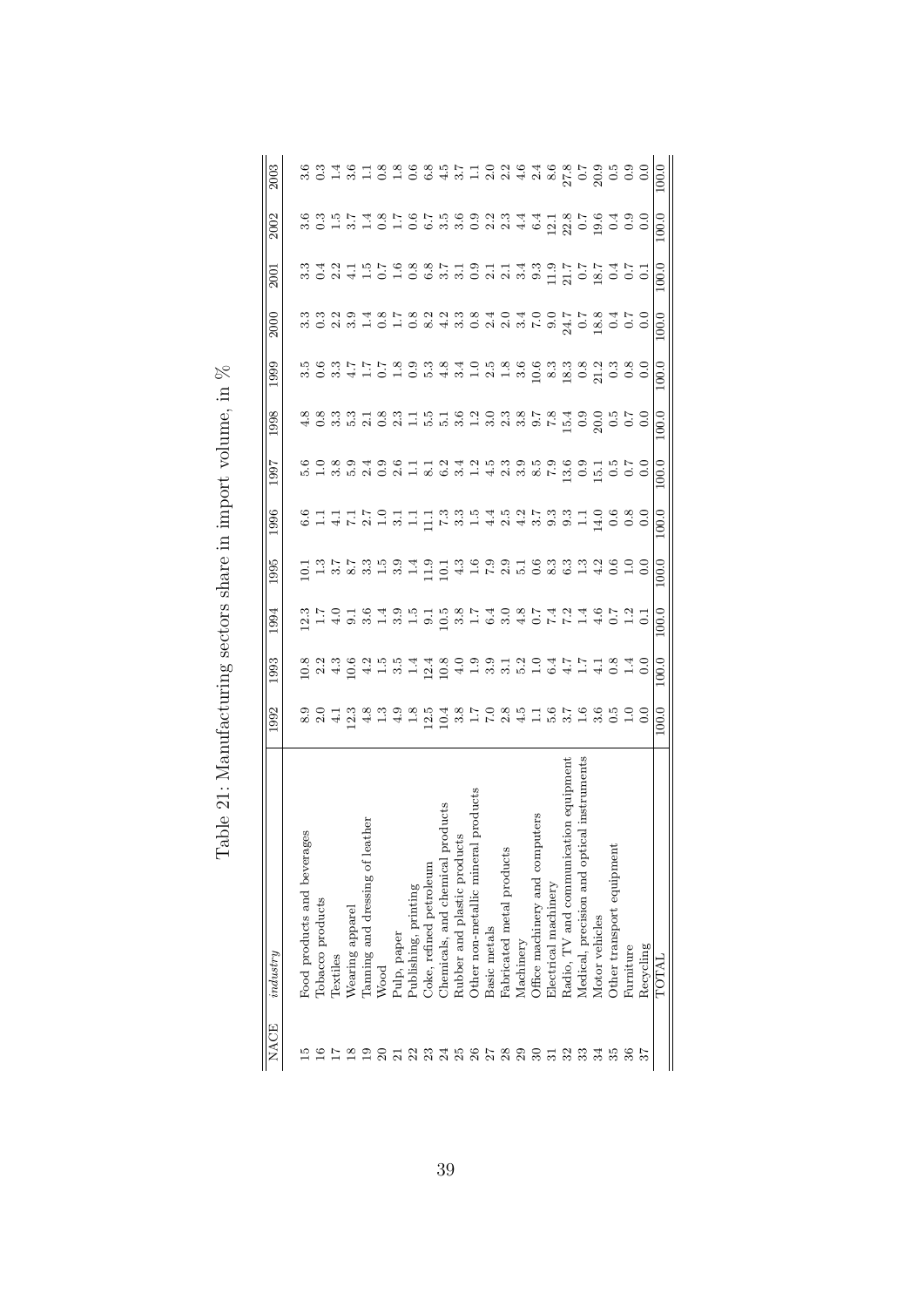| <b>NACE</b> | industry                                   | 1992 | 993 | 1994 | 1995 | 996 | 1997 | 1998 | 1999 | 2000 | 2001 | 2002 | 2003 |
|-------------|--------------------------------------------|------|-----|------|------|-----|------|------|------|------|------|------|------|
|             |                                            |      |     |      |      |     |      |      |      |      |      |      |      |
|             | ges<br>Food products and bevera            |      |     |      |      |     |      |      |      |      |      |      |      |
|             | Tobacco products                           |      |     |      |      |     |      |      |      |      |      |      |      |
|             | Textiles                                   |      |     |      |      |     |      |      |      |      |      |      |      |
|             | Wearing apparel                            |      |     |      |      |     |      |      |      |      |      |      |      |
|             | Tanning and dressing of leather            |      |     |      |      |     |      |      |      |      |      |      |      |
|             | Wood                                       |      |     |      |      |     |      |      |      |      |      |      |      |
|             | Pulp, paper                                |      |     |      |      |     |      |      |      |      |      |      |      |
| 23          | Publishing, printing                       |      |     |      |      |     |      |      |      |      |      |      |      |
|             | Coke, refined petroleum                    |      |     |      |      |     |      |      |      |      |      |      |      |
| 388         | products<br>Chemicals, and chemical        |      |     |      |      |     |      |      |      |      |      |      |      |
|             | Rubber and plastic products                |      |     |      |      |     |      |      |      |      |      |      |      |
|             | al products<br>Other non-metallic miner    |      |     |      |      |     |      |      |      |      |      |      |      |
|             | Basic metals                               |      |     |      |      |     |      |      |      |      |      |      |      |
| 5888        | Fabricated metal products                  |      |     |      |      |     |      |      |      |      |      |      |      |
|             | Machinery                                  |      |     |      |      |     |      |      |      |      |      |      |      |
|             | Office machinery and computers             |      |     |      |      |     |      |      |      |      |      |      |      |
| 51          | Electrical machinery                       |      |     |      |      |     |      |      |      |      |      |      |      |
| 32          | Radio, television and comm. equip          |      |     |      |      |     |      |      |      |      |      |      |      |
| 33          | Medical, precision and optical instruments |      |     |      |      |     |      |      |      |      |      |      |      |
| 34          | Motor vehicles                             |      |     |      |      |     |      |      |      |      |      |      |      |
|             | Other transport equipment                  |      |     |      |      |     |      |      |      |      |      |      |      |
| 36          | Furniture                                  |      |     |      |      |     |      |      |      |      |      |      |      |
|             | Recycling                                  |      |     |      |      |     |      |      |      |      |      |      |      |

Table 22: Herfindahl indices of within sector export volume distribution Table 22: Herfindahl indices of within sector export volume distribution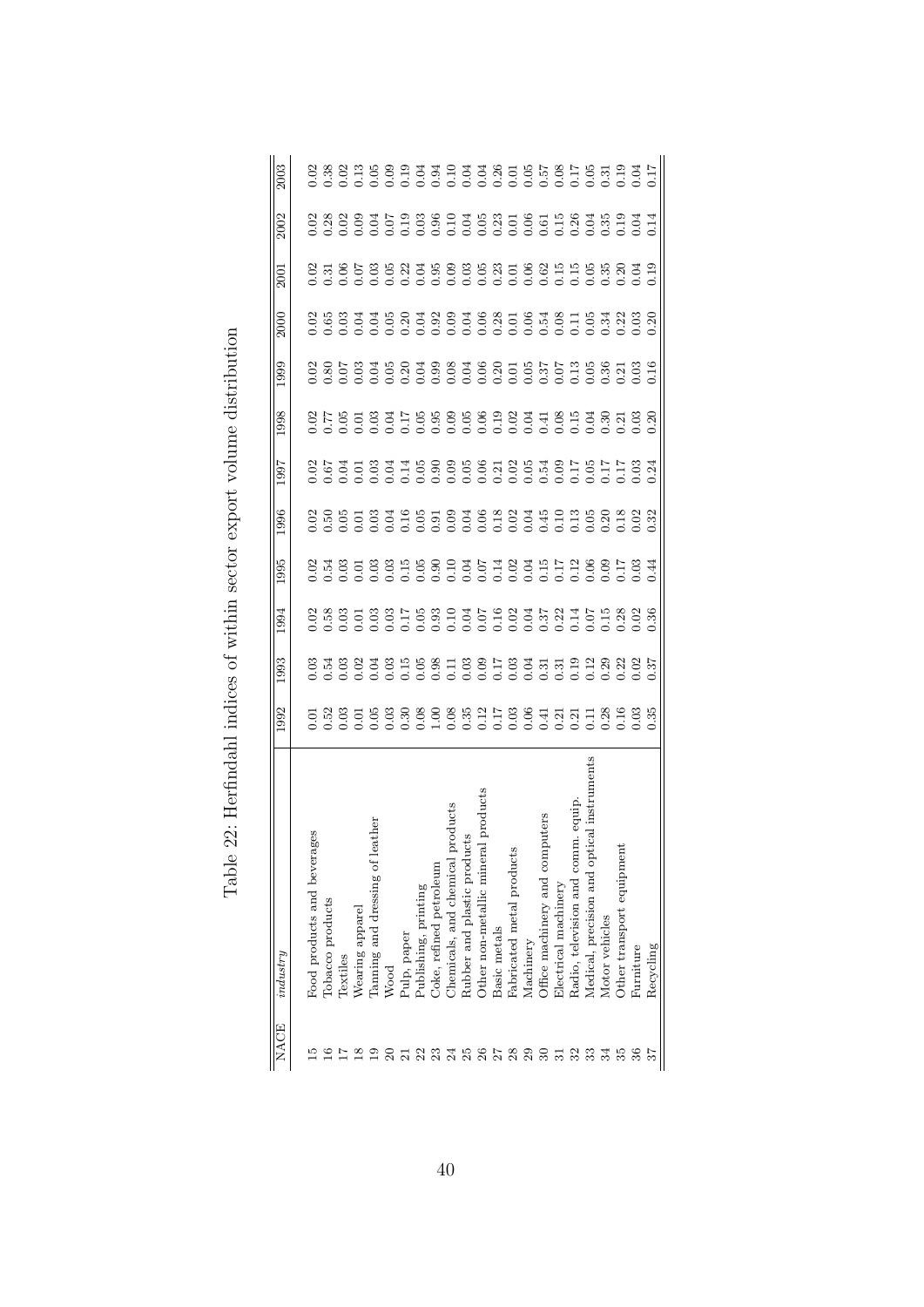| <b>NACE</b> | industry                                   | 1992 | 993 | 1994 | 1995 | 996 | 1997 | 1998                                                                                                           | 1999 | 2000 | 2001 | 2002 | 2003 |
|-------------|--------------------------------------------|------|-----|------|------|-----|------|----------------------------------------------------------------------------------------------------------------|------|------|------|------|------|
|             |                                            |      |     |      |      |     |      |                                                                                                                |      |      |      |      |      |
|             | ges<br>Food products and bevera            |      |     |      |      |     |      |                                                                                                                |      |      |      |      |      |
|             | Tobacco products                           |      |     |      |      |     |      |                                                                                                                |      |      |      |      |      |
|             | Textiles                                   |      |     |      |      |     |      |                                                                                                                |      |      |      |      |      |
|             | Wearing apparel                            |      |     |      |      |     |      |                                                                                                                |      |      |      |      |      |
|             | Tanning and dressing of leather            |      |     |      |      |     |      | 0. 3 3 3 3 3 4 5 6 6 6 6 7 8 9 7 8 7 9 7 9 8 9 7 8 9 7 8 9 7 8 9 7 8 9 7 8 9 7 8 9 7 8 9 7 8 9 7 8 9 7 8 9 7 8 |      |      |      |      |      |
|             | Wood                                       |      |     |      |      |     |      |                                                                                                                |      |      |      |      |      |
|             | Pulp, paper                                |      |     |      |      |     |      |                                                                                                                |      |      |      |      |      |
| 23          | Publishing, printing                       |      |     |      |      |     |      |                                                                                                                |      |      |      |      |      |
|             | Coke, refined petroleum                    |      |     |      |      |     |      |                                                                                                                |      |      |      |      |      |
|             | products<br>Chemicals, and chemical        |      |     |      |      |     |      |                                                                                                                |      |      |      |      |      |
| 388         | Rubber and plastic products                |      |     |      |      |     |      |                                                                                                                |      |      |      |      |      |
|             | al products<br>Other non-metallic miner    |      |     |      |      |     |      |                                                                                                                |      |      |      |      |      |
|             | Basic metals                               |      |     |      |      |     |      |                                                                                                                |      |      |      |      |      |
| 5888        | Fabricated metal products                  |      |     |      |      |     |      |                                                                                                                |      |      |      |      |      |
|             | Machinery                                  |      |     |      |      |     |      |                                                                                                                |      |      |      |      |      |
|             | Office machinery and computers             |      |     |      |      |     |      |                                                                                                                |      |      |      |      |      |
| 51          | Electrical machinery                       |      |     |      |      |     |      |                                                                                                                |      |      |      |      |      |
| 32          | Radio, television and comm. equip          |      |     |      |      |     |      |                                                                                                                |      |      |      |      |      |
| 33          | Medical, precision and optical instruments |      |     |      |      |     |      |                                                                                                                |      |      |      |      |      |
| 34          | Motor vehicles                             |      |     |      |      |     |      |                                                                                                                |      |      |      |      |      |
|             | Other transport equipment                  |      |     |      |      |     |      |                                                                                                                |      |      |      |      |      |
| 36          | Furniture                                  |      |     |      |      |     |      |                                                                                                                |      |      |      |      |      |
|             | Recycling                                  |      |     |      |      |     |      |                                                                                                                |      |      |      |      |      |

Table 23: Herfindahl indices of within sector import volume distribution Table 23: Herfindahl indices of within sector import volume distribution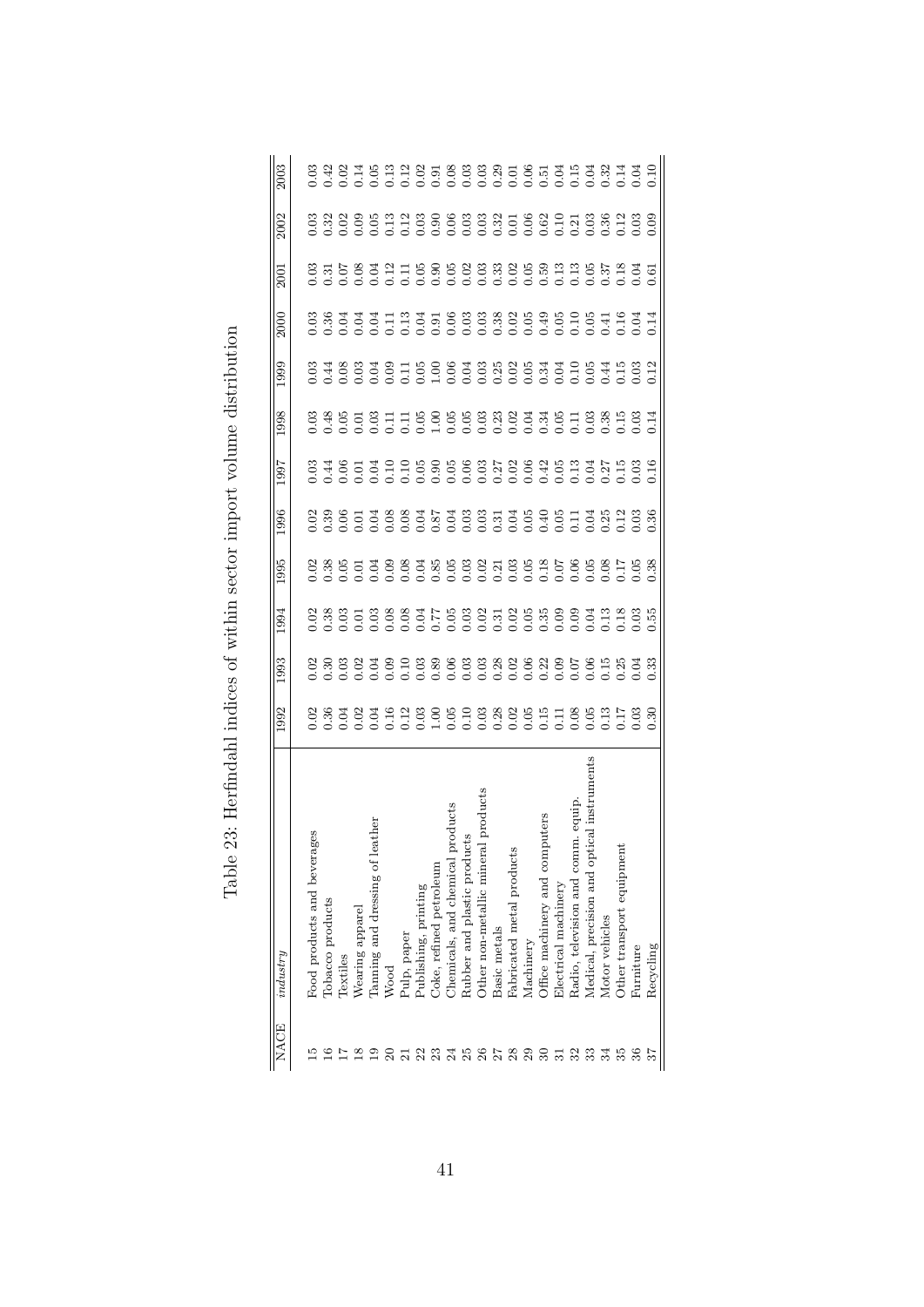| : Unto                 | 1992                                | 1993                                         | 1994                                                                                                  | 1995 | 1996 | 1997 | 998 | 1999 | 2000 | 2001 | 2002 | 2003                                                                        |
|------------------------|-------------------------------------|----------------------------------------------|-------------------------------------------------------------------------------------------------------|------|------|------|-----|------|------|------|------|-----------------------------------------------------------------------------|
| Budapest               |                                     |                                              |                                                                                                       |      |      |      |     |      |      |      |      |                                                                             |
| Baranya                |                                     |                                              |                                                                                                       |      |      |      |     |      |      |      |      |                                                                             |
| 3ács-Kiskun            | という。<br>という。 しいという。 こうはいいつ。 こうじょうこう | らち14554758043300090402 シュームののスリアンストームのことをした。 | 82 エム。 02 アミックアム。 02 アルス。 02 アルス。 02 アル・02 アル・02 アル・02 アル・02 アル・02 アル・02 アル・02 アル・02 アル・02 アル・02 アル・0 |      |      |      |     |      |      |      |      | は 9 3 8 8 2 1 9 1 8 4 0 7 8 9 1 6 0 6 8 8 0 1 9 1 8 4 0 7 8 9 1 8 9 0 6 8 0 |
| <b>Békés</b>           |                                     |                                              |                                                                                                       |      |      |      |     |      |      |      |      |                                                                             |
| Borsod-Abaúj-Zemplén   |                                     |                                              |                                                                                                       |      |      |      |     |      |      |      |      |                                                                             |
| <b>Congrad</b>         |                                     |                                              |                                                                                                       |      |      |      |     |      |      |      |      |                                                                             |
| Fejér                  |                                     |                                              |                                                                                                       |      |      |      |     |      |      |      |      |                                                                             |
| Győr-Moson-Sopron      |                                     |                                              |                                                                                                       |      |      |      |     |      |      |      |      |                                                                             |
| Hajdű-Bihar            |                                     |                                              |                                                                                                       |      |      |      |     |      |      |      |      |                                                                             |
| Heves                  |                                     |                                              |                                                                                                       |      |      |      |     |      |      |      |      |                                                                             |
| Komárom-Esztergom      |                                     |                                              |                                                                                                       |      |      |      |     |      |      |      |      |                                                                             |
| Nógrád                 |                                     |                                              |                                                                                                       |      |      |      |     |      |      |      |      |                                                                             |
| Pest                   |                                     |                                              |                                                                                                       |      |      |      |     |      |      |      |      |                                                                             |
| Somogy                 |                                     |                                              |                                                                                                       |      |      |      |     |      |      |      |      |                                                                             |
| Szabolcs-Szatmár-Bereg |                                     |                                              |                                                                                                       |      |      |      |     |      |      |      |      |                                                                             |
| Jász-Nagykun-Szolnok   |                                     |                                              |                                                                                                       |      |      |      |     |      |      |      |      |                                                                             |
| Tolna                  |                                     |                                              |                                                                                                       |      |      |      |     |      |      |      |      |                                                                             |
| Vas                    |                                     |                                              |                                                                                                       |      |      |      |     |      |      |      |      |                                                                             |
| Veszprém               |                                     |                                              |                                                                                                       |      |      |      |     |      |      |      |      |                                                                             |
| Zala                   |                                     |                                              |                                                                                                       |      |      |      |     |      |      |      |      |                                                                             |

| Į                                                   |
|-----------------------------------------------------|
|                                                     |
| tities, in $\lambda$<br>・・・・ ・・ ・・ ・                |
|                                                     |
| hare of NUTS-3 level                                |
|                                                     |
| ו<br>ני                                             |
|                                                     |
|                                                     |
|                                                     |
|                                                     |
| Table 24: Spatial distribution of export volume, s' |
|                                                     |
|                                                     |
|                                                     |
|                                                     |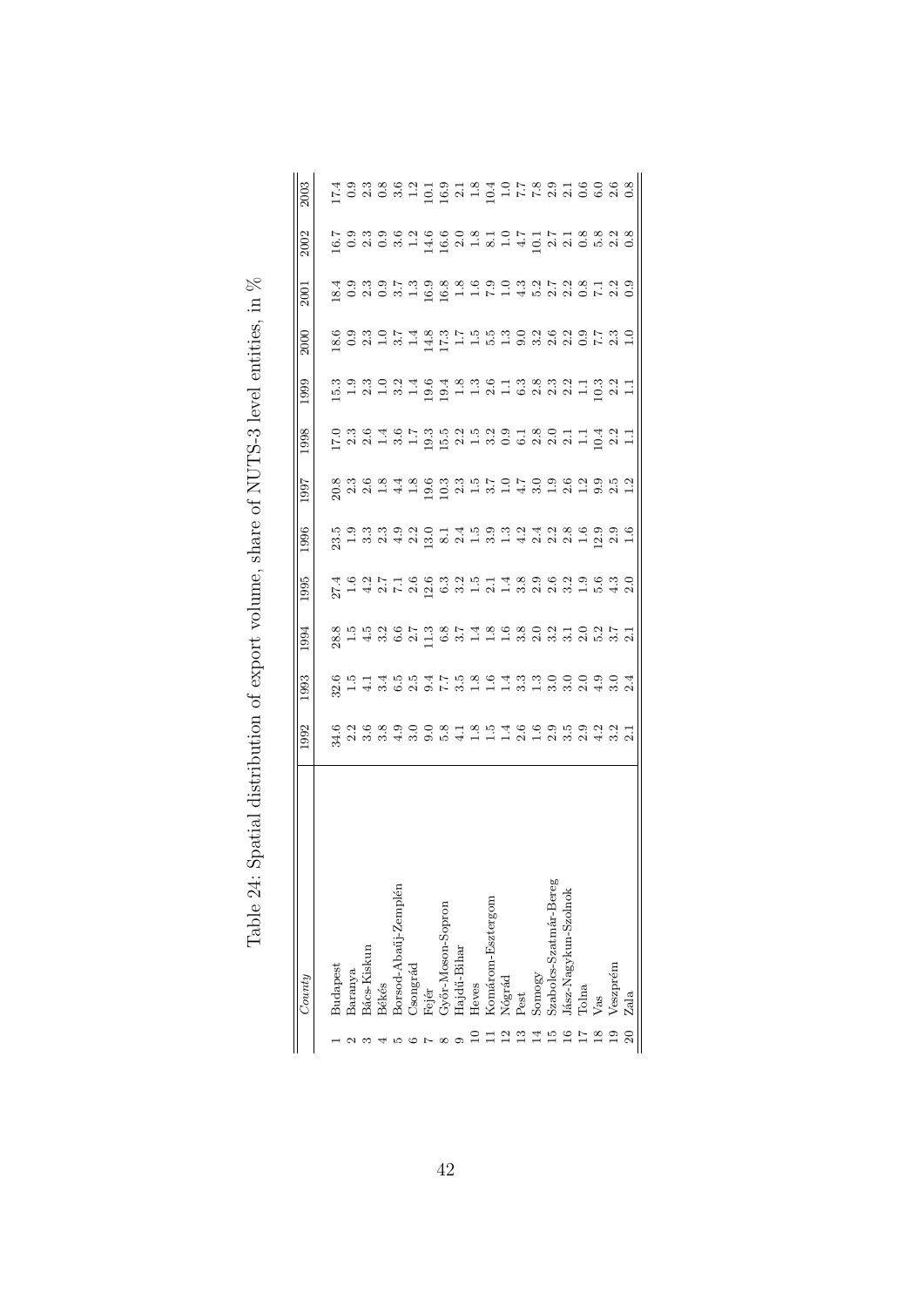| County                 | 1992                                       | .993                                                                            | .994                                              | 1995                                                                                           | 1996 | 1997 | 998 | <b>666</b> | 2000 | 2001 | 2002 | 2003                                                    |
|------------------------|--------------------------------------------|---------------------------------------------------------------------------------|---------------------------------------------------|------------------------------------------------------------------------------------------------|------|------|-----|------------|------|------|------|---------------------------------------------------------|
| Budapest               |                                            |                                                                                 |                                                   |                                                                                                |      |      |     |            |      |      |      |                                                         |
| Baranya                | 626890081854669592216218108111111111111111 | 8. ちょうほうはている s c は c s c o o o o o d st c ようこう c d st c ようこう c d st c d c のかのよう | 82 エムさいアルスタイムをおおところにアニメントには、そうには、それは、それは、それは、それは、 | 4 6 9 1 5 1 6 6 7 9 9 1 6 1 4 8 9 6 6 7 9 6 7 8<br>K 1 4 8 1 6 8 9 6 8 7 8 7 8 9 8 9 8 9 8 9 8 |      |      |     |            |      |      |      | はのます。 いいにはよいはんてきます しょうきょうけい こうきょうほう こうしゅう こうしょう こうこうしょう |
| Bács-Kiskun            |                                            |                                                                                 |                                                   |                                                                                                |      |      |     |            |      |      |      |                                                         |
| <b>Békés</b>           |                                            |                                                                                 |                                                   |                                                                                                |      |      |     |            |      |      |      |                                                         |
| Borsod-Abaüj-Zemplén   |                                            |                                                                                 |                                                   |                                                                                                |      |      |     |            |      |      |      |                                                         |
| <b>Congrád</b>         |                                            |                                                                                 |                                                   |                                                                                                |      |      |     |            |      |      |      |                                                         |
| Fejér                  |                                            |                                                                                 |                                                   |                                                                                                |      |      |     |            |      |      |      |                                                         |
| Győr-Moson-Sopron      |                                            |                                                                                 |                                                   |                                                                                                |      |      |     |            |      |      |      |                                                         |
| Hajdű-Bihar            |                                            |                                                                                 |                                                   |                                                                                                |      |      |     |            |      |      |      |                                                         |
| Heves                  |                                            |                                                                                 |                                                   |                                                                                                |      |      |     |            |      |      |      |                                                         |
| Komárom-Esztergom      |                                            |                                                                                 |                                                   |                                                                                                |      |      |     |            |      |      |      |                                                         |
|                        |                                            |                                                                                 |                                                   |                                                                                                |      |      |     |            |      |      |      |                                                         |
| Nógrád<br>Pest         |                                            |                                                                                 |                                                   |                                                                                                |      |      |     |            |      |      |      |                                                         |
| Somogy                 |                                            |                                                                                 |                                                   |                                                                                                |      |      |     |            |      |      |      |                                                         |
| Szabolcs-Szatmár-Bereg |                                            |                                                                                 |                                                   |                                                                                                |      |      |     |            |      |      |      |                                                         |
| Jász-Nagykun-Szolnok   |                                            |                                                                                 |                                                   |                                                                                                |      |      |     |            |      |      |      |                                                         |
| Tolna                  |                                            |                                                                                 |                                                   |                                                                                                |      |      |     |            |      |      |      |                                                         |
| Vas                    |                                            |                                                                                 |                                                   |                                                                                                |      |      |     |            |      |      |      |                                                         |
| Veszprém               |                                            |                                                                                 |                                                   |                                                                                                |      |      |     |            |      |      |      |                                                         |
| Zala                   |                                            |                                                                                 |                                                   |                                                                                                |      |      |     |            |      |      |      |                                                         |

| ۱.<br>با<br>st of the stream control of the stream control of the stream control of the stream control of the stream control of the stream control of the stream control of the stream control of the stream control of the stream control<br>こく てしょしょう<br>į<br>he Machine distantion of the contractor of the story of the concern<br>֧֖֚֚֚֡֬֝<br>֧֖֖֖֚֚֚֚֚֚֚֚֝<br>֧֚֚֝<br>$T_{\alpha}$ , $I_{\alpha}$ , $\Omega_{\alpha}$ , $\Omega_{\alpha}$ , $\cdots$ |  |
|------------------------------------------------------------------------------------------------------------------------------------------------------------------------------------------------------------------------------------------------------------------------------------------------------------------------------------------------------------------------------------------------------------------------------------------------------------|--|
|                                                                                                                                                                                                                                                                                                                                                                                                                                                            |  |
|                                                                                                                                                                                                                                                                                                                                                                                                                                                            |  |
|                                                                                                                                                                                                                                                                                                                                                                                                                                                            |  |
|                                                                                                                                                                                                                                                                                                                                                                                                                                                            |  |
|                                                                                                                                                                                                                                                                                                                                                                                                                                                            |  |
|                                                                                                                                                                                                                                                                                                                                                                                                                                                            |  |
|                                                                                                                                                                                                                                                                                                                                                                                                                                                            |  |
|                                                                                                                                                                                                                                                                                                                                                                                                                                                            |  |
|                                                                                                                                                                                                                                                                                                                                                                                                                                                            |  |
|                                                                                                                                                                                                                                                                                                                                                                                                                                                            |  |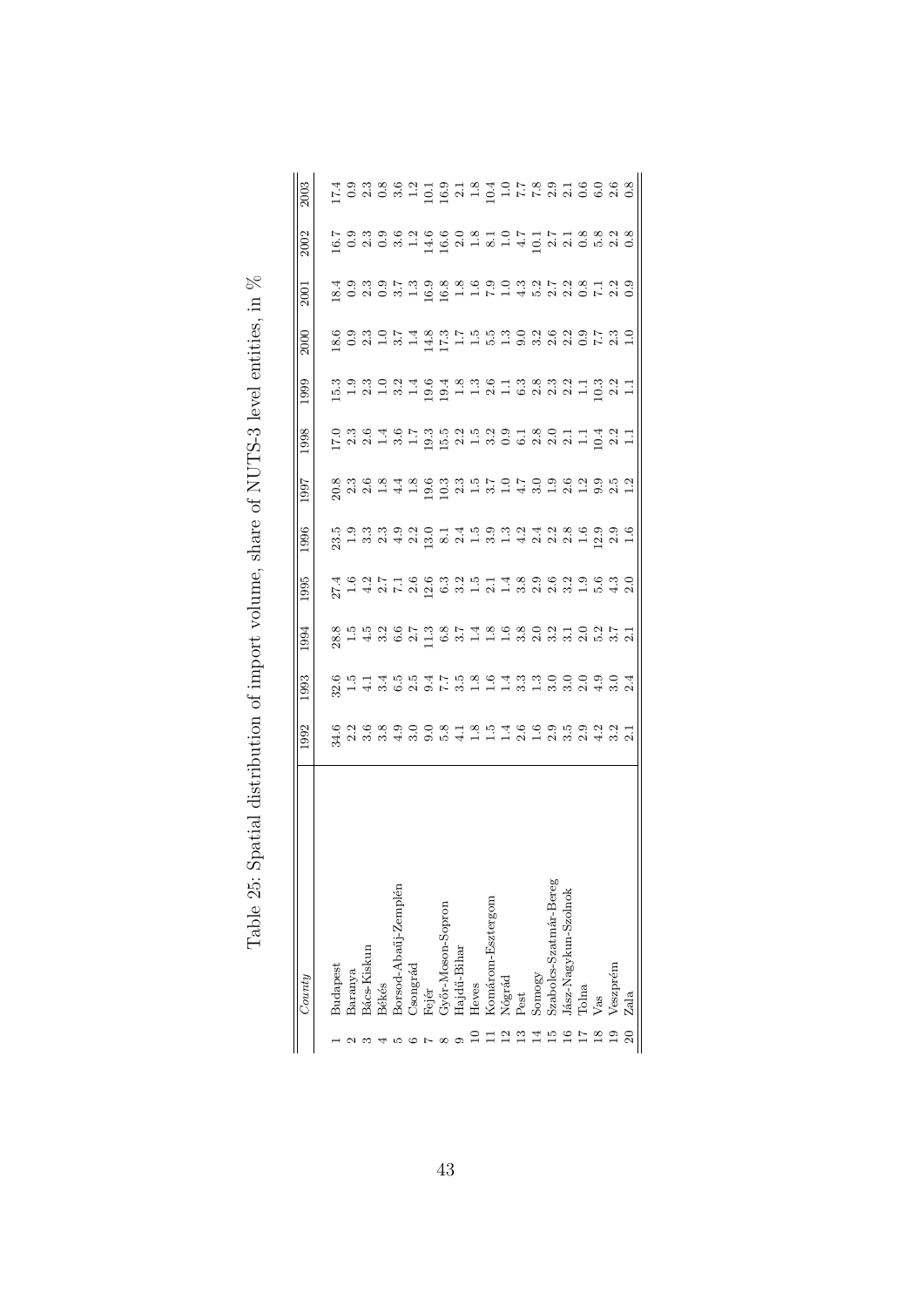| Year | Average<br>num-<br>ber of export<br>markets served | Average Num-<br>ber of import<br>market served<br>by |
|------|----------------------------------------------------|------------------------------------------------------|
| 1992 | 3.38                                               | 3.12                                                 |
| 1993 | 3.36                                               | 3.27                                                 |
| 1994 | 3.41                                               | 3.41                                                 |
| 1995 | 3.45                                               | 3.63                                                 |
| 1996 | 3.54                                               | 3.87                                                 |
| 1997 | 3.58                                               | 4.34                                                 |
| 1998 | 3.61                                               | 4.66                                                 |
| 1999 | 3.65                                               | 4.85                                                 |
| 2000 | 3.76                                               | 4.98                                                 |
| 2001 | 3.79                                               | 5.04                                                 |
| 2002 | 3.83                                               | 5.08                                                 |
| 2003 | 3.98                                               | 5.25                                                 |

Table 26 Average number of export markets served and imports served by

unweighted aver-

age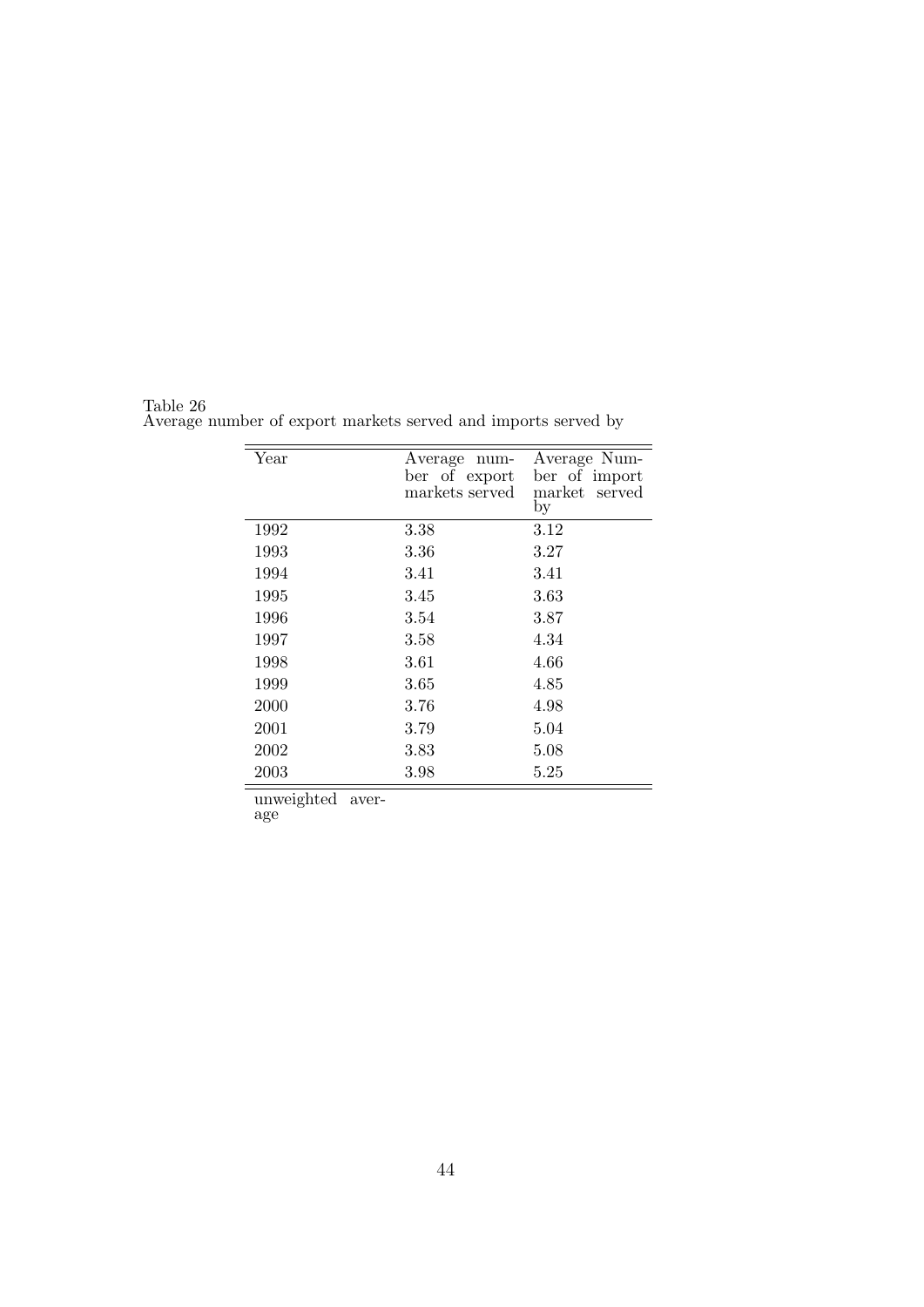| year | country                       | exports<br>(Bn.<br>HUF) | ship-<br>ments | firms       | products    | share %        |
|------|-------------------------------|-------------------------|----------------|-------------|-------------|----------------|
| 1992 |                               |                         |                |             |             |                |
|      | Germany                       | 154.3                   | 10983          | 1974        | 2217        | 30.8           |
|      | Austria                       | 55.4                    | 5015           | 1326        | 1734        | 11.0           |
|      | Italy                         | 44.4                    | 2235           | 711         | 1028        | 8.8            |
|      | United States of America      | 19.7                    | 1118           | 359         | 633         | $3.9\,$        |
|      | France                        | 19.3                    | 1672           | 453         | 772         | $3.9\,$        |
|      | Soviet Union                  | 19.1                    | 905            | 282         | 548         | $3.8\,$        |
|      | Russian Federation            | 14.3                    | 894            | 254         | 469         | $2.9\,$        |
|      | United Kingdom                | 12.8                    | 960            | 373         | 624         | $2.5\,$        |
|      | Belgium and Luxembourg        | 11.6                    | 810            | 291         | 516         | $2.3\,$        |
|      | Czechoslovakia                | 11.5                    | 2243           | 716         | 1111        | $2.3\,$        |
|      | Netherlands                   | 10.6                    | 1277           | 431         | 713         | $2.1\,$        |
|      | Switzerland                   | 9.1                     | 1374           | 470         | 747         | 1.8            |
|      | Turkey                        | 8.9                     | 243            | 106         | 200         | 1.8            |
|      | Spain                         | 7.2                     | 328            | 159         | 252         | 1.4            |
|      | Poland                        | 6.7                     | 729            | 297         | 469         | $1.3\,$        |
| 1999 |                               |                         |                |             |             |                |
|      | Germany                       | 2157.7                  | 25032          | 2942        | 2792        | 40.4           |
|      | Austria                       | 480.6                   | 10567          | 1917        | 2160        | 9.0            |
|      | United States of America      | 301.6                   | 2126           | 577         | 977         | $5.6\,$        |
|      | Italy                         | 290.7                   | 5783           | 1122        | 1662        | 5.4            |
|      | Netherlands                   | 289.0                   | 2696           | 694         | 1131        | 5.4            |
|      | United Kingdom                | 254.6                   | 2720           | 631         | 1109        | 4.8            |
|      | France                        | 250.3                   | 4141           | 780         | 1275        | 4.7            |
|      | Belgium and Luxembourg        | 170.0                   | 2143           | 493         | 977         | $3.2\,$        |
|      | Poland                        | 101.7                   | 2631           | 720         | 1136        | $1.9\,$        |
|      | Spain                         | 88.6                    | 955            | 343         | 536         | 1.7            |
|      | Romania                       | 77.4                    | 7532           | 1320        | 2116        | 1.4            |
|      | Czech Republic                | 75.3                    | 2681           | 775         | 1163        | 1.4            |
|      | Russian Federation            | 66.1                    | 1815           | 400         | 762         | $1.2\,$        |
|      | Switzerland                   | 61.4                    | 2620           | 714         | 1081        | $1.2\,$        |
|      | Ireland                       | 58.7                    | 294            | 122         | 218         | 1.1            |
| 2003 |                               |                         |                |             |             |                |
|      | Germany                       | 2972.2                  | 27227          | 3291        | 2815        | 35.9           |
|      | Austria                       | 567.5                   | 11790          | 2080        | 2241        | 6.9            |
|      | France                        | 493.6                   | 5409           | 981         | 1427        | $6.0\,$        |
|      | Italy                         | 467.8                   | 6614           | 1262        | 1772        | $5.6\,$        |
|      | United Kingdom                | 396.6                   | 4146           | 835         | 1289        | 4.8            |
|      | Netherlands                   | 328.0                   | 3510           | 840         | 1278        | 4.0            |
|      | Sweden                        | 295.9                   | 1981           | 557         | 853         | 3.6            |
|      | United States of America      | 274.7                   | 3351           | 714         | 1197        | $3.3\,$        |
|      | Spain                         | 249.1                   | 1729           | 467         | 789         | $3.0\,$        |
|      | Belgium and Luxembourg        | 202.4                   | 2644           | 612         | 1044        | 2.4            |
|      | Poland                        | 188.0                   | 2972           | 799         | 1250        | $2.3\,$        |
|      | Czech Republic<br>Slovakia    | 165.3                   | 3894<br>5639   | 1038        | 1409        | $2.0\,$        |
|      |                               | 161.8                   |                | 1409        | 1790        | $2.0\,$        |
|      | Romania<br>Russian Federation | 161.4<br>118.6          | 11065<br>1976  | 1657<br>416 | 2448<br>870 | $1.9\,$<br>1.4 |
|      |                               |                         |                |             |             |                |

#### Table 27 Top 15 Export partners by volume of trade in 1992, 1999 and 2003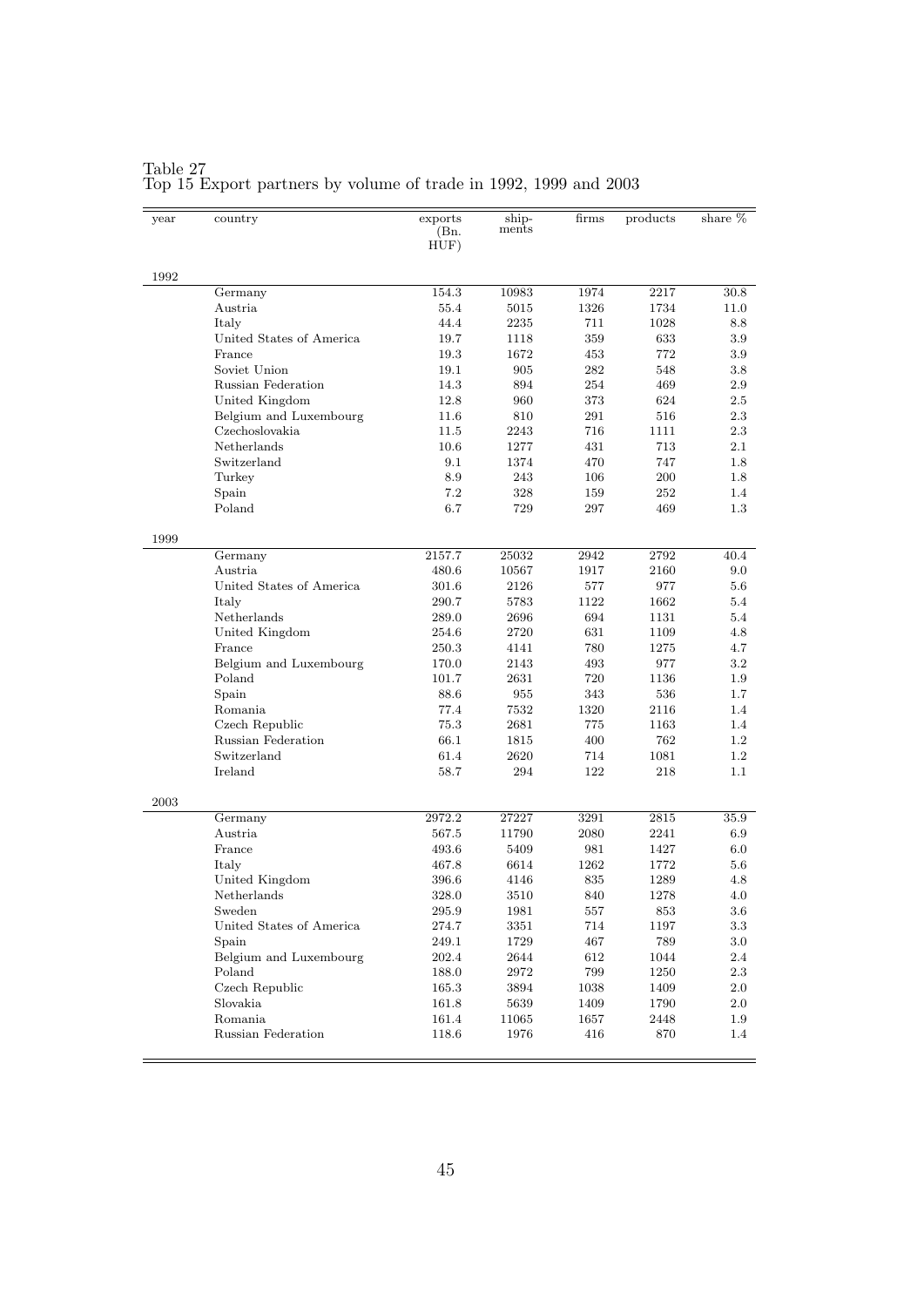| year | country                   | imports<br>(Bn.<br>HUF) | ship-<br>ments | firms | products | share % |
|------|---------------------------|-------------------------|----------------|-------|----------|---------|
| 1992 |                           |                         |                |       |          |         |
|      | Germany                   | 93.8                    | 45233          | 2759  | 3501     | 28.4    |
|      | Austria                   | 47.4                    | 25086          | 2092  | 2967     | 14.3    |
|      | Russian Federation        | 25.7                    | 265            | 115   | 193      | 7.8     |
|      | Italy                     | 24.3                    | 9703           | 1287  | 2005     | 7.4     |
|      | Soviet Union              | 14.7                    | 478            | 173   | 334      | 4.5     |
|      | Czechoslovakia            | 12.0                    | 2452           | 780   | 1075     | 3.6     |
|      | France                    | 10.8                    | 5211           | 718   | 1595     | $3.3\,$ |
|      | Netherlands               | 9.8                     | 3818           | 590   | 1463     | $3.0\,$ |
|      | Switzerland               | 9.3                     | 5598           | 723   | 1663     | 2.8     |
|      | Belgium and Luxembourg    | 8.8                     | 2577           | 407   | 1139     | 2.7     |
|      | United States of America  | 8.6                     | 3191           | 545   | 1230     | 2.6     |
|      | United Kingdom            | 8.5                     | 3377           | 677   | 1329     | 2.6     |
|      | Poland                    | 6.3                     | 396            | 179   | 278      | 1.9     |
|      | Sweden                    | 4.8                     | 2449           | 415   | 1014     | 1.4     |
|      | Ukraine                   | 4.4                     | 256            | 120   | 189      | $1.3\,$ |
| 1999 |                           |                         |                |       |          |         |
|      | Germany                   | 1500.7                  | 103134         | 4189  | 3822     | 34.4    |
|      | Austria                   | 461.4                   | 31590          | 2521  | 2872     | 10.6    |
|      | Italy                     | 303.2                   | 33467          | 2729  | 2932     | 7.0     |
|      | Russian Federation        | 249.9                   | 746            | 257   | 467      | 5.7     |
|      | Japan                     | 193.8                   | 9086           | 1085  | 1514     | 4.4     |
|      | France                    | 167.1                   | 15408          | 1655  | 2491     | 3.8     |
|      | United States of America  | 127.8                   | 16164          | 1638  | 2171     | 2.9     |
|      | Belgium and Luxembourg    | 105.3                   | 7201           | 1022  | 1800     | 2.4     |
|      | United Kingdom            | 102.0                   | 11871          | 1559  | 2083     | 2.3     |
|      | Netherlands               | 95.5                    | 9343           | 1281  | 2036     | 2.2     |
|      | China                     | 91.0                    | 3769           | 773   | 1143     | $2.1\,$ |
|      | Singapore                 | 89.1                    | 1120           | 205   | 352      | $2.0\,$ |
|      | Taiwan                    | 61.1                    | 3214           | 697   | 826      | 1.4     |
|      | Switzerland               | 56.9                    | 9785           | 1413  | 1827     | $1.3\,$ |
|      | Korea                     | 55.1                    | 1529           | 417   | 603      | $1.3\,$ |
| 2003 |                           |                         |                |       |          |         |
|      | Germany                   | 1846.1                  | 105438         | 4945  | 3849     | 28.8    |
|      | China.                    | 485.2                   | 8483           | 1345  | 1650     | 7.6     |
|      | Austria                   | 422.2                   | 30345          | 2749  | 2812     | 6.6     |
|      | Italy                     | 405.9                   | 36719          | 3247  | 3070     | 6.3     |
|      | <b>Russian Federation</b> | 358.0                   | 675            | 274   | 397      | 5.6     |
|      | Japan                     | 339.0                   | 11268          | 1242  | 1544     | 5.3     |
|      | France                    | 265.0                   | 16928          | 1962  | 2528     | 4.1     |
|      | United States of America  | $203.8\,$               | 17534          | 1787  | 2106     | $3.2\,$ |
|      | Korea                     | 178.8                   | 2603           | 568   | 889      | $2.8\,$ |
|      | Poland                    | 151.0                   | 3959           | 1113  | 1303     | 2.4     |
|      | United Kingdom            | 135.9                   | 12752          | 1706  | 2094     | $2.1\,$ |
|      | Czech Republic            | 118.1                   | 6198           | 1519  | 1626     | $1.8\,$ |
|      | Malaysia                  | 114.2                   | 1790           | 351   | 424      | $1.8\,$ |
|      | Taiwan                    | 112.3                   | 4891           | 968   | 951      | $1.8\,$ |
|      | Netherlands               | 106.4                   | 10115          | 1508  | 2036     | $1.7\,$ |

#### Table 28 Top 15 Import partners by volume of trade in 1992, 1999 and 2003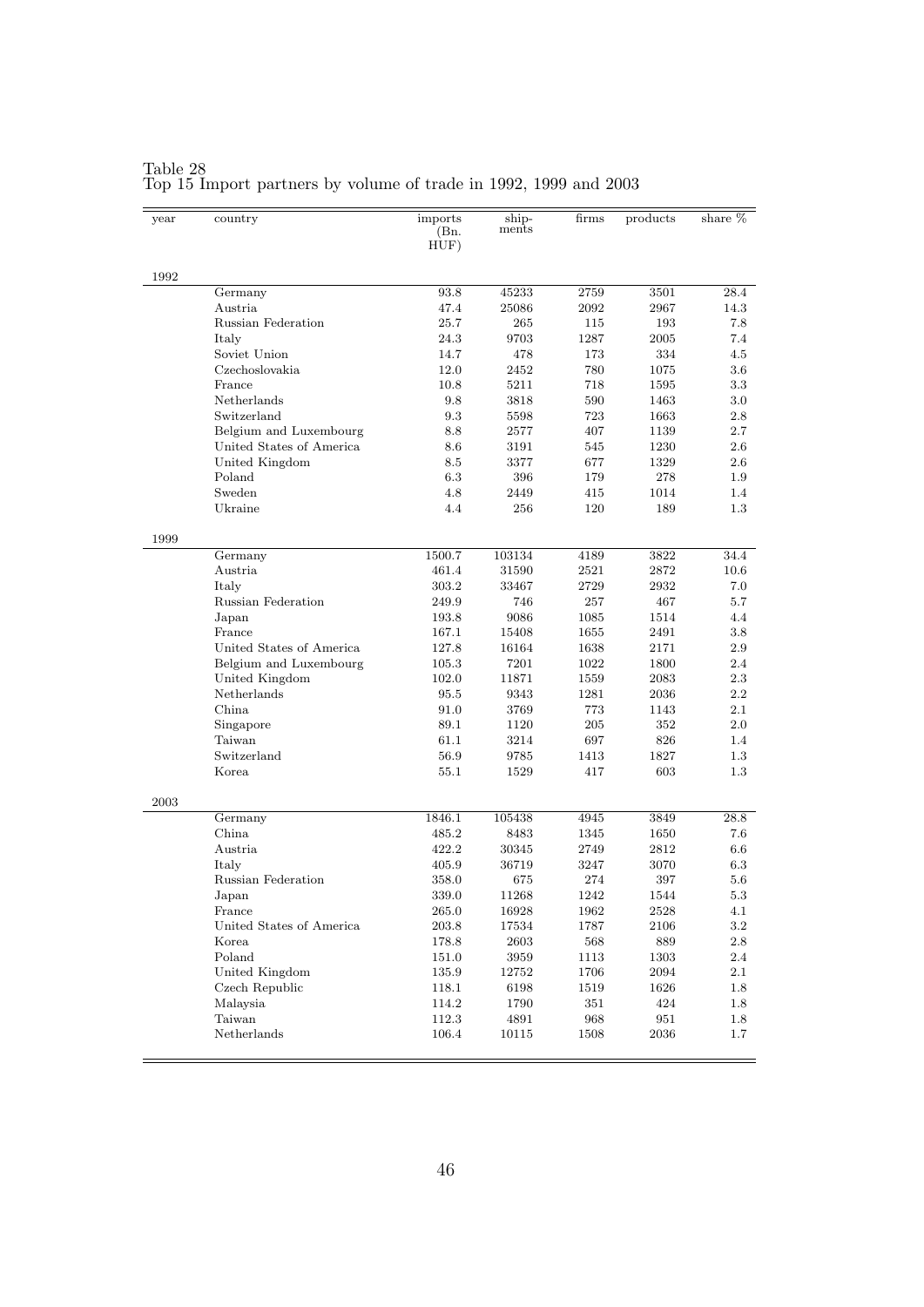| year | country                                           | exports<br>(Bn.<br>HUF) | ship-<br>ments | firms      | products         | share $%$      |
|------|---------------------------------------------------|-------------------------|----------------|------------|------------------|----------------|
| 1992 |                                                   |                         |                |            |                  |                |
|      | Germany                                           | 154.3                   | 10983          | 1974       | 2217             | 30.8           |
|      | Austria                                           | 55.4                    | 5015           | 1326       | 1734             | 11.0           |
|      | Czechoslovakia                                    | 11.5                    | 2243           | 716        | 1111             | 2.3            |
|      | Italy                                             | 44.4                    | 2235           | 711        | 1028             | 8.8            |
|      | Switzerland                                       | 9.1                     | 1374           | 470        | 747              | 1.8            |
|      | France                                            | 19.3                    | 1672           | 453        | 772              | 3.9            |
|      | Romania                                           | 6.4                     | 1915           | 438        | 916              | 1.3            |
|      | Netherlands                                       | 10.6                    | 1277           | 431        | 713              | $2.1\,$        |
|      | Sweden                                            | 6.3                     | 1008           | 386        | 582              | 1.3            |
|      | United Kingdom                                    | 12.8                    | 960            | 373        | 624              | 2.5            |
|      | United States of America                          | 19.7                    | 1118           | 359        | 633              | 3.9            |
|      | Poland                                            | 6.7                     | 729            | 297        | 469              | 1.3            |
|      | Belgium and Luxembourg                            | 11.6                    | 810            | 291        | 516              | 2.3            |
|      | Soviet Union                                      | 19.1                    | 905            | 282        | 548              | $3.8\,$        |
|      | <b>Russian Federation</b>                         | 14.3                    | 894            | 254        | 469              | 2.9            |
| 1999 |                                                   |                         |                |            |                  |                |
|      | Germany                                           | 2157.7                  | 25032          | 2942       | 2792             | 40.4           |
|      | Austria                                           | 480.6                   | 10567          | 1917       | 2160             | 9.0            |
|      | Romania                                           | 77.4                    | 7532           | 1320       | 2116             | $1.4\,$        |
|      | Italy                                             | 290.7                   | 5783           | 1122       | 1662             | 5.4            |
|      | Slovakia                                          | 49.8                    | 3552           | 1026       | 1413             | 0.9            |
|      | France                                            | 250.3                   | 4141           | 780        | 1275             | 4.7            |
|      | Czech Republic                                    | 75.3                    | 2681           | 775        | 1163             | 1.4            |
|      | Poland                                            | 101.7                   | 2631           | 720        | 1136             | $1.9\,$        |
|      | Switzerland                                       | 61.4                    | 2620           | 714        | 1081             | 1.2            |
|      | Netherlands                                       | 289.0                   | 2696           | 694        | 1131             | 5.4            |
|      | United Kingdom                                    | 254.6                   | 2720           | 631        | 1109             | 4.8            |
|      | United States of America                          | 301.6                   | 2126           | 577        | 977              | $5.6\,$        |
|      | Slovenia                                          | 39.8                    | 1588           | 525        | 853              | 0.7            |
|      | Belgium and Luxembourg                            | 170.0                   | 2143           | 493        | 977              | $3.2\,$        |
|      | Croatia                                           | 22.0                    | 1755           | 493        | 959              | 0.4            |
| 2003 |                                                   |                         |                |            |                  |                |
|      | Germany                                           | 2972.2                  | 27227          | 3291       | 2815             | 35.9           |
|      | Austria                                           | 567.5                   | 11790          | 2080       | 2241             | 6.9            |
|      | Romania                                           | 161.4                   | 11065          | 1657       | 2448             | $1.9\,$        |
|      | Slovakia                                          | 161.8                   | 5639           | 1409       | 1790             | $2.0\,$        |
|      | Italy                                             | 467.8                   | 6614           | 1262       | 1772             | 5.6            |
|      | Czech Republic                                    | 165.3                   | 3894           | 1038       | 1409             | $2.0\,$        |
|      | France                                            | 493.6                   | 5409           | 981        | 1427             | 6.0            |
|      | Switzerland                                       | $101.2\,$               | 3646           | 864        | 1306             | $1.2\,$        |
|      | Netherlands                                       | $328.0\,$               | 3510           | 840        | 1278             | 4.0            |
|      | United Kingdom<br>Poland                          | 396.6                   | 4146<br>2972   | 835<br>799 | 1289             | 4.8            |
|      |                                                   | 188.0                   |                |            | 1250             | 2.3            |
|      | Serbia and Montenegro<br>United States of America | 45.3                    | 3452           | 746<br>714 | 1543             | $0.5\,$        |
|      |                                                   | 274.7                   | 3351           |            | 1197             | 3.3            |
|      | Croatia<br>Belgium and Luxembourg                 | $63.6\,$<br>202.4       | 2923<br>2644   | 703<br>612 | $1315\,$<br>1044 | $0.8\,$<br>2.4 |
|      |                                                   |                         |                |            |                  |                |

Table 29 Top 15 Export partners by number of trading firms in 1992, 1999 and 2003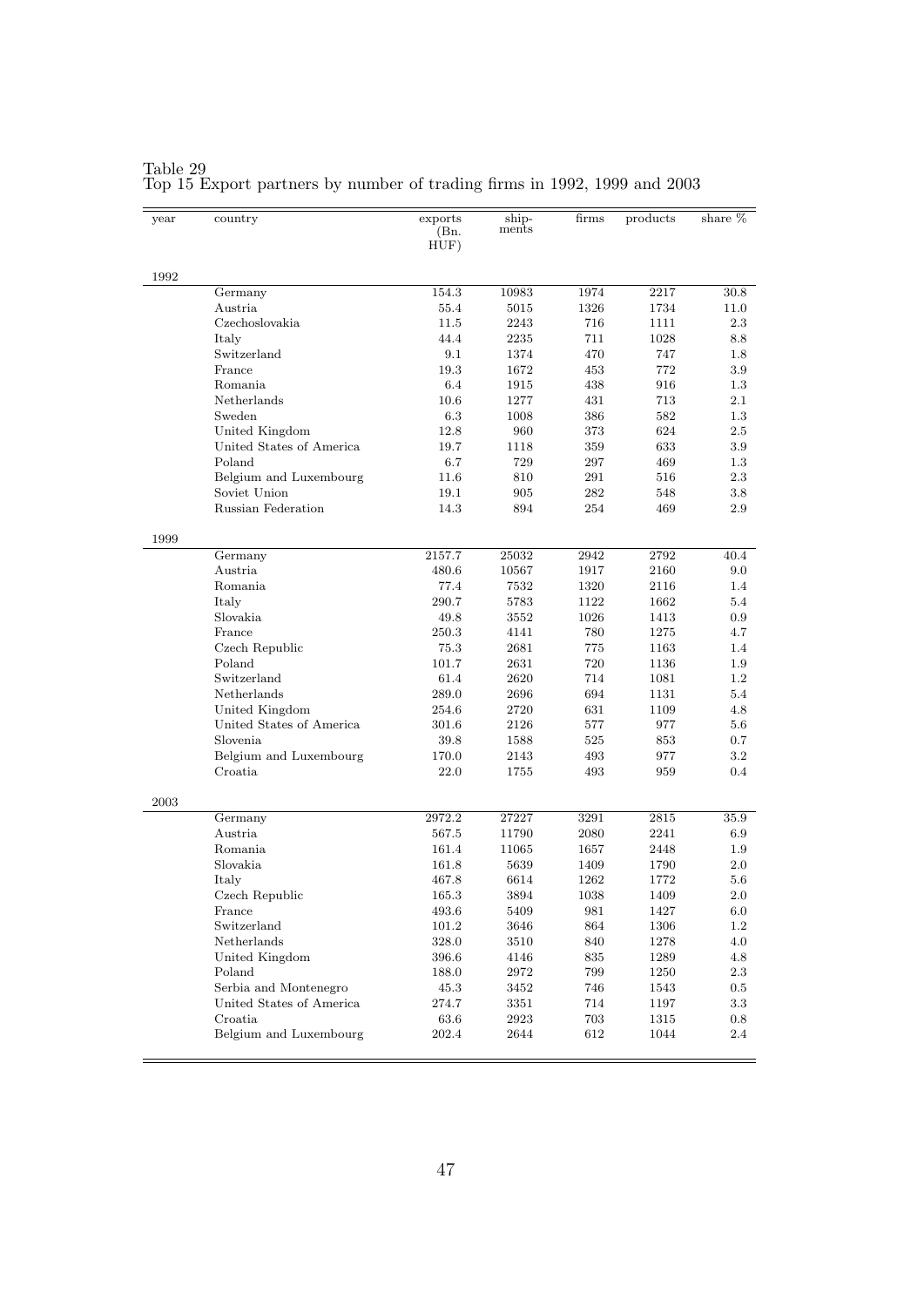| year | country                            | imports<br>(Bn.<br>HUF) | ship-<br>ments   | firms        | products     | share $%$      |
|------|------------------------------------|-------------------------|------------------|--------------|--------------|----------------|
| 1992 |                                    |                         |                  |              |              |                |
|      | Germany                            | 93.8                    | 45233            | 2759         | 3501         | 28.4           |
|      | Austria                            | 47.4                    | 25086            | 2092         | 2967         | 14.3           |
|      | Russian Federation                 | 25.7                    | 265              | 115          | 193          | 7.8            |
|      | Italy                              | 24.3                    | 9703             | 1287         | 2005         | 7.4            |
|      | Soviet Union                       | 14.7                    | 478              | 173          | 334          | 4.5            |
|      | Czechoslovakia                     | 12.0                    | 2452             | 780          | 1075         | $3.6\,$        |
|      | France                             | 10.8                    | 5211             | 718          | 1595         | $3.3\,$        |
|      | Netherlands                        | 9.8                     | 3818             | 590          | 1463         | $3.0\,$        |
|      | Switzerland                        | 9.3                     | 5598             | 723          | 1663         | $2.8\,$        |
|      | Belgium and Luxembourg             | 8.8                     | 2577             | 407          | 1139         | $2.7\,$        |
|      | United States of America           | 8.6                     | 3191             | 545          | 1230         | $2.6\,$        |
|      | United Kingdom                     | 8.5                     | 3377             | 677          | 1329         | $2.6\,$        |
|      | Poland                             | 6.3                     | 396              | 179          | 278          | $1.9\,$        |
|      | Sweden                             | 4.8                     | 2449             | 415          | 1014         | 1.4            |
|      | Ukraine                            | 4.4                     | 256              | 120          | 189          | $1.3\,$        |
| 1999 |                                    |                         |                  |              |              |                |
|      | Germany                            | 1500.7                  | 103134           | 4189         | 3822         | 34.4           |
|      | Italy                              | 303.2                   | 33467            | 2729         | 2932         | 7.0            |
|      | Austria                            | 461.4                   | 31590            | 2521         | 2872         | 10.6           |
|      | France                             | 167.1                   | 15408            | 1655         | 2491         | $3.8\,$        |
|      | United States of America           | 127.8                   | 16164            | 1638         | 2171         | $2.9\,$        |
|      | United Kingdom                     | 102.0                   | 11871            | 1559         | 2083         | $2.3\,$        |
|      | Switzerland                        | 56.9                    | 9785             | 1413         | 1827         | $1.3\,$        |
|      | Netherlands                        | 95.5                    | 9343             | 1281         | 2036         | $2.2\,$        |
|      | Czech Republic                     | 48.4                    | 4136             | 1225         | 1393         | $1.1\,$        |
|      | Japan                              | 193.8                   | 9086             | 1085         | 1514         | 4.4            |
|      | Belgium and Luxembourg<br>Slovakia | 105.3<br>52.8           | $7201\,$         | 1022<br>928  | 1800         | 2.4<br>$1.2\,$ |
|      |                                    | 51.7                    | 2557<br>3719     | 854          | 1005<br>1310 | $1.2\,$        |
|      | Spain<br>China                     | 91.0                    | 3769             | 773          | 1143         | $2.1\,$        |
|      | Poland                             | 45.6                    | 2210             | 754          | 985          | 1.0            |
|      |                                    |                         |                  |              |              |                |
| 2003 |                                    |                         |                  |              |              |                |
|      | Germany                            | 1846.1                  | 105438           | 4945         | 3849         | 28.8           |
|      | Italy                              | 405.9                   | 36719            | 3247         | 3070         | $6.3\,$        |
|      | Austria                            | 422.2                   | 30345            | 2749         | 2812         | $6.6\,$        |
|      | France                             | 265.0                   | 16928            | 1962         | 2528         | 4.1            |
|      | United States of America           | 203.8                   | 17534            | 1787         | 2106         | $3.2\,$        |
|      | United Kingdom                     | 135.9                   | 12752            | 1706         | 2094         | $2.1\,$        |
|      | Switzerland                        | 77.7                    | 10966            | 1591         | 1796         | $1.2\,$        |
|      | Czech Republic                     | 118.1                   | 6198             | 1519         | 1626         | $1.8\,$        |
|      | Netherlands                        | 106.4                   | 10115            | 1508         | $\,2036$     | 1.7            |
|      | China<br>Japan                     | 485.2                   | 8483             | 1345         | 1650         | 7.6            |
|      |                                    | 339.0                   | 11268            | 1242         | 1544         | $5.3\,$        |
|      | Belgium and Luxembourg<br>Slovakia | 82.8                    | 7283             | 1225<br>1198 | 1725         | 1.3            |
|      | Spain                              | $99.6\,$                | $3540\,$         |              | 1169         | $1.6\,$        |
|      | Poland                             | $88.7\,$<br>151.0       | $5225\,$<br>3959 | 1154<br>1113 | 1557<br>1303 | 1.4<br>2.4     |
|      |                                    |                         |                  |              |              |                |

Table 30 Top 15 Import partners by number of trading firms in 1992, 1999 and 2003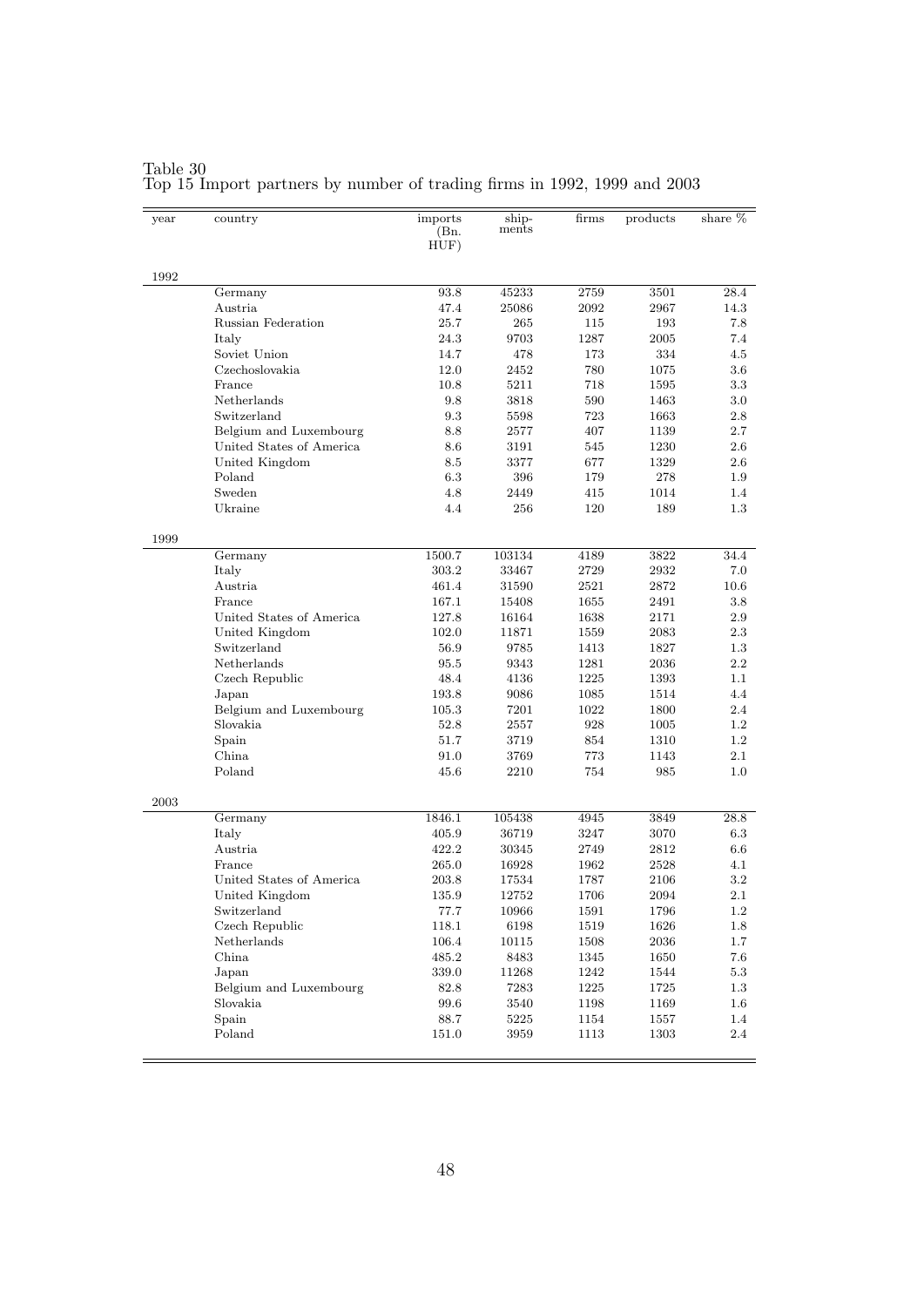| year | country                  | exports<br>(Bn.<br>HUF) | ship-<br>ments | firms | products | share % |
|------|--------------------------|-------------------------|----------------|-------|----------|---------|
| 1992 |                          |                         |                |       |          |         |
|      | Germany                  | 154.3                   | 10983          | 1974  | 2217     | 30.8    |
|      | Austria                  | 55.4                    | 5015           | 1326  | 1734     | 11.0    |
|      | Italy                    | 44.4                    | 2235           | 711   | 1028     | 8.8     |
|      | "Soviet Union"           | 41.8                    | 3213           | 520   | 1089     | 8.3     |
|      | United States of America | 19.7                    | 1118           | 359   | 633      | 3.9     |
|      | France                   | 19.3                    | 1672           | 453   | 772      | 3.9     |
|      | "Yugoslavia"             | 14.2                    | 1479           | 388   | 699      | $2.8\,$ |
|      | United Kingdom           | 12.8                    | 960            | 373   | 624      | $2.5\,$ |
|      | Belgium and Luxembourg   | 11.6                    | 810            | 291   | 516      | 2.3     |
|      | "Czechoslovakia"         | 11.5                    | 2243           | 716   | 1111     | 2.3     |
|      | Netherlands              | 10.6                    | 1277           | 431   | 713      | $2.1\,$ |
|      | Switzerland              | 9.1                     | 1374           | 470   | 747      | 1.8     |
|      | Turkey                   | 8.9                     | 243            | 106   | 200      | 1.8     |
|      | Spain                    | 7.2                     | 328            | 159   | 252      | $1.4\,$ |
|      | Poland                   | 6.7                     | 729            | 297   | 469      | $1.3\,$ |
| 1999 |                          |                         |                |       |          |         |
|      | Germany                  | 2157.7                  | 25032          | 2942  | 2792     | 40.4    |
|      | Austria                  | 480.6                   | 10567          | 1917  | 2160     | 9.0     |
|      | United States of America | 301.6                   | 2126           | 577   | 977      | $5.6\,$ |
|      | Italy                    | 290.7                   | 5783           | 1122  | 1662     | 5.4     |
|      | Netherlands              | 289.0                   | 2696           | 694   | 1131     | 5.4     |
|      | United Kingdom           | 254.6                   | 2720           | 631   | 1109     | 4.8     |
|      | France                   | 250.3                   | 4141           | 780   | 1275     | 4.7     |
|      | Belgium and Luxembourg   | 170.0                   | 2143           | 493   | 977      | $3.2\,$ |
|      | "Soviet Union"           | 125.3                   | 6249           | 766   | 1452     | 2.3     |
|      | "Czechoslovakia"         | 125.1                   | 6233           | 1361  | 1762     | 2.3     |
|      | "Yugoslavia"             | 104.3                   | 6594           | 1076  | 1842     | $2.0\,$ |
|      | Poland                   | 101.7                   | 2631           | 720   | 1136     | 1.9     |
|      | Spain                    | 88.6                    | 955            | 343   | 536      | $1.7\,$ |
|      | Romania                  | 77.4                    | 7532           | 1320  | 2116     | 1.4     |
|      | Switzerland              | 61.4                    | 2620           | 714   | 1081     | $1.2\,$ |
| 2003 |                          |                         |                |       |          |         |
|      | Germany                  | 2972.2                  | 27227          | 3291  | 2815     | 35.9    |
|      | Austria                  | 567.5                   | 11790          | 2080  | 2241     | 6.9     |
|      | France                   | 493.6                   | 5409           | 981   | 1427     | 6.0     |
|      | Italy                    | 467.8                   | 6614           | 1262  | 1772     | $5.6\,$ |
|      | United Kingdom           | 396.6                   | 4146           | 835   | 1289     | 4.8     |
|      | Netherlands              | 328.0                   | 3510           | 840   | 1278     | 4.0     |
|      | "Czechoslovakia"         | 327.1                   | 9533           | 1863  | 2110     | 3.9     |
|      | Sweden                   | 295.9                   | 1981           | 557   | 853      | $3.6\,$ |
|      | United States of America | 274.7                   | 3351           | 714   | 1197     | 3.3     |
|      | Spain                    | $249.1\,$               | 1729           | 467   | 789      | $3.0\,$ |
|      | "Soviet Union"           | 222.7                   | 7442           | 850   | 1666     | 2.7     |
|      | "Yugoslavia"             | 216.1                   | 10125          | 1418  | 2252     | $2.6\,$ |
|      | Belgium and Luxembourg   | 202.4                   | 2644           | 612   | 1044     | 2.4     |
|      | Poland                   | 188.0                   | 2972           | 799   | 1250     | 2.3     |
|      | Romania                  | 161.4                   | 11065          | 1657  | 2448     | 1.9     |

#### Table 31 Top 15 Export partners by volume with pre-transition geopolitical entities 1992, 1999 and 2003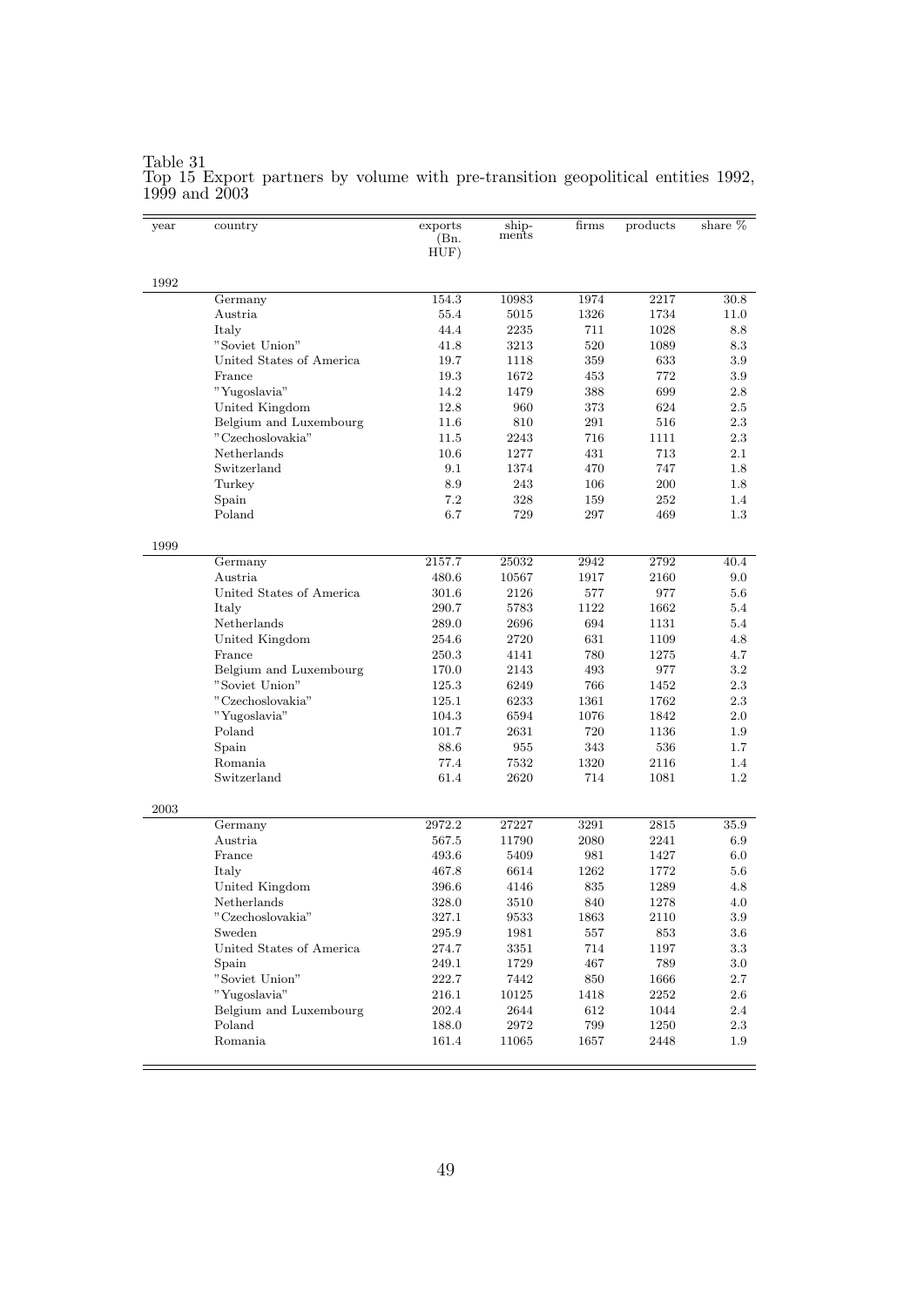| year | country                  | imports<br>(Bn.<br>HUF) | ship-<br>ments | firms | products | share $%$ |
|------|--------------------------|-------------------------|----------------|-------|----------|-----------|
| 1992 |                          |                         |                |       |          |           |
|      | Germany                  | 93.8                    | 45233          | 2759  | 3501     | 28.4      |
|      | Austria.                 | 47.4                    | 25086          | 2092  | 2967     | 14.3      |
|      | "Soviet Union"           | 45.7                    | 1077           | 288   | 535      | 13.8      |
|      | Italy                    | 24.3                    | 9703           | 1287  | 2005     | 7.4       |
|      | "Czechoslovakia"         | 12.0                    | 2452           | 780   | 1075     | 3.6       |
|      | France                   | 10.8                    | 5211           | 718   | 1595     | 3.3       |
|      | Netherlands              | 9.8                     | 3818           | 590   | 1463     | 3.0       |
|      | Switzerland              | 9.3                     | 5598           | 723   | 1663     | 2.8       |
|      | Belgium and Luxembourg   | 8.8                     | 2577           | 407   | 1139     | 2.7       |
|      | United States of America | 8.6                     | 3191           | 545   | 1230     | 2.6       |
|      | United Kingdom           | 8.5                     | 3377           | 677   | 1329     | 2.6       |
|      | Poland                   | 6.3                     | 396            | 179   | 278      | 1.9       |
|      | "Yugoslavia"             | 5.2                     | 713            | 263   | 422      | $1.6\,$   |
|      | Sweden                   | 4.8                     | 2449           | 415   | 1014     | 1.4       |
|      | Finland                  | 4.2                     | 776            | 240   | 415      | 1.3       |
| 1999 |                          |                         |                |       |          |           |
|      | Germany                  | 1500.7                  | 103134         | 4189  | 3822     | 34.4      |
|      | Austria                  | 461.4                   | 31590          | 2521  | 2872     | 10.6      |
|      | Italy                    | 303.2                   | 33467          | 2729  | 2932     | 7.0       |
|      | "Soviet Union"           | 291.5                   | 1617           | 529   | 760      | 6.7       |
|      | Japan                    | 193.8                   | 9086           | 1085  | 1514     | 4.4       |
|      | France                   | 167.1                   | 15408          | 1655  | 2491     | 3.8       |
|      | United States of America | 127.8                   | 16164          | 1638  | 2171     | 2.9       |
|      | Belgium and Luxembourg   | 105.3                   | 7201           | 1022  | 1800     | 2.4       |
|      | United Kingdom           | 102.0                   | 11871          | 1559  | 2083     | $2.3\,$   |
|      | "Czechoslovakia"         | 101.3                   | 6693           | 1729  | 1756     | 2.3       |
|      | Netherlands              | 95.5                    | 9343           | 1281  | 2036     | 2.2       |
|      | China                    | 91.0                    | 3769           | 773   | 1143     | 2.1       |
|      | Singapore                | 89.1                    | 1120           | 205   | 352      | $2.0\,$   |
|      | Taiwan                   | 61.1                    | 3214           | 697   | 826      | 1.4       |
|      | Switzerland              | 56.9                    | 9785           | 1413  | 1827     | 1.3       |
| 2003 |                          |                         |                |       |          |           |
|      | Germany                  | 1846.1                  | 105438         | 4945  | 3849     | 28.8      |
|      | "Soviet Union"           | 503.0                   | 2013           | 659   | 821      | 7.8       |
|      | China                    | 485.2                   | 8483           | 1345  | 1650     | 7.6       |
|      | Austria                  | 422.2                   | 30345          | 2749  | 2812     | 6.6       |
|      | Italy                    | 405.9                   | 36719          | 3247  | 3070     | 6.3       |
|      | Japan                    | 339.0                   | 11268          | 1242  | 1544     | $5.3\,$   |
|      | France                   | 265.0                   | 16928          | 1962  | 2528     | 4.1       |
|      | "Czechoslovakia"         | 217.7                   | 9738           | 2145  | 2000     | 3.4       |
|      | United States of America | 203.8                   | 17534          | 1787  | 2106     | $3.2\,$   |
|      | Korea                    | 178.8                   | 2603           | 568   | 889      | 2.8       |
|      | Poland                   | 151.0                   | 3959           | 1113  | 1303     | 2.4       |
|      | United Kingdom           | 135.9                   | 12752          | 1706  | 2094     | $2.1\,$   |
|      | Malaysia                 | 114.2                   | 1790           | 351   | 424      | 1.8       |
|      | Taiwan                   | 112.3                   | 4891           | 968   | 951      | 1.8       |
|      | Netherlands              | 106.4                   | 10115          | 1508  | 2036     | 1.7       |
|      |                          |                         |                |       |          |           |

#### Table 32 Top 15 Import partners by volume with pre-transition geopolitical entities 1992, 1999 and 2003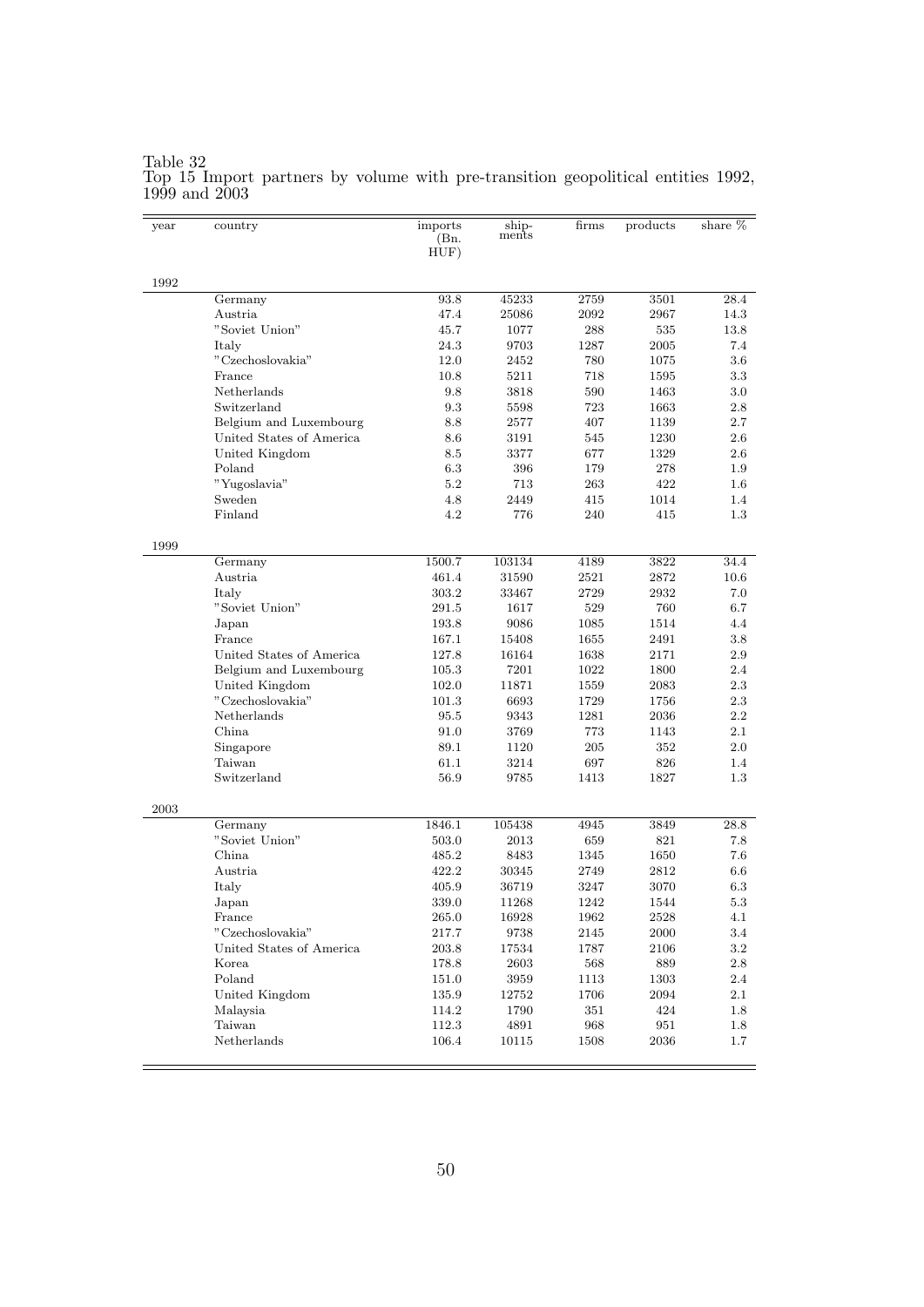Table 33 Description of the Wholesale and Resale sectors

| NACE                                                       | 1992                                                                                                                         | 1993      | 1994    | 1995            | 1996      | 1997      | 1998              | 1999       | 2000      | $2001\,$         | 2002      | $\,2003\,$ |
|------------------------------------------------------------|------------------------------------------------------------------------------------------------------------------------------|-----------|---------|-----------------|-----------|-----------|-------------------|------------|-----------|------------------|-----------|------------|
|                                                            |                                                                                                                              |           |         |                 |           |           |                   |            |           |                  |           |            |
|                                                            | 50<br>Sale, maintenance and repair of motor vehicles; retail sale of automotive fuel<br>Wholesale trade and commission trade |           |         |                 |           |           |                   |            |           |                  |           |            |
| 51                                                         |                                                                                                                              |           |         |                 |           |           |                   |            |           |                  |           |            |
| 52<br>Retail trade, repair of personal and household goods |                                                                                                                              |           |         |                 |           |           |                   |            |           |                  |           |            |
|                                                            | Number of firms                                                                                                              |           |         |                 |           |           |                   |            |           |                  |           |            |
| 50                                                         | 2036                                                                                                                         | 2620      | 3296    | 3934            | 4393      | 5007      | 5337              | 5323       | 3233      | 3271             | 3587      | 3700       |
| 51                                                         | 10927                                                                                                                        | 13362     | 15774   | 17678           | 19150     | 21013     | 21854             | 21572      | 13025     | 12972            | 13434     | 13230      |
| $52\,$                                                     | 6197                                                                                                                         | 7495      | 8803    | 10405           | 11769     | 13431     | 14627             | 14976      | 7236      | 7457             | 7592      | 7492       |
| Share of exporters (%)                                     |                                                                                                                              |           |         |                 |           |           |                   |            |           |                  |           |            |
| 50                                                         | 16.1                                                                                                                         | 13.4      | 11.1    | 12.3            | 11.1      | $10.5\,$  | 10.7              | $\ \, 9.5$ | 15.6      | 18.4             | 16.5      | 17.5       |
| 51                                                         | 27.3                                                                                                                         | 24.4      | 23.2    | 22.6            | 20.2      | 19.4      | 19.8              | 19.2       | 33.6      | 39.8             | 37.8      | 38.1       |
| 52                                                         | 11.2                                                                                                                         | $\rm 9.3$ | 8.6     | $\!\!\!\!\!8.2$ | $7.3\,$   | $6.5\,$   | 6.8               | $6.3\,$    | 14.0      | 16.4             | 15.1      | 14.0       |
|                                                            | Share of total export volume (%)                                                                                             |           |         |                 |           |           |                   |            |           |                  |           |            |
| 50                                                         | 1.4                                                                                                                          | 1.7       | 1.6     | 1.4             | $\rm 0.5$ | $\rm 0.3$ | $\rm 0.3$         | $\rm 0.3$  | $\rm 0.3$ | $\rm 0.3$        | $\rm 0.2$ | 0.2        |
| 51                                                         | 15.2                                                                                                                         | 13.7      | 11.7    | 12.6            | 8.2       | 7.7       | 6.6               | $5.5\,$    | 5.6       | $5.5\,$          | $5.1\,$   | 4.8        |
| 52                                                         | 1.1                                                                                                                          | 2.2       | 1.2     | 0.6             | 0.5       | 0.3       | 0.3               | 0.3        | 0.4       | 0.4              | 0.4       | 0.4        |
|                                                            |                                                                                                                              |           |         |                 |           |           |                   |            |           |                  |           |            |
| Average number of Destinations                             |                                                                                                                              |           |         |                 |           |           |                   |            |           |                  |           |            |
| 50                                                         | 1.7                                                                                                                          | 1.8       | 2.2     | 2.3             | 2.3       | 2.2       | 2.3               | 2.2        | 2.2       | 2.3              | 2.3       | 2.3        |
| 51                                                         | 2.4                                                                                                                          | 2.4       | 2.3     | $2.3\,$         | 2.4       | 2.4       | 2.4               | $2.5\,$    | $2.5\,$   | $2.5\,$          | $2.6\,$   | $2.6\,$    |
| 52                                                         | 2.0                                                                                                                          | 2.0       | 1.9     | 1.8             | 1.9       | 1.9       | 1.9               | 2.0        | 2.0       | $2.0\,$          | $2.0\,$   | 1.9        |
|                                                            | Average number of product categories exported                                                                                |           |         |                 |           |           |                   |            |           |                  |           |            |
| 50                                                         | 6.8                                                                                                                          | 7.4       | 10.2    | 9.5             | 11.2      | 13.1      | $\overline{15.1}$ | 15.7       | 16.2      | 15.3             | 17.3      | 14.0       |
| 51                                                         | 6.1                                                                                                                          | 5.9       | 6.1     | $5.9\,$         | 6.1       | 6.1       | 6.6               | 6.8        | 7.0       | 7.3              | 7.4       | 7.2        |
| 52                                                         | 5.3                                                                                                                          | 4.6       | $5.0\,$ | 4.8             | $6.0\,$   | 6.4       | 6.5               | 6.4        | 6.8       | 6.7              | 8.2       | $7.8\,$    |
|                                                            | Share of importers $(\%)$                                                                                                    |           |         |                 |           |           |                   |            |           |                  |           |            |
| 50                                                         | 45.0                                                                                                                         | 41.4      | 37.4    | 30.2            | 24.2      | 21.4      | 20.6              | 20.4       | 36.3      | 44.3             | 45.7      | 47.6       |
| 51                                                         | 46.3                                                                                                                         | 44.3      | 41.7    | 37.9            | 35.1      | 33.3      | 33.9              | 34.1       | 58.0      | 61.3             | 62.9      | 66.0       |
| 52                                                         | 28.8                                                                                                                         | 25.3      | 23.0    | 19.4            | 16.9      | 15.9      | 15.6              | 15.6       | 32.6      | 34.5             | 35.7      | 37.3       |
|                                                            |                                                                                                                              |           |         |                 |           |           |                   |            |           |                  |           |            |
|                                                            | Share of total import volume $(\%)$                                                                                          |           |         |                 |           |           |                   |            |           |                  |           |            |
| 50                                                         | 5.4                                                                                                                          | 7.4       | 7.0     | $5.6\,$         | 4.5       | 5.0       | $5.3\,$           | 5.4        | 4.9       | $5.3\,$          | 6.2       | $6.5\,$    |
| 51                                                         | 27.6                                                                                                                         | 30.5      | 29.8    | 25.8            | 23.9      | 22.8      | $21.3\,$          | 19.4       | 18.9      | 19.3             | 20.4      | $21.3\,$   |
| 52                                                         | 4.3                                                                                                                          | 4.4       | 4.0     | 3.3             | $2.5\,$   | $2.5\,$   | 2.6               | 2.4        | $2.2\,$   | $2.2\,$          | 2.4       | 2.3        |
| Average number of origins                                  |                                                                                                                              |           |         |                 |           |           |                   |            |           |                  |           |            |
| 50                                                         | 3.0                                                                                                                          | 2.8       | 3.0     | $3.3\,$         | $3.6\,$   | 4.5       | 4.7               | 4.7        | 5.0       | $\overline{5.0}$ | 5.0       | 5.2        |
| 51                                                         | 3.1                                                                                                                          | $3.2\,$   | $3.2\,$ | $3.4\,$         | 3.7       | 4.1       | 4.4               | $4.6\,$    | 4.7       | 4.8              | 4.9       | $5.0\,$    |
| 52                                                         | $2.5\,$                                                                                                                      | 2.7       | 2.7     | 3.1             | 3.3       | 3.7       | 4.0               | 4.2        | 4.5       | 4.5              | 4.5       | 4.5        |
| Average number of product categories imported              |                                                                                                                              |           |         |                 |           |           |                   |            |           |                  |           |            |
| 50                                                         | 24.7                                                                                                                         | 23.7      | 26.4    | 25.7            | 27.1      | 31.2      | 32.4              | 31.6       | 31.6      | 26.9             | 25.3      | 26.1       |
| 51                                                         | 14.7                                                                                                                         | 14.2      | 14.6    | 14.4            | 15.5      | 16.7      | 18.1              | 19.3       | 19.3      | 19.5             | 20.1      | 20.1       |
| 52                                                         | 12.8                                                                                                                         | 13.3      | 13.2    | 13.1            | 14.4      | 15.6      | 17.0              | 17.9       | 18.7      | 18.4             | 19.1      | 19.2       |
|                                                            |                                                                                                                              |           |         |                 |           |           |                   |            |           |                  |           |            |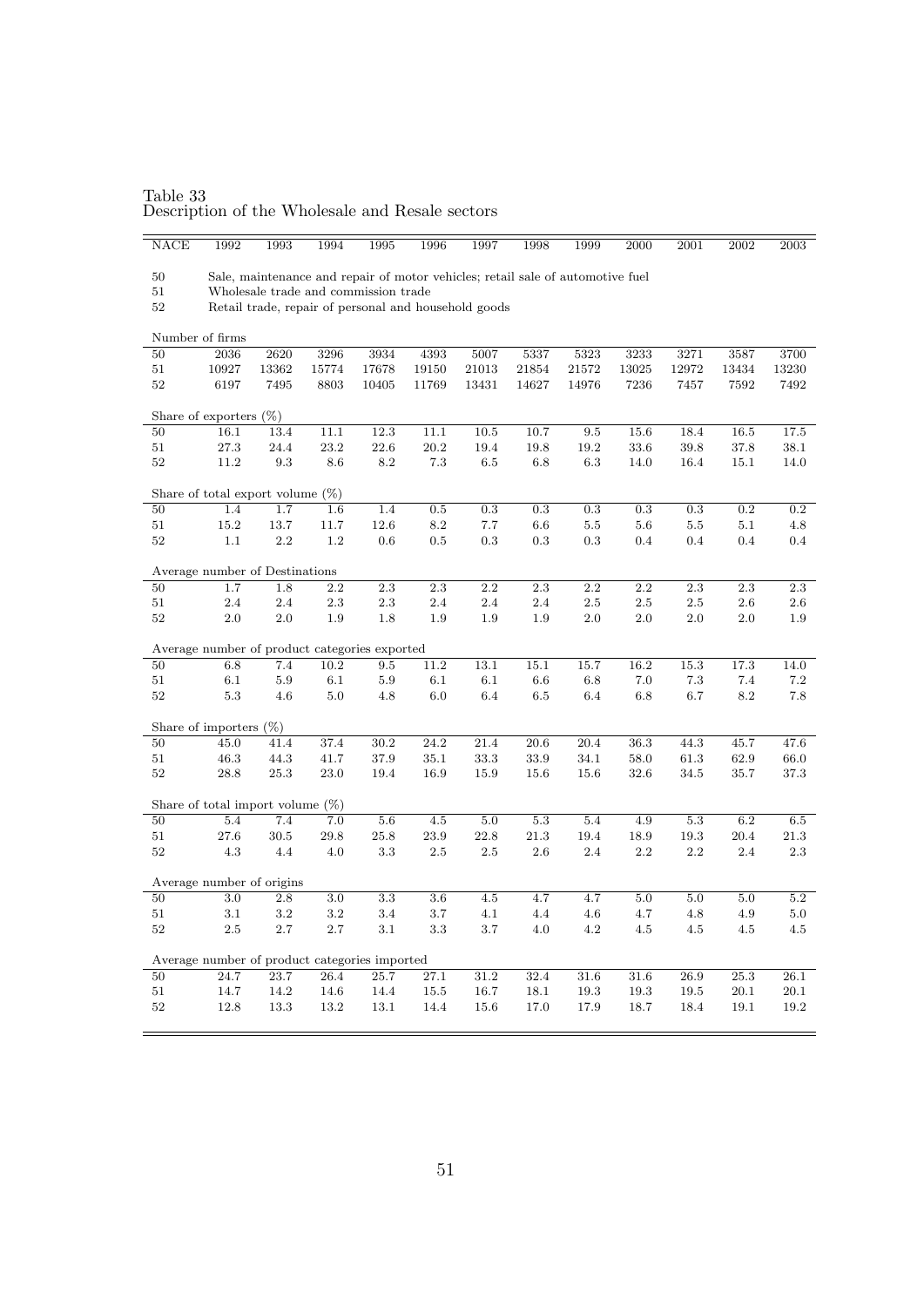#### 2008

- CSERES-GERGELY Zsombor MOLNÁR György: Háztartási fogyasztói magatartás és jólét Magyarországon. Kísérlet egy modell adaptációjára. MT-DP.2008/1
- JUHÁSZ Anikó KÜRTI Andrea SERES Antal STAUDER Márta: A kereskedelem koncentrációjának hatása a kisárutermelésre és a zöldség-gyümölcs kisárutermelők alkalmazkodása. Helyzetelemzés. MT-DP. 2008/2
- Ákos VALENTINYI Berthold HERRENDORF: Measuring Factor Income Shares at the Sectoral Level. MT-DP.2008/3
- Pál VALENTINY: Energy services at local and national level in the transition period in Hungary. MT-DP.2008/4
- András SIMONOVITS: Underreported Earnings and Old-Age Pension: An Elementary Model. MT-DP.2008/5
- Max GILLMAN Michal KEJAK: Tax Evasion and Growth: a Banking Approach. MT-DP.2008/6
- LACKÓ Mária SEMJÉN András: Rejtett gazdaság, rejtett foglalkoztatás és a csökkentésükre irányuló kormányzati politikák - irodalmi áttekintés. MT-DP. 2008/7
- LACKÓ Mária: Az adóráták és a korrupció hatása az adóbevételekre nemzetközi összehasonlítás (OECD országok, 2000-2004). MT-DP. 2008/8
- SEMJÉN András TÓTH István János FAZEKAS Mihály: Az EVA tapasztalatai vállalkozói interjúk alapján. MT-DP. 2008/9
- SEMJÉN András TÓTH István János FAZEKAS Mihály: Alkalmi munkavállalói könyves foglalkoztatás munkaadói és munkavállói interjúk tükrében. MT-DP. 2008/10
- SEMJÉN András TÓTH István János MAKÓ Ágnes: Az alkalmi munkavállalói könyvvel történő foglalkoztatás jellemzői. Egy 2008. áprilisi kérdőíves munkavállalói adatfelvétel eredményei. MT-DP. 2008/11
- FAZEKAS Mihály: A rejtett gazdaságból való kilépés dilemmái Esettanulmány - budapesti futárszolgálatok, 2006-2008. MT-DP. 2008/12

SEMJÉN András – TÓTH István János – MEDGYESI Márton – CZIBIK Ágnes: Adócsalás és korrupció: lakossági érintettség és elfogadottság. MT-DP. 2008/13

- BÍRÓ Anikó VINCZE János: A gazdaság fehérítése: büntetés és ösztönzés. Költségek és hasznok egy modellszámítás tükrében. MT-DP. 2008/14
- Imre FERTŐ Károly Attila SOÓS: Marginal Intra-Industry Trade and Adjustment Costs - A Hungarian-Polish Comparison. MT-DP. 2008/15
- Imre FERTŐ Károly Attila SOÓS: Duration of trade of former communist countries at the EU. MT-DP. 2008/16
- FERTŐ Imre: A magyar agrárexport kereskedelmi előnyei és versenyképessége az EU piacán. MT-DP. 2008/17
- Zsolt BEDŐ Éva OZSVALD: Codes of Good Governance in Hungary. MT-DP. 2008/18
- DARVAS Zsolt SZAPÁRY György: Az euróövezet bővítése és euróbevezetési stratégiák. MT-DP. 2008/19
- László Á. KÓCZY: Strategic Power Indices: Quarrelling in Coalitions. MT-DP. 2008/20
- Sarolta LACZÓ: Riskiness, Risk Aversion, and Risk Sharing: Cooperation in a Dynamic Insurance Game. MT-DP. 2008/21
- Zsolt DARVAS: Leveraged Carry Trade Portfolios. MT-DP. 2008/22
- KARSAI Judit: "Az aranykor vége" A kockázati- és magántőke-ágazat fejlődése Középés Kelet-Európában. MT-DP. 2008/23
- Zsolt DARVAS György SZAPÁRY: Euro Area Enlargement and Euro Adoption Strategies. MT-DP. 2008/24